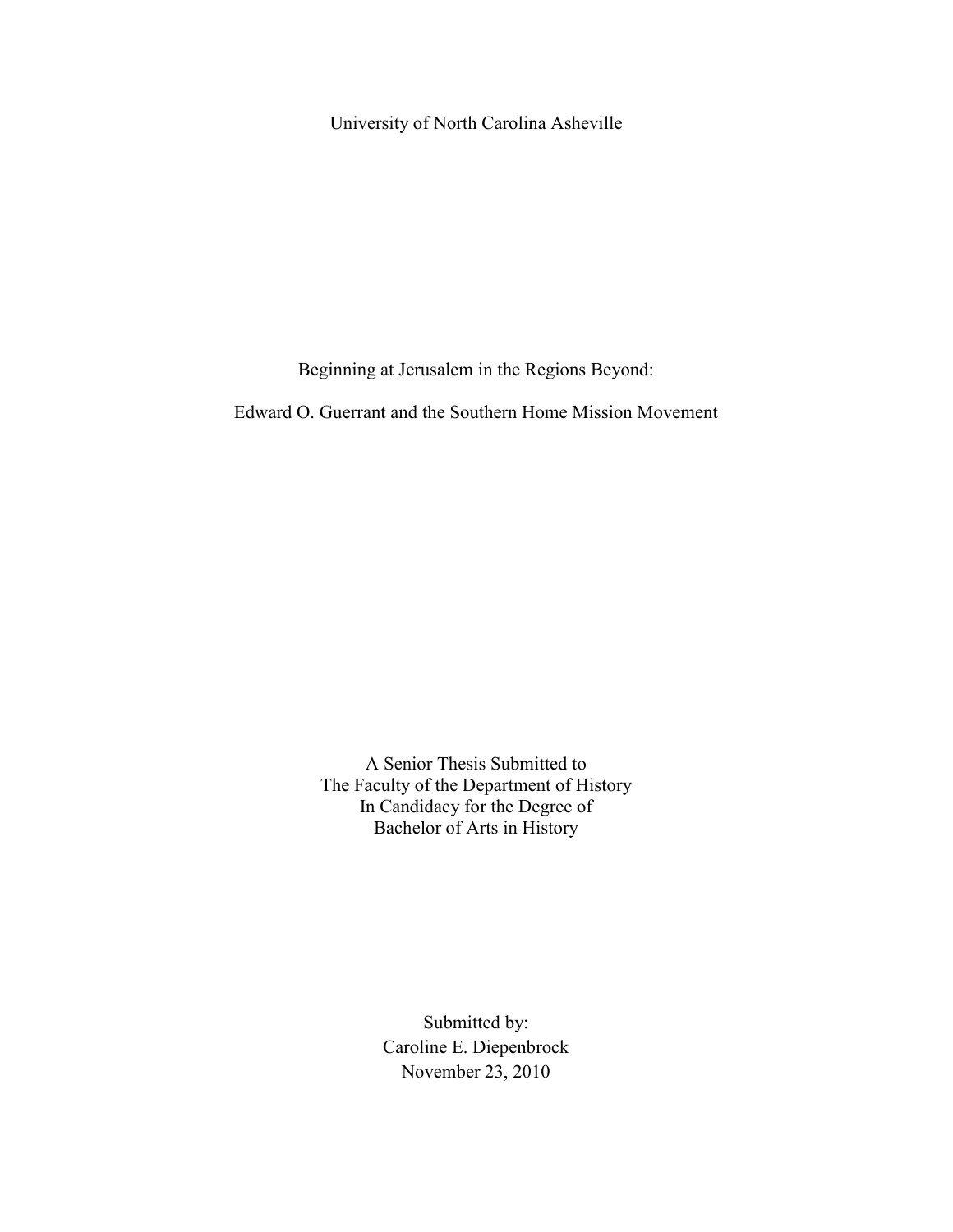In 1891, the *American Missionary*, a Congregational magazine published in New York, featured several stories about missionary work in southern Appalachia. In one story, a young evangelist recounted finding a woman shivering, surrounded by several small children and abandoned by a faithless husband, whom he called a "lazy drunken brute." After cutting some wood for the woman and her family, and building a fire, he asked the woman if he could hold a service in her home. "I'd love to have meetin**'** every Sunday," the woman told the missionary, "I hev only been to meetn' twice in twelve years. It is jest the hope I hev in wut you hev been a readn' thar that keeps me up. . . . I do hope the Lord'll take me up at last for all I've suffered."<sup>1</sup> Literature such as this was typical during the Progressive Era, as hundreds, if not thousands, of missionaries converged upon Appalachia to bring the message of the Gospel and to enact social change. Following the Biblical injunction "that repentance and remission of sins should be preached in His name among all nations, beginning at Jerusalem" (Luke 24:47, King James Version), many Home Missionaries, such as Edward O. Guerrant, argued that American missionary enterprises should start with groups within the United States, before branching out to foreign lands.<sup>2</sup> Many areas within Appalachia, often identified as the "regions beyond," were deemed in need of special attention.

According to some historians, major northeastern denominations dominated the Appalachian Home Mission movement. These historians contend that these denominational missionaries, trying to impose their version of "civilized" Christianity upon Appalachian people,

 $\overline{a}$ 

<sup>&</sup>lt;sup>1</sup> "Highways and Byways," *The American Missionary* 140, no. 3 (1891): 99-102.

<sup>2</sup> Arthur Spaulding in *Men of the Mountains: The Story of the Southern Mountaineer and His Kin of the Piedmont, with an Account of Some Agencies of Progress among Them* (Nashville, Tenn.: Southern Publishing Association, 1915), 296.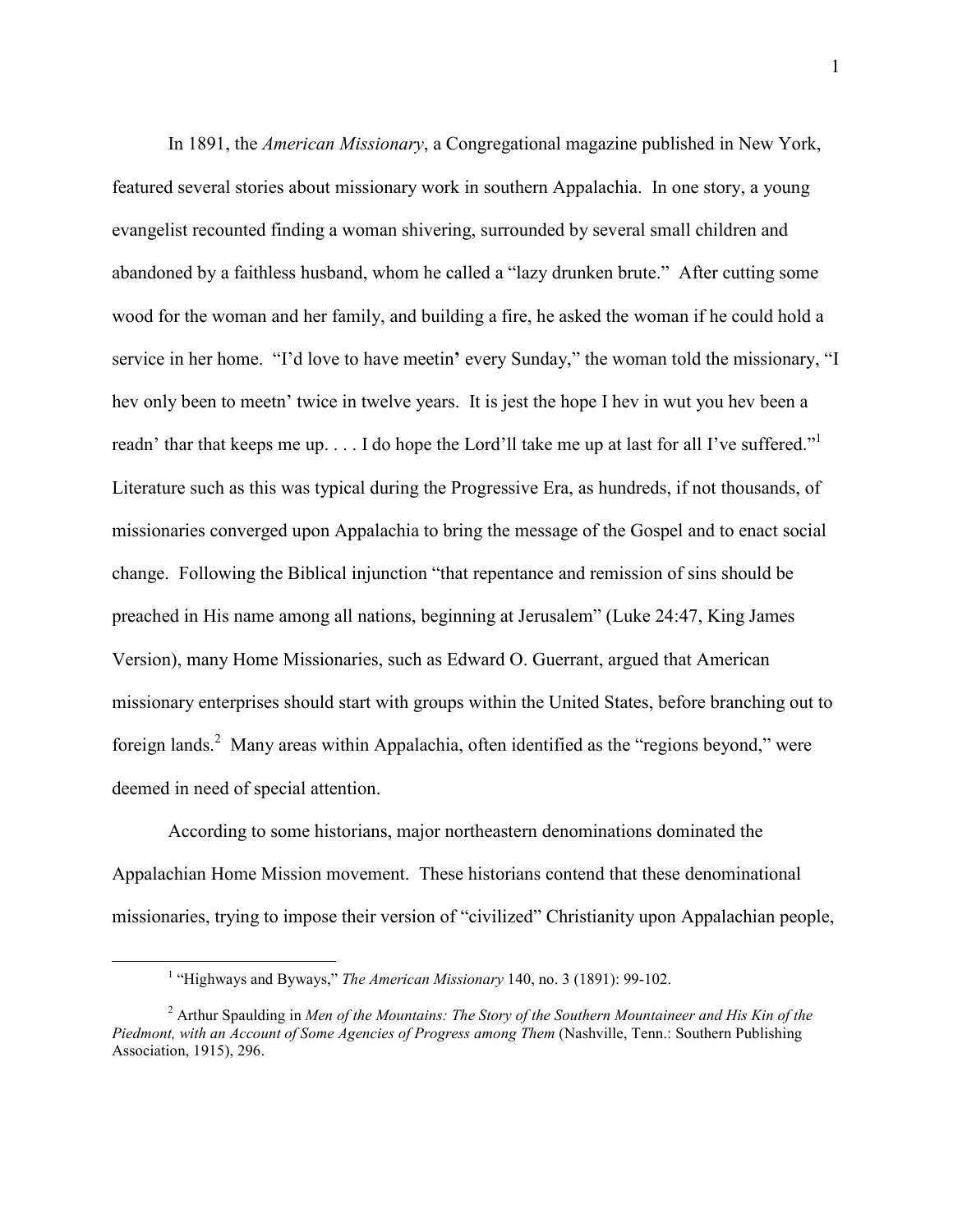contributed to the stereotyping and perceptions of mountain people as "other."<sup>3</sup> By painting the Home Mission movement with such a broad brush, however, these historians have fallen prey to their own criticism of the movement itself. The story of the Home Mission movement in Appalachia is far more complex and nuanced, representing a wide variety of denominations and interests, both northern and southern. As demonstrated by the story of Edward O. Guerrant and his work in Appalachia, the Home Mission movement reflected not only the growing social concerns of American society and its churches, but also the diverse religious climate of the age, the post-bellum social forces, as well as the active participation of Appalachian populations.

Historians have often identified Guerrant as a culprit in religious imperialism, and as such complicit in industrial colonization. Though it is true that mission movements by their very nature are meant to spread the religious values of one culture to another, it is not true that Guerrant represented industrial forces. Neither for that matter was Guerrant a member of the northeastern elite, nor did he represent social Christianity. Rather, Guerrant was a southerner, a former bluegrass Confederate officer who served in Appalachia during the Civil War, and who gave up a lucrative medical practice to pursue evangelism in the mountains during the latter part of the nineteenth and early part of the twentieth century.<sup>4</sup> It is hard, therefore, to ascribe to Guerrant the same motives as those of a northeastern social gospeller or an industrialist.

Elizabeth R. Hooker's 1933 study of Appalachian religion and missionary work was one of the first to criticize Guerrant. Hooker chastised Guerrant for his failure to appreciate

<u>.</u>

 $3$  Historians have used the terms "other" or "otherness" to describe how many Americans, especially between 1870 and 1900, saw Appalachia as a "peculiar land with a peculiar people," e.g. Henry D. Shapiro, *Appalachia on Our Mind: The Southern Mountains and Mountaineers in the American Consciousness, 1870-1920* (Chapel Hill: University of North Carolina Press, 1978).

<sup>4</sup> J. Gray, McAllister, and Grace Owings Guerrant. *Edward O. Guerrant: Apostle to the Southern Highlanders* (Richmond, Va.: Richmond Press, 1950).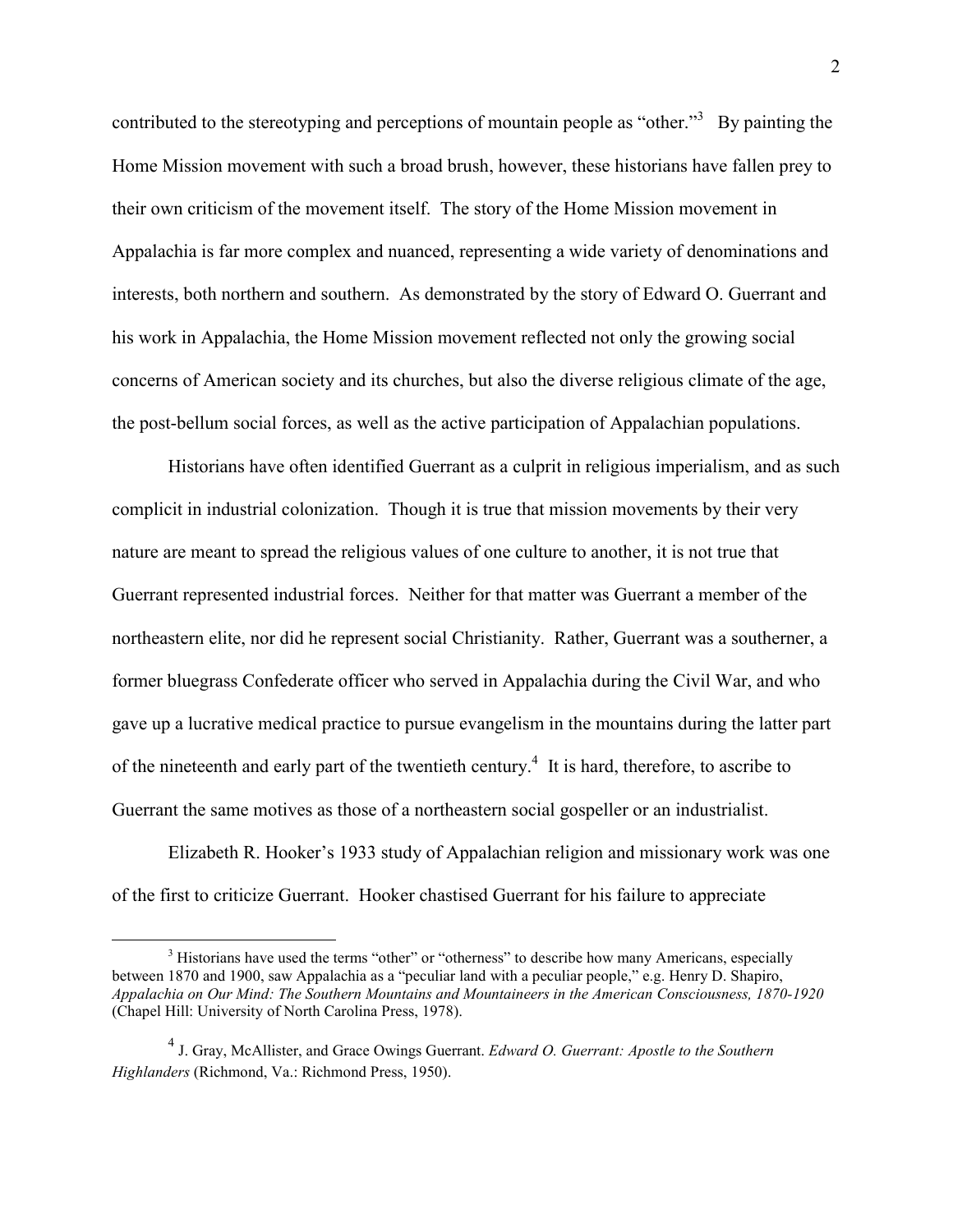traditional mountain religion, and for his description of Appalachia as "practically without the gospel."<sup>5</sup> However, it is interesting to note that Hooker echoed Guerrant's claim of religious destitution in isolated areas of the Cumberland Plateau, noting that many areas had no religious organization whatsoever.<sup>6</sup> As a northerner, Hooker also appeared to be more critical of southerninitiated home mission movements, leading one to suspect bias in her analysis of Guerrant. Giving short shrift to southern missionary forays into the mountains during the 1870s, Hooker noted that the first mission to mountaineers was initiated in Concord, North Carolina by the Ladies Home Mission Society, of the northern Presbyterian Church (PCUSA).<sup>7</sup> Hooker's assertion that the PCUSA instituted the first mission in Appalachia, however, loses credibility because of her questionable map skills. Concord is not in the mountains, but is located northeast of Charlotte in the North Carolina Piedmont.

During the mid-1970s to early 1980s, a host of scholars, many of whom were natives of Appalachia, began to re-examine historical models of the region. Kenneth Noe identified Henry D. Shapiro and David E. Whisnant as developers of the neo-Marxist colonial model which began to be called Appalachian Revisionism.<sup>8</sup> Shapiro and Whisnant made significant contributions to the study of the development of stereotypes that persist to the present day, and that also contributed to the study of the Home Mission Movement. Both Shapiro and Whisnant identify Guerrant as one of the Home Missionaries who played a crucial role in developing stereotypes

l

<sup>5</sup> Elizabeth Hooker, *Religion in the Highlands: Native Churches and Missionary Enterprises in the Southern Appalachian Area* (New York: Home Missions Council, 1933), 200-201.

 $<sup>6</sup>$  Hooker, 75.</sup>

 $<sup>7</sup>$  Hooker, 199.</sup>

<sup>&</sup>lt;sup>8</sup> Kenneth Noe, "Appalachia before Mr. Peabody: Some Recent Literature on the Southern Mountain Region," *The Virginia Magazine of History and Biography* 110, no.1 (2002): 5-34. *JSTOR,* http://www.jstor.org. The neo-Marxist model, as it pertains to Appalachia, asserts that industrialists came into the region to exploit its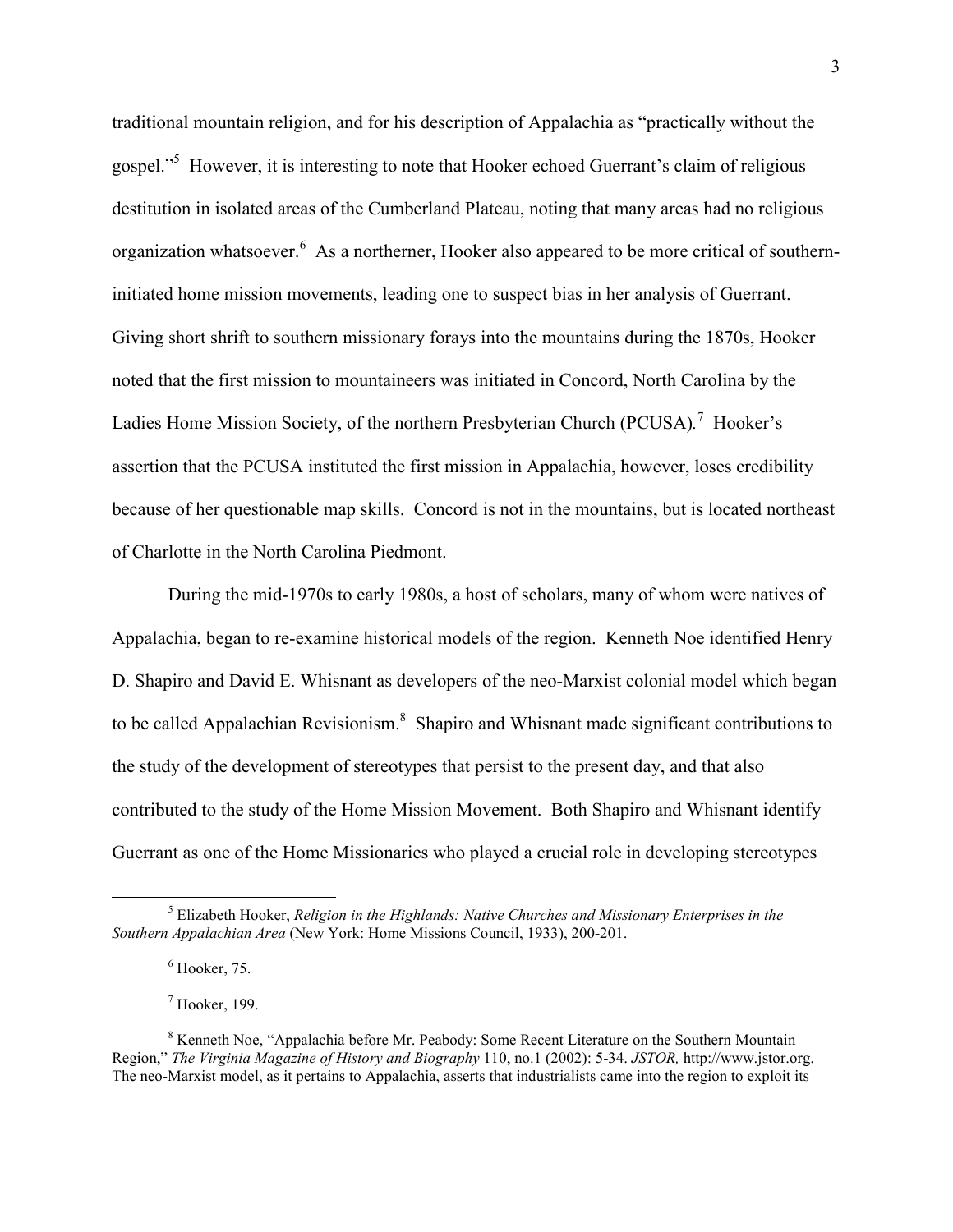and in defining Appalachia in terms of an "other" America, an America of ignorance, poverty and in need of uplift.<sup>9</sup> That Guerrant played a role in defining Appalachia in this way is undoubtedly true. Much of the literature generated by Guerrant's Society of Soul Winners as well as other missionary societies during this time described Appalachia as a region different from urban America and in need of help. However, it is important to keep in mind that the Society of Soul Winners, as well as other Home Missionary societies, generated such literature in part because they were competing in the missionary market-place for funding. Appalachia was only one of many areas that churches targeted for mission work within the United States.<sup>10</sup> Furthermore, foreign missions and missionaries were often considered more exotic and worthy of donations.<sup>11</sup>

Depictions of Appalachians by Guerrant and other Home Missionaries reflect what was quickly becoming an almost elitist preoccupation with anything that was other than "good breeding." In other words, eugenics, which in the early-twentieth century was considered a legitimate science, often dominated national attention and became widely respected and popular in academia, even among such notable public figures as Alexander Graham Bell, Leonard

-

9 Shapiro, xiv; David E. Whisnant, *All That is Native and Fine: The Politics of Culture in an American Region,* (Chapel Hill: University of North Carolina Press, 1983).

<sup>10</sup> Samuel L. Morris, *At Our Own Door: A Study of Home Missions with Special Reference to the South and West* (New York: Fleming H. Revell Company, 1904). PCUS Home Missions targeted a wide assortment of groups and areas, including Florida, Indian Territory, New Mexico, Arizona, Arkansas, Southern California, and Texas. Besides Whites, the PCUS also reached out to Blacks, American Indians, Japanese and Hispanic New Mexicans.

<sup>11</sup> "A Seer's Vision: A Report of the Assembly's Home Mission Work in the Year 1900," *Christian Observer* 84, no. 23 (June 3, 1896):16.

natural resources. As a result, the region erupted into class warfare. Missionaries are identified as complicit in incorporating Appalachians into capitalist society and for the region's ensuing poverty.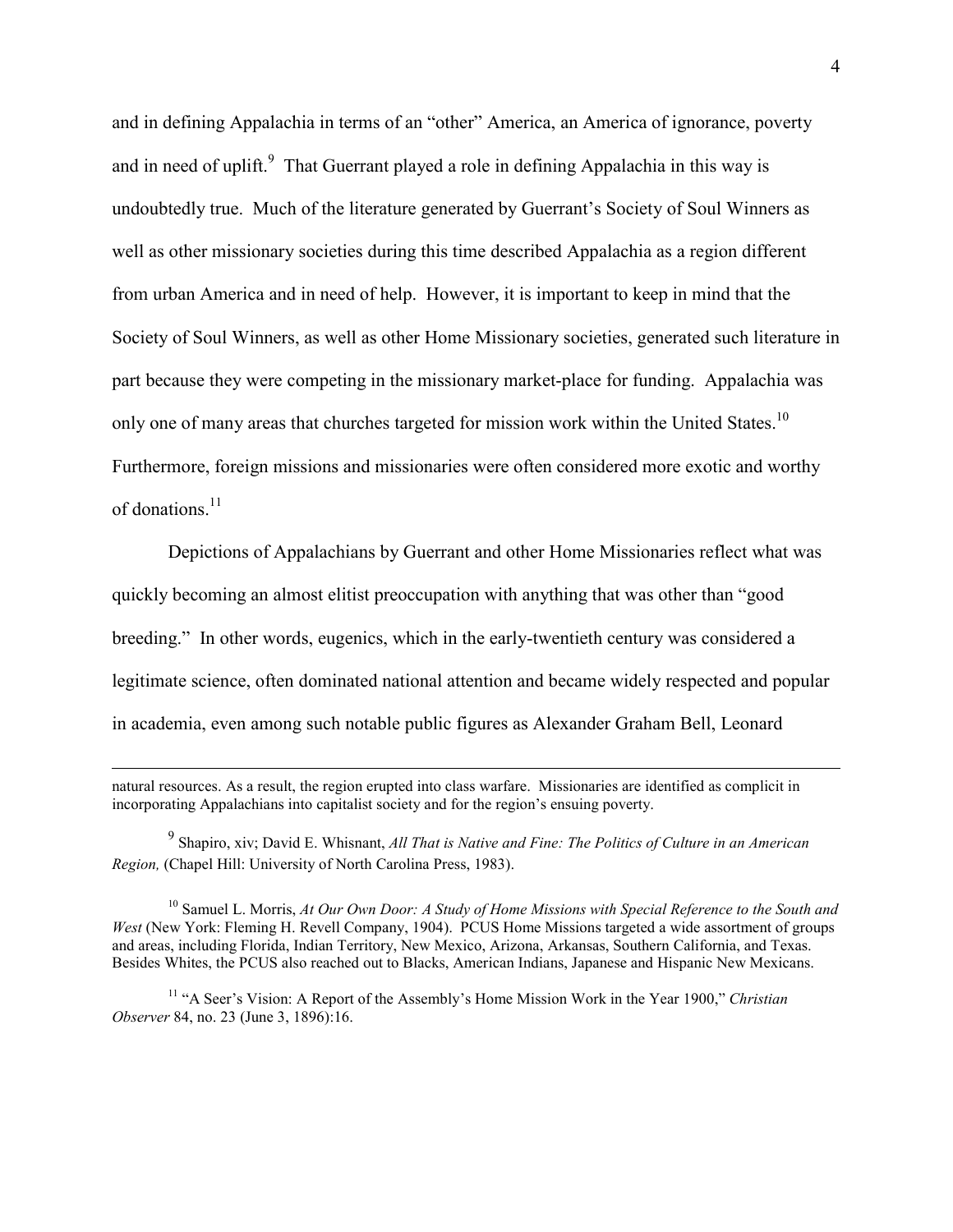Darwin, and Theodore Roosevelt.<sup>12</sup> Even Guerrant was identified along ethnic lines, despite being a fifth or sixth generation American. Guerrant's dark complexion, black hair and eyes, physiology and energetic mannerisms were often described as a reflection of his French Huguenot heritage – and, on at least one occasion, he was construed to be speaking with a slight French accent.<sup>13</sup> The scientific literature of the era supported similar views, such as the essay, *The Anglo-Saxons of the Kentucky Mountains: A Study of Anthropogeography*, by the noted geographer Ellen Churchhill Semple, who studied races of people and their relationship and adaption to their environment.<sup>14</sup> It is hardly surprising, then, that Guerrant and other missionaries would often depict and or defend highlanders in racial or ethnic terms, such as people coming from "noble stock," such as Anglo-Saxons, Scots-Irish, German or Huguenot.<sup>15</sup>

In her 1995 book, *Appalachian Mountain Religion: A History*, Deborah Vansau McCauley is especially vituperative against the Appalachian Home Mission movement, censuring it as an imperialistic crusade by America's dominant Protestant denominations to erase and absorb indigenous Appalachian mountain religion and culture.<sup>16</sup> Singling out Guerrant as a prime instigator in her Mountain-religion versus mainline-Protestant denomination paradigm, McCauley also castigates him for his descriptions of mountain people as "unchurched" and

<u>.</u>

<sup>12</sup> Dolan DNA Learning Center, Cold Springs Harbor Laboratory, "Leading Eugenicists," *Eugenics Archive,* http://www.eugenicsarchive.org/html/eugenics/static/themes/14.html.

<sup>13</sup> William Frost Bishop, "Dr. E.O. Guerrant at Union Seminary," *Christian Observer* 93, n. 32 (August 9, 1905): 20-21; *Tazewell Republican,* Thursday, August 17, 1911.

<sup>&</sup>lt;sup>14</sup> Ellen Churchhill Semple, "The Anglo-Saxons of the Kentucky Mountains: A Study of Anthropogeography," *The Geographical Journal* 17, no. 6 (June 1901): 588-623.

<sup>15</sup> "A Remarkable Work" *Mount Vernon Signal,* Friday, November 23, 1906.

<sup>16</sup> Deborah Vansau McCauley, *Appalachian Religion: A History* (Urbana: University Press of Illinois, 1995), 9.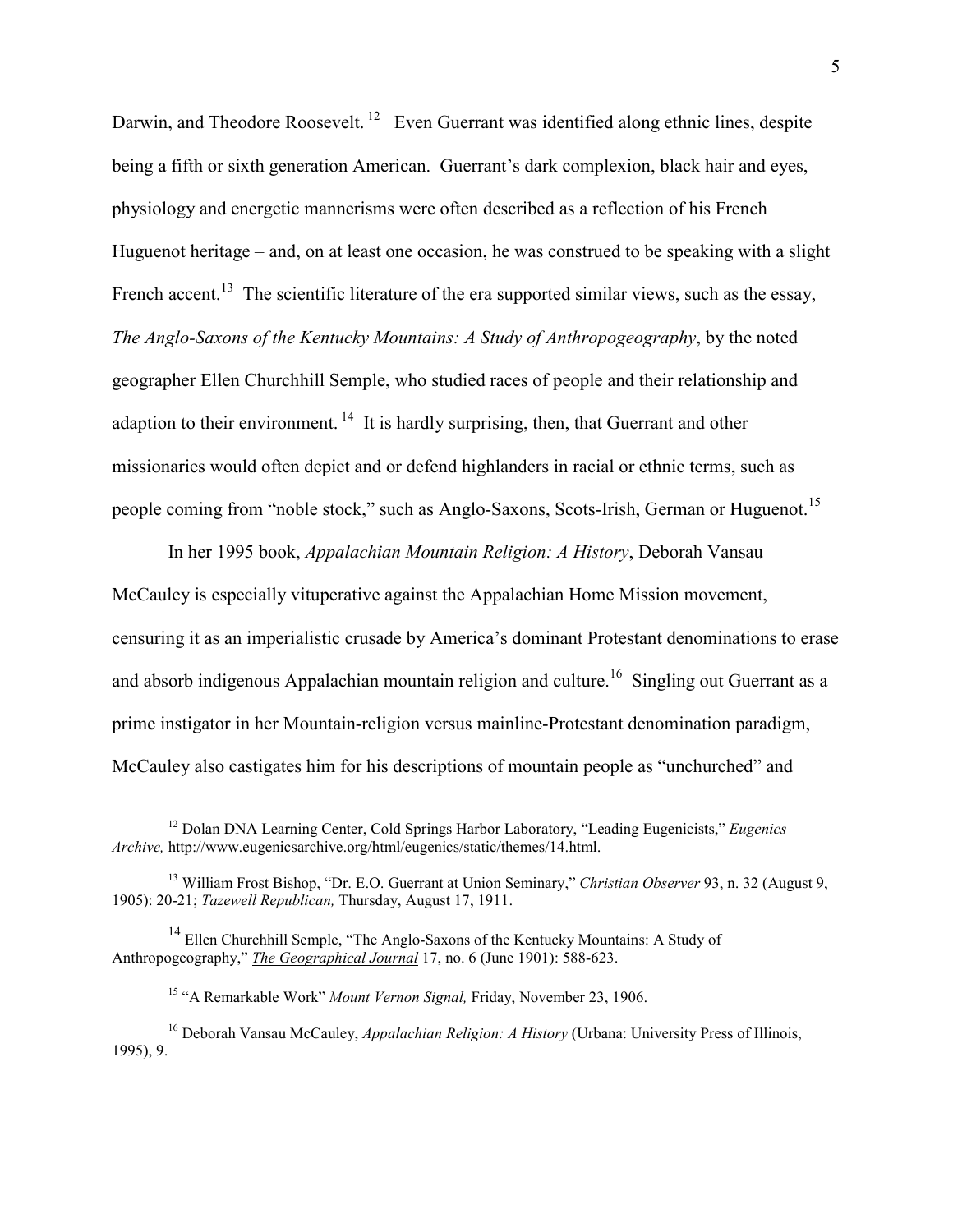"other."<sup>17</sup> McCauley makes a positive contribution to the literature, however, by elucidating the origins of Mountain religion and by explaining the Mountain religious experience.<sup>18</sup> Nevertheless, by focusing exclusively on a narrow definition of Appalachia, by refusing to acknowledge the history and ties of evangelicalism and denominationalism within Appalachia and Kentucky, and by applying a victimization mentality, McCauley overly-simplifies not only Guerrant's particular mission to Appalachia, but also the many nuances of the Home Mission movement.

Other historians have tended to see Guerrant as simply an extension of the southern Presbyterian Church (PCUS), ignoring the religious and social ferment of Kentucky, as well as national religious movements of the era. J. Wayne Flynt uses both Guerrant and the Society of Soul Winners as examples of the conservative social outreach of the southern Presbyterian Church.<sup>19</sup> William Link, along with Davis H. Yeuell and Marcia Myers, identifies Guerrant with the PCUS. Link saw Guerrant as an example of southern Presbyterian paternalism. Yeuell and Myers, on the other hand, saw Guerrant's ministry as an evangelistic effort that was already a part of the Presbyterian tradition.<sup>20</sup> Mark Huddle astutely observes, however, that

 $17$  McCauley, 412.

 $18$  McCauley, 6-15.

<sup>19</sup> J. Wayne Flynt, "Feeding the Hungary and Ministering to the Broken Hearted': The Presbyterian Church in the United States and the Social Gospel," *Religion in the South,* ed. Charles Reagan Wilson (Jackson: University Press of Mississippi, 1985), 83-137.

<sup>20</sup> William A. Link, *The Paradox of Southern Progressivism 1880-1930* (Chapel Hill: University of North Carolina Press, 1992); Davis H. Yeuell and Marcia Clark Myers, "The Presbyterians in Central Appalachia," *Christianity in Appalachia,* ed. Bill J. Leonard (Knoxville: University of Tennessee Press, 1999) 189-207. See also Martha Crowe, "A Mission in the Mountains': E.O. Guerrant and Southern Appalachia 1839-1916," *American Presbyterians: Journal of Presbyterian History,* 68 (1990): 46-54; Marc S. Sherrod, "The Southern Mountaineer, A Presbyterian Home Missions, and a Synod for Appalachia," *American Presbyterians: Journal of Presbyterian History* 71 (1993): 31-40; Lisa Marie Wilson, "Edward O. Guerrant: An Appalachia Ministry," (Master's Thesis, Union Theological Seminary, 1993).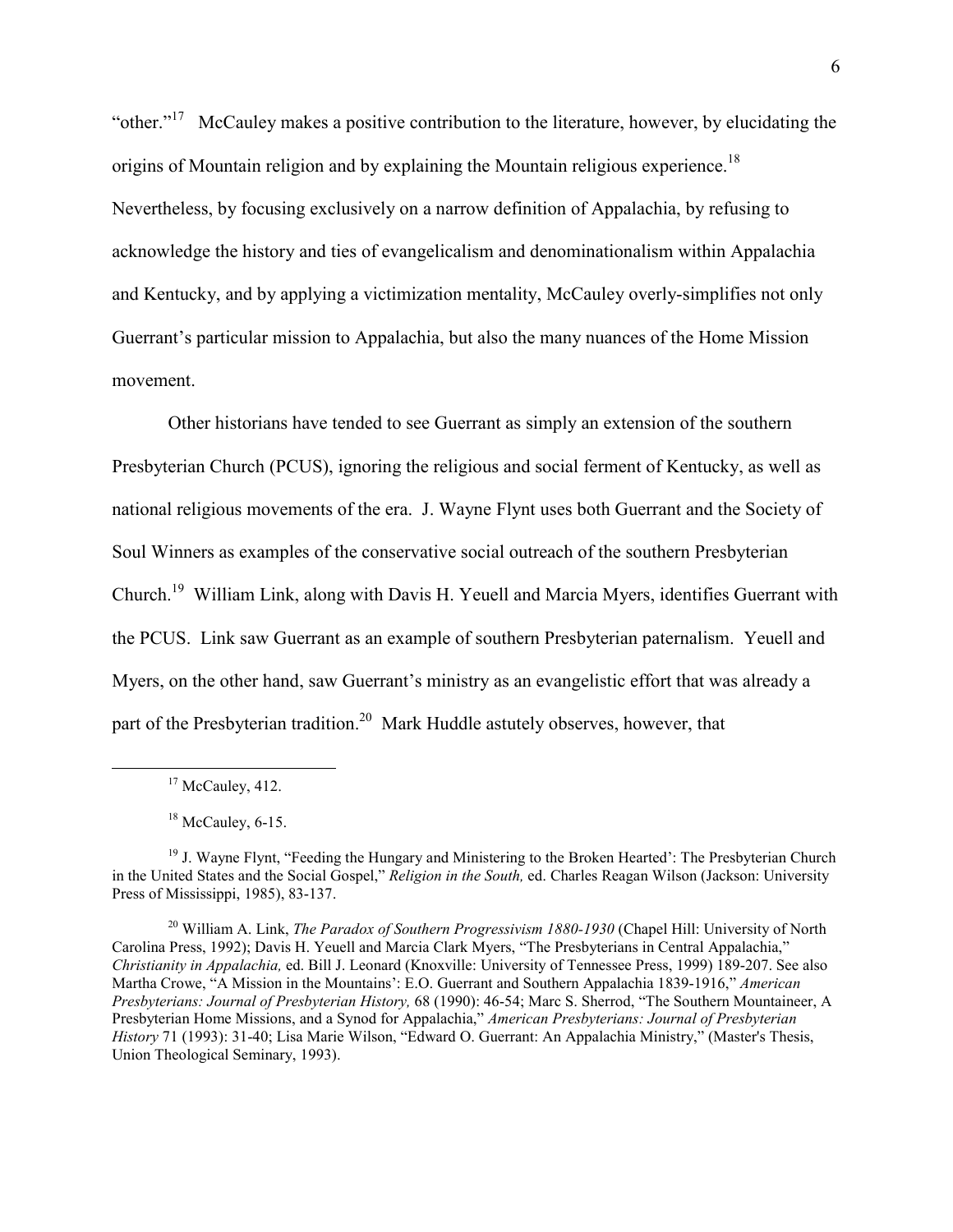denominational lines were often blurred, especially in the mountains. Huddle also challenges historians to take a deeper look at Guerrant's ministry.<sup>21</sup>

Guerrant's ministry, like that of many social gospellers, developed out of the unique social, political and religious milieu in which he grew up and lived. However, for Guerrant, the religious atmosphere of Kentucky was very different from the backgrounds of missionaries who grew up in the north. Kentucky's religious climate had been molded by the revivalist movements beginning with the Great Revival at Cane Ridge, Kentucky in the early nineteenth century. John Boles calls the Great Revival a watershed in the history of the southern church.<sup>22</sup> Distinguishing the southern church from the North was the development of evangelical pietism, which focused on individual salvation.<sup>23</sup> Churches, both during and after the revival, tended to divide over the emotional excess of many worshippers, and over new theological understandings of salvation. For instance, the Presbyterian Church was split, with the more liberal wing further dividing between Cumberland Presbyterians and "Christians."<sup>24</sup> The year before Guerrant's birth in 1837, the Presbyterian Church on a national level again split over the Old School and New School controversy. The Old School was, for the most part, against what were perceived as innovations instigated by northeasterners which departed from traditional Calvinism. New Schoolers, on the other hand, focused on God's goodness, and humankind's ability and need to

<sup>&</sup>lt;sup>21</sup> Mark Huddle, "Home Missions Revisited: Edward O. Guerrant and the 'Discovery' of Appalachia," forward to *The Galax Gatherers: The Gospel Among the Highlanders,* by Edward O. Guerrant (Richmond, Va.: Onward Press, 1910; reprint Knoxville: University of Tennessee Press, 2005), xi-xxvi.

<sup>22</sup> John B. Boles, *The Great Revival: Beginnings of the Bible Belt* (Lexington: University Press of Kentucky, 1996), 183.

 $^{23}$  Boles, 183.

<sup>24</sup> Boles, 100; Louis B. Weeks, *Kentucky Presbyterians* (Atlanta: John Knox Press, 1983), 43-50.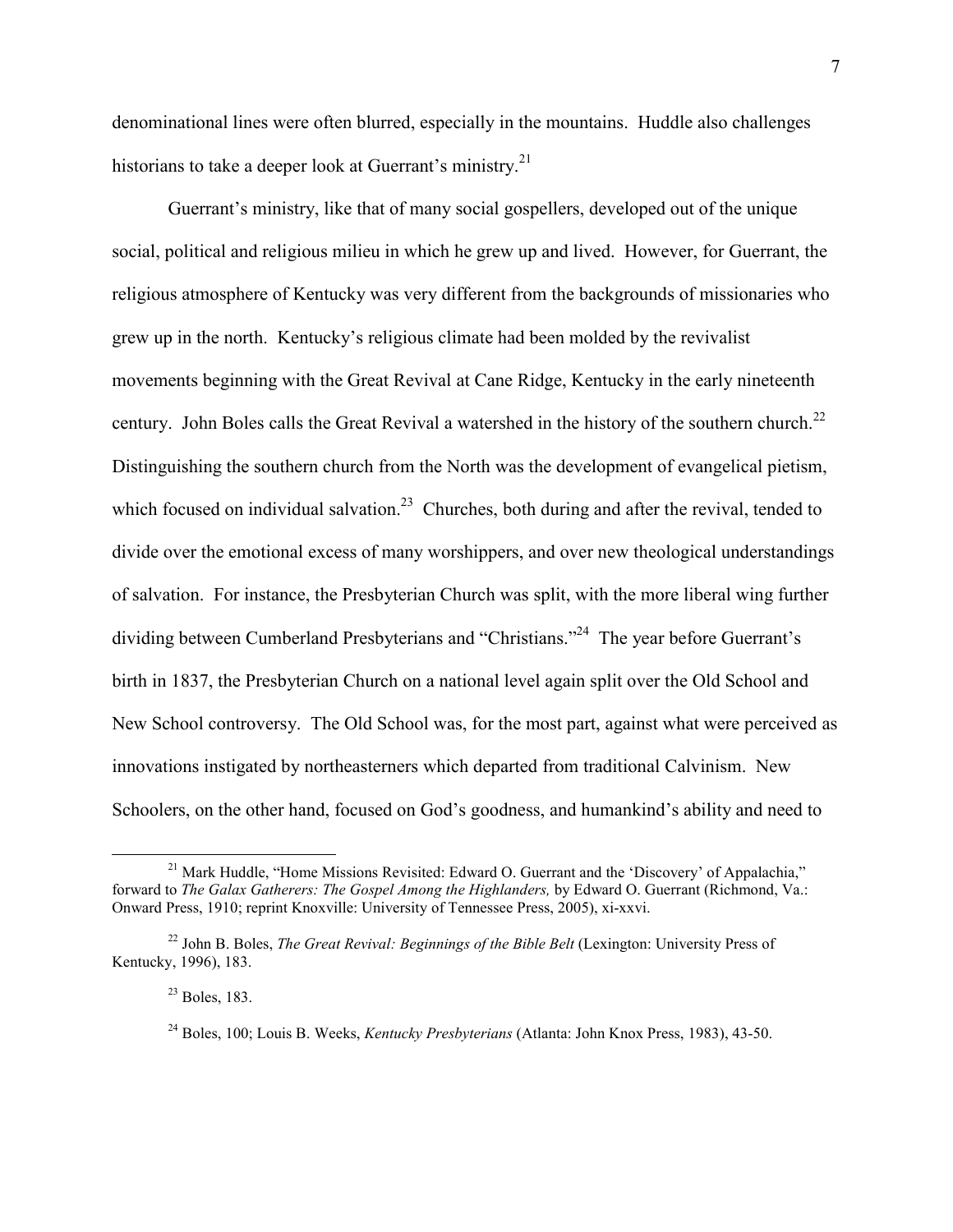enact moral reform, which often included the abolition of slavery. Kentucky Presbyterians, for the most part, sided with the Old School.<sup>25</sup>

Guerrant's early life and the Civil War played a large part in his development as a mountain missionary. In the fall of 1856, Guerrant left home to enter Centre College in Danville, Kentucky, where he came under the influence of prominent and often contentious Presbyterian thinkers such as the ministers Robert J. Breckenridge and Stuart B. Robinson. In the spring of 1857, Guerrant was affected by the preaching of Robinson and experienced a lifechanging conversion. Graduating with honors in the spring of 1859, Guerrant commenced teaching near Sharpsburg, Kentucky, hoping however to enter seminary and become a minister. In the fall of 1860, he entered Danville Seminary.<sup>26</sup> However, the Presbyterian Church, like the entire state of Kentucky, was in turmoil. By contrast, a friend of Guerrant wrote him about Columbia Theological Seminary in South Carolina, "We have none of the brawls among brethren like we had in Dan[ville] last winter. . . . The brethren [here] love one another."<sup>27</sup> Indeed, the fractured Danville Seminary community was indicative of the developing strife within the Kentucky Presbyterian Church.

Internal divisions within that Church were deep and long-lasting. The conflict between Breckenridge and Robinson illustrates the nature of the turmoil. Breckenridge was a staunch Unionist. Robinson, on the other hand, supported the Confederacy.<sup>28</sup> Robinson subsequently left Danville to take up a pastorate in Louisville.<sup>29</sup> The day Fort Sumter fell in April of 1861,

<u>.</u>

 $28$  Weeks, 83.

 $25$  Weeks, 70.

<sup>&</sup>lt;sup>26</sup> McAllister, 13-26.

 $27$  McAllister, 24.

 $29$  Weeks, 83.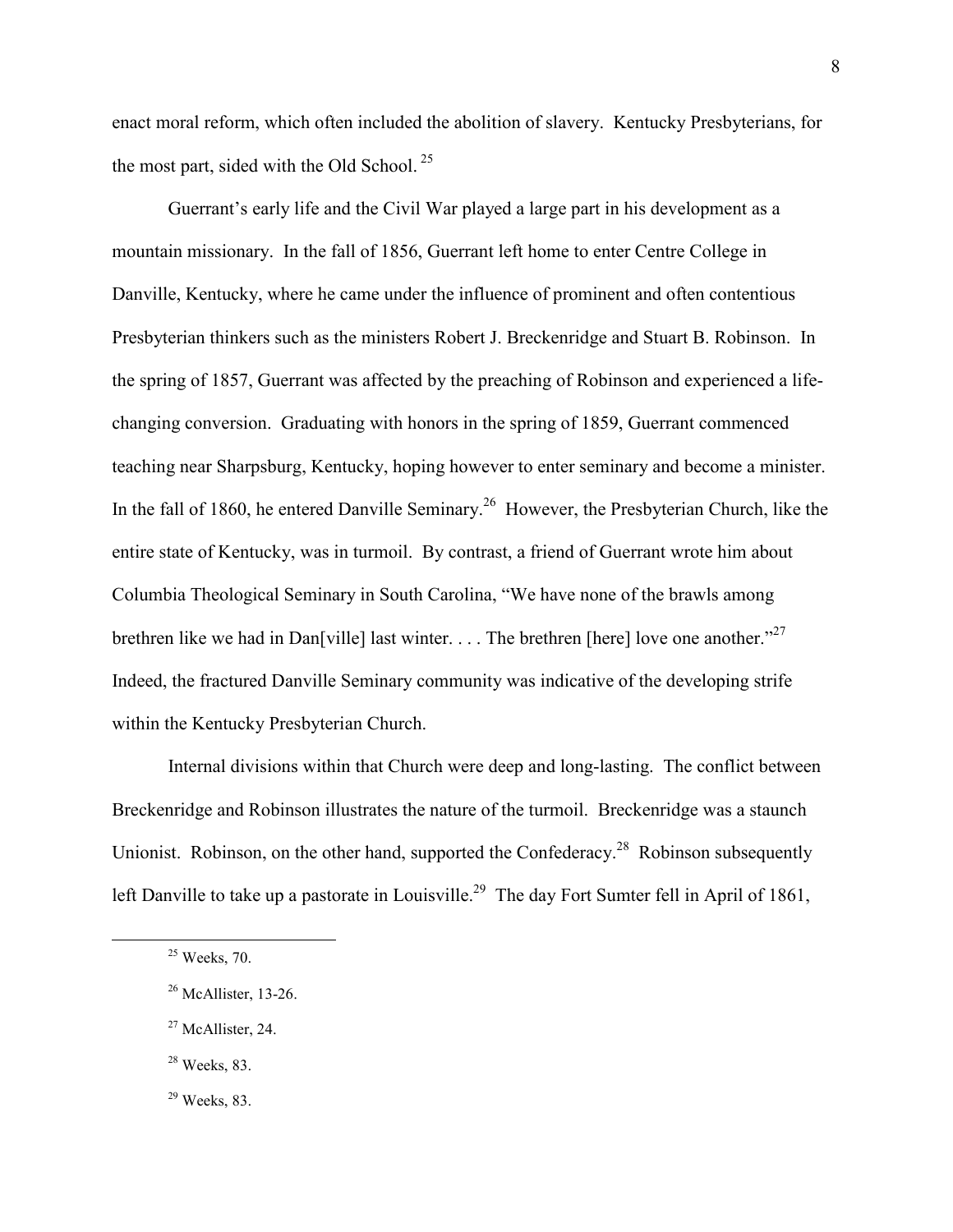Danville Seminary, at the time under Breckenridge's leadership, was tossed into confusion. Sympathetic to the southern cause, Guerrant left for home on April 14 and again took up teaching.<sup>30</sup> Like many young men of the time. Guerrant felt that his duty lie in supporting his country during the war, and for Guerrant his "country" meant Kentucky. In January 1861, Guerrant traveled through the Cumberland Mountains to join the  $1<sup>st</sup>$  Battalion of Kentucky Mounted Rifles<sup>31</sup>

The Civil War was pivotal for Guerrant. Unlike many northern Home Missionaries who may have been influenced or motivated by the writings of so-called color writers during the 1870s, Guerrant's experience with Appalachia was first-hand.<sup>32</sup> Traveling throughout Appalachia, first as an assistant adjutant to Brigadier General Humphrey Marshall and then as assistant adjutant to General John Hunt Morgan, Guerrant's eyes were opened to a whole new world.<sup>33</sup> Isolated areas in the mountains did not have the church buildings or amenities to which Guerrant was accustomed.<sup>34</sup> The "tall sublime grandeur" of mountain peaks and sheer cliffs inspired him, but stood in contrast to the grim poverty of many mountaineers. While traveling in February of 1862 along the Quicksand, a tributary of the Kentucky River, Guerrant expressed incredulity at the neediness he witnessed. He wrote in his journal:

 $\overline{a}$ 

<sup>30</sup> McAllister, 12- 30; Edward O. Guerrant, *Bluegrass Confederate: The Headquarters Diary of Edward O. Guerrant,* eds. William C. Davis and Meredith Swentor (Baton Rouge: Louisiana State University Press, 1999)*.*  Guerrant enlisted with Brigadier General Marshall's brigade February 12, 1865, then after a bout of sickness, and General Marshall's resignation, his brigade was eventually assigned to General John Hunt Marshall's Division of Cavalry in the spring of 1864.

<sup>&</sup>lt;sup>31</sup> McAllister, 30.

 $32$  After the Civil War a new genre of literature developed called "color-writing." Color writers explored regions, dialects, and customs throughout the United States. Often the literature was a blending of realism and romanticism. See, Henry D. Shapiro in *Appalachia on Our Mind.* 

<sup>33</sup> Guerrant, *Bluegrass Confederate,* 12.

<sup>34</sup> Edward O. Guerrant, "The Reason Why," *Christian Observer* 97, no. 12 (July 7, 1909): 12.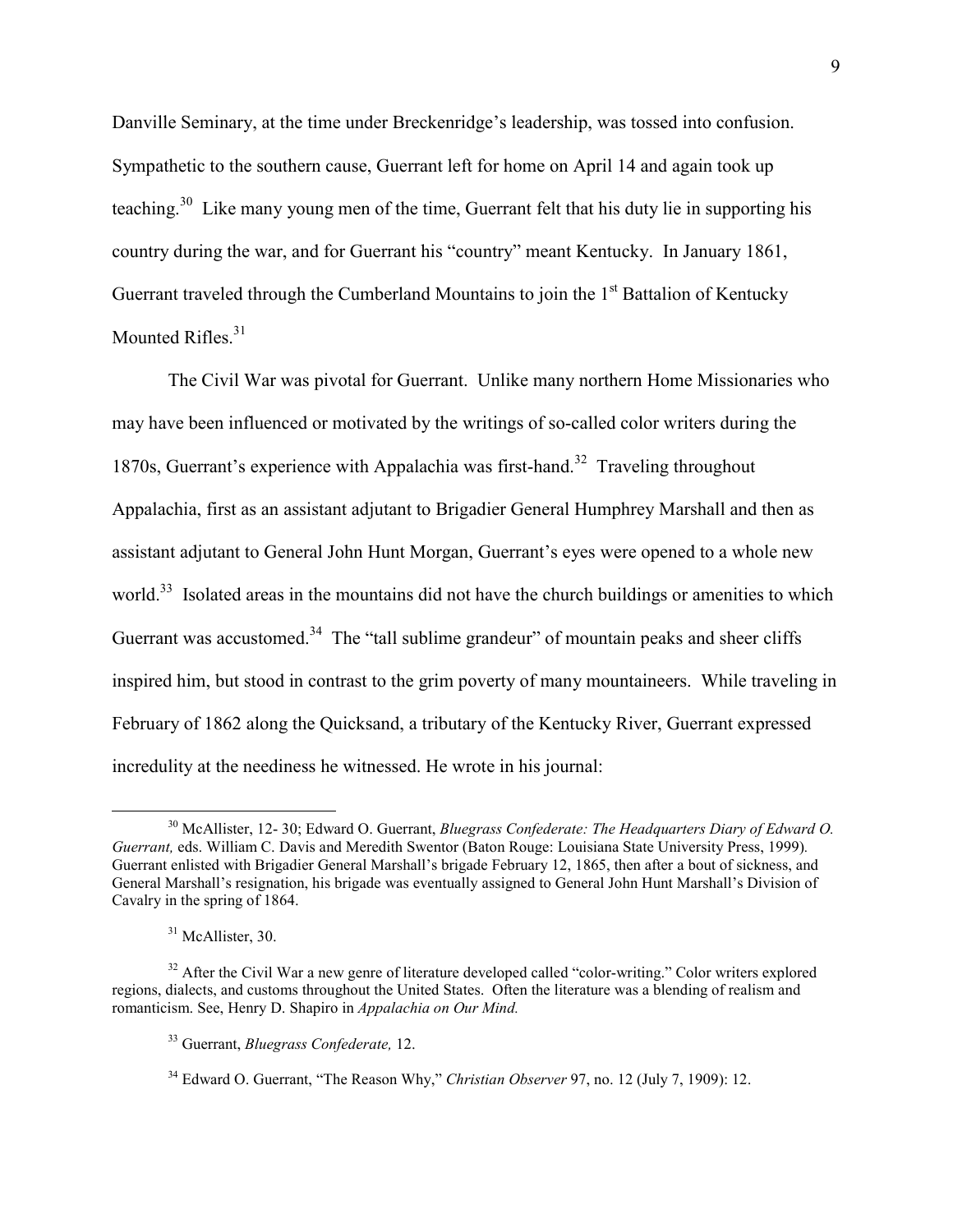Mr. Williams *lives* on South Fork of Quicksand or rather there is his local habitation & where he draws his vital air. – in no other respect can he be said to *live . . . .* In a family of 10 or a dozen members with only one bucket & that a *churn* with only *one* cooking utensil & that *half* a skillet – with only 4 chairs & three of them broken legged  $\&$ bottomless – with no spring but the muddy branch -  $\&$  no cow but the spring – with only one fire-place for a dozen visitors  $\&$  a large family around which crowded girls half frozen  $\&$  boys half naked – the smallest children in midwinter bare-footed  $\&$  the largest bareheaded<sup>35</sup>

Though not all Appalachians suffered the poverty of the Williams family, many did, and it made a lasting impression on Guerrant.

Mountain culture confounded him. Guerrant was astounded at the sheer numbers of "flaxen-headed" children, many of whom smoked and chewed tobacco.<sup>36</sup> In one instance, Guerrant wrote that he would never forget the three-year-old girl "who *swore oaths* that would shock the nerves of a strong man."<sup>37</sup> The ever-present fear of native union guerrillas, also known as bushwhackers, which came like "rain or thunder from a cloudless sky," was a constant menace, but did not seem to create long-lasting bitterness. On the contrary, after passing the flaming residence of a bushwhacker, Guerrant deplored the actions of his commander, General Morgan: "This is fiery retribution – The General says this shall be our country or nobodys. Such warfare is speedily rendering it nobodys. It may be *just* – but it is not *generous.* Justice should lean – if lean at all, to mercy's side."<sup>38</sup> Despite the cultural shock and constant fear of bushwhackers, Guerrant developed a love and respect for the mountaineers, many of whom were comrades-in-arms, which persisted throughout his life.<sup>39</sup> Nor was Guerrant the only Confederate

 $\overline{a}$ 

<sup>35</sup> Guerrant, *Bluegrass Confederate*, 18. Emphasis in original.

<sup>36</sup> Guerrant, *Bluegrass Confederate,* 145.

<sup>37</sup> Guerrant, *Bluegrass Confederate,* 235. Emphasis in original.

<sup>38</sup> Guerrant, *Bluegrass Confederate*, 245. Emphasis in original.

<sup>39</sup> Edward O. Guerrant, *The Soul Winner* (Lexington, Ky.: John B. Morton & Co., 1896).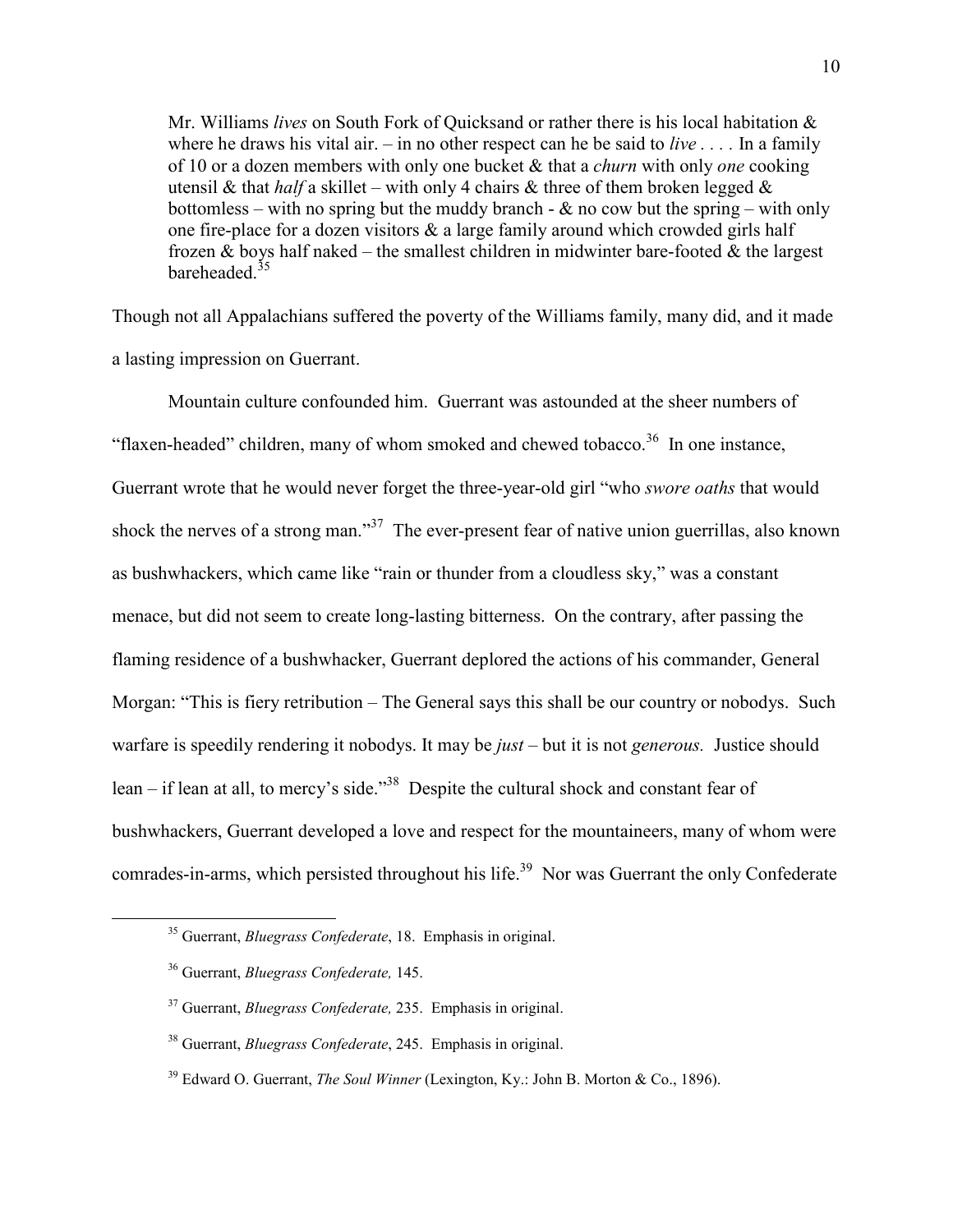to be so moved. "Uncle Ben" Bigstaff, a scout with Morgan's men, and who is mentioned in Guerrant's Civil War journal as a "good soldier," traveled as a lay evangelist throughout eastern Kentucky in the years following the war.<sup>40</sup> Followed by a menagerie of animals that he would distribute to the needy, Bigstaff mixed the "business of life" with the evangelistic message of the Gospel.<sup>41</sup>

After the war, Guerrant's ardor to be a minister appeared to have cooled. The effect of war had been painful. Because Kentucky was a border state and was much of the time under Union control, Confederate bluegrass soldiers did not have the luxury of furloughs home or consistent mail from loved ones. In June of 1864, Guerrant was finally able to visit home only to find that his beloved brother Marshall had been buried the day before. Guerrant lamented, "O my brother, my brother! A grief deeper than a fountain of tears, and the power of language wrings my heart for thee!" $42$  In less than a year the war ended and with it the hopes of the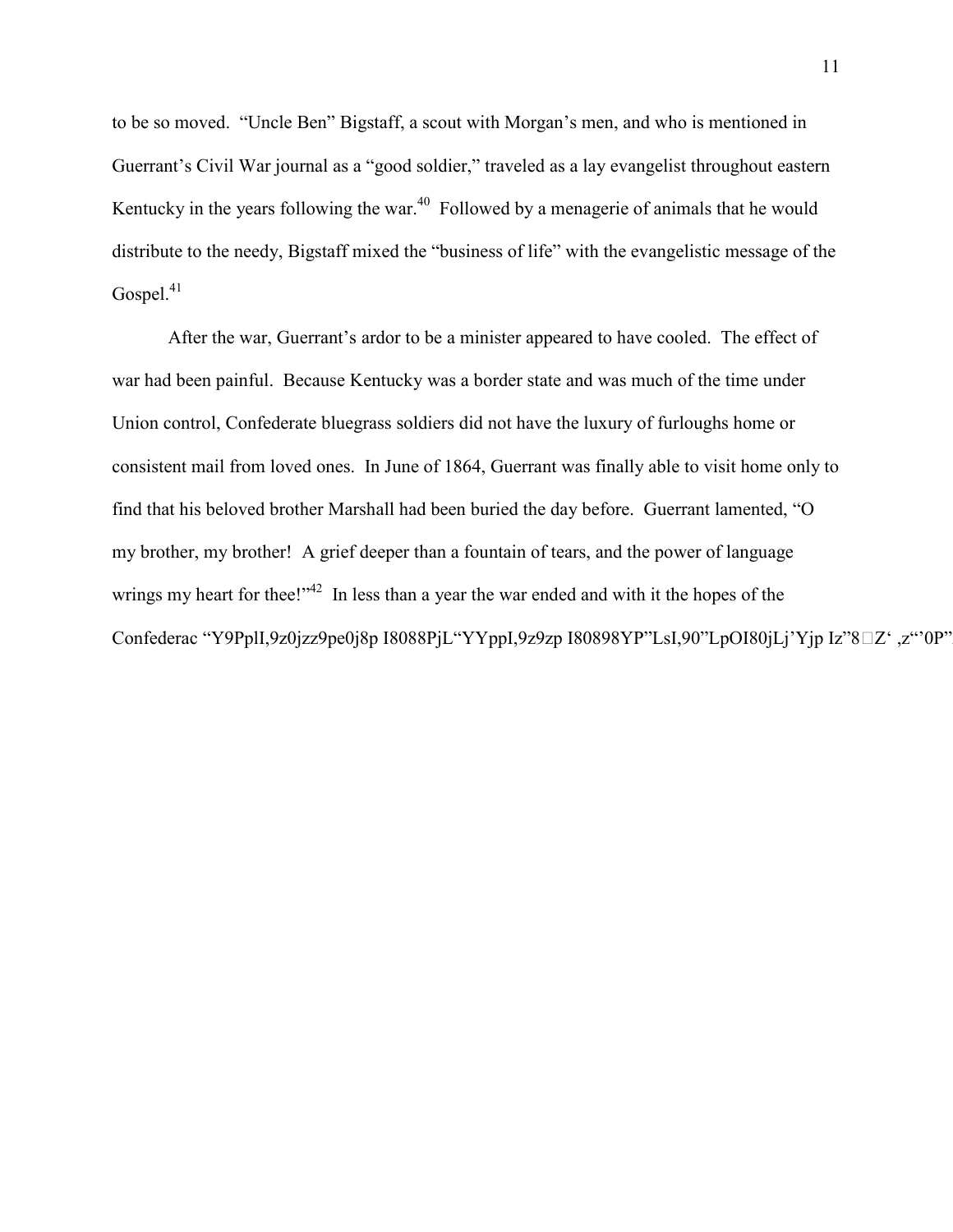Philadelphia and Bellevue Hospital Medical College in New York, Guerrant established a thriving medical practice in Mt. Sterling, Kentucky, enabling him to marry his wartime sweetheart Mary DeVault from Leesburg, in eastern Tennessee. Their union was to produce ten children. For the first time in his life, his daughter wrote later, Guerrant was in "easy circumstances." And yet, the call of the mountains was never far off. Guerrant spent days at a time traveling through the mountains to give medical aid to mountaineers. Then, during the summer of 1873, a severe case of typhoid brought him to the brink of death. Guerrant promised that if God spared his life he would enter the ministry.<sup>44</sup>

As his health returned, Guerrant immediately set about to fulfill his vow to God. Settling accounts, situating his family, and with Mary DeVault Guerrant's full support, Guerrant entered Union Theological Seminary in Richmond, Virginia, early the following September. While at Union, Guerrant impressed his fellow students and professors with his gift for oratory and storytelling. Dr. Samuel H. Chester, a fellow classmate, wrote of Guerrant some years later: "The great man of our class was Edward O. Guerrant, the mountain evangelist. With an eloquence that could have commanded the highest position in our church, he chose to give his life to the hardest kind of mission work in the mountains of Kentucky and North Carolina."<sup>45</sup> Guerrant became ill and left Union before graduating, but he was ordained for ministry by West Lexington Presbytery and commenced pastoring three churches. Guerrant considered foreign mission work as possibly the best use of his gifts as a doctor and a minister. Mary, however, reminded him of the thousands of unevangelized in Kentucky for whom no one was reaching.<sup>46</sup>

 $\overline{a}$ 

 $44$  McAllister, 52-61.

 $45$  McAllister, 64-73.

<sup>46</sup> McAllister, 72-75; Guerrant received his D.D from Austin College in 1884. See, McAllister, 97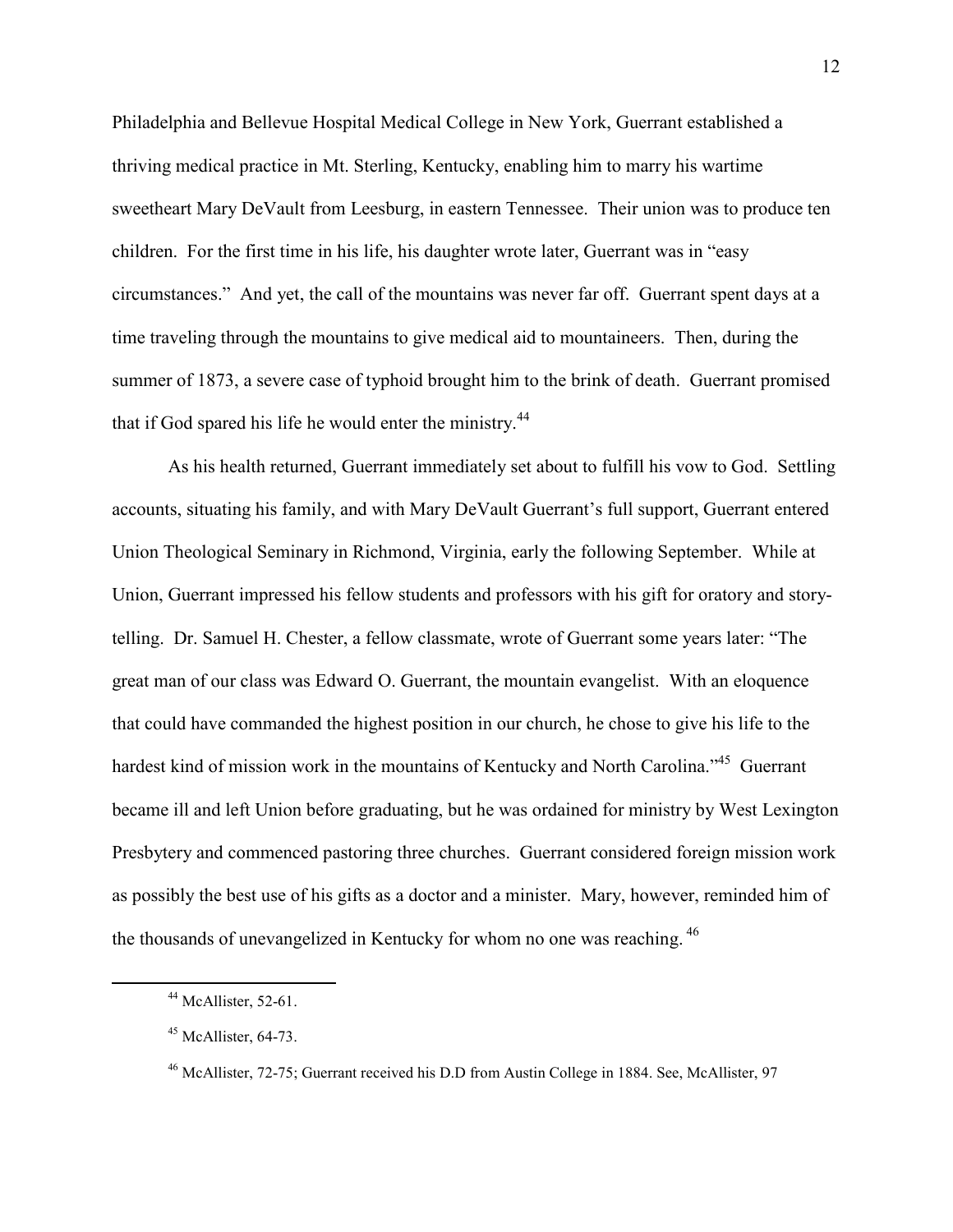Much of eastern Kentucky during this time period could hardly be described as bucolic. While much of the North exalted in victory and prosperity, ugly violence instigated by Civil War loyalties, political and commercial power-plays, retribution, and lawlessness disturbed many areas throughout eastern Kentucky.<sup>47</sup> In fact, all of Kentucky was increasingly characterized as violence-prone, as national news headlined riots, murders, lynchings, and assassinations between 1860 to the end of the century.<sup>48</sup> Northerners and northern-based denominations often considered the social problems of Kentucky and Appalachia a result of a flawed southern social structure. Appalachians, unlike other poor white southerners, were often seen by northern-based groups as casualties of the slave-system and therefore worthy of uplift.<sup>49</sup> Bluegrass Kentuckians, seeing Appalachians as their "kith and kin," perceived social disorder and poverty in eastern Kentucky as a reflection upon all Kentuckians.<sup>50</sup> Guerrant's impetus for entering Appalachia, therefore, was very different from those of northeasterners.

Guerrant might have settled down to a comfortable pastorate, but his concern for the mountains and the troubles he witnessed there continued to tug at his heart. Guerrant and other religious people, including many mountain people, felt that the "peaceful message of the Gospel" was the best way to alleviate what they saw as social disintegration.<sup>51</sup> Appointed to the Committee of Home Missions, Guerrant admonished the Kentucky Synod in Covington for its

 $50$  Spaulding, 245.

 $\overline{a}$ 

<sup>51</sup> Passie Fenton Ottley, "Religion versus the Feud," first printed in the Atlanta Journal, reprinted in the *Mt. Sterling Advocate,* February 26, 1901.

<sup>47</sup> John Ed Pearce, *Days of Darkness: The Feuds of Eastern Kentucky* (Lexington: The University Press of Kentucky, 1994).

<sup>48</sup> Numerous headlines of the time. See New York Times 1880-1920. See also James C. Klotter, *Kentucky Portrait in Paradox, 1900-1950* (Frankfort: Kentucky Historical Society, 1996), 51-73.

<sup>49</sup> "Helping Mountain Whites: Home Mission Work of the Presbyterian Church," *New York Times,*  November 27, 1892. This is only one of many articles written during this time period which describe northern views and justifications about Home Mission work in Appalachia.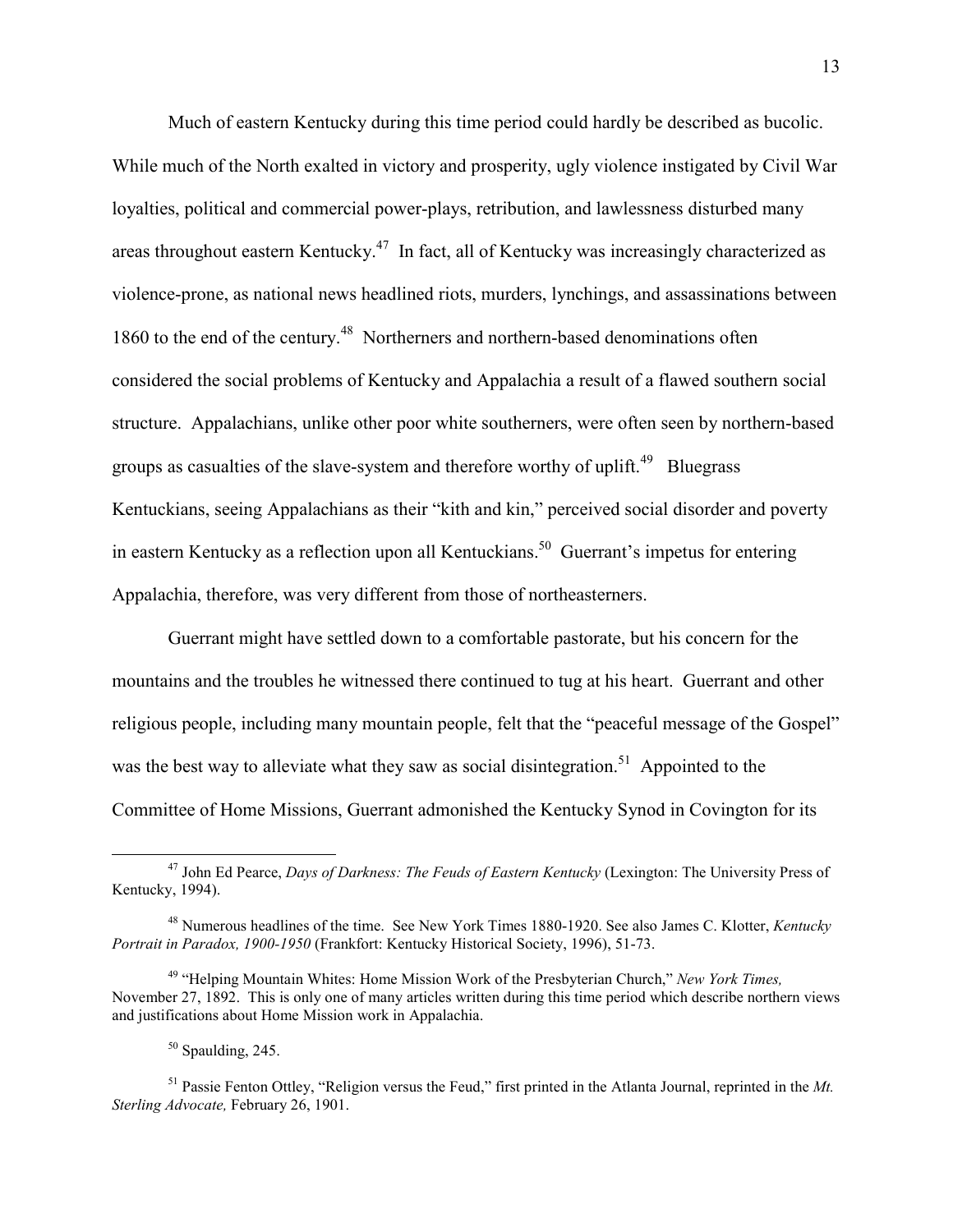culpable neglect in not promoting evangelism throughout the state, especially in western and mountainous eastern Kentucky. Many in the Synod, however, did not appreciate the "young upstart's" rebuke. Guerrant wrote of the event years later, "I remember what a storm it raised, and the young preacher might have been overwhelmed, but for the timely aid of Dr. Stuart Robinson, who came to his rescue and championed the cause."<sup>52</sup> Guerrant's admonishment and exhortation proved to be prophetic.

In 1878, troubles in Breathitt County exploded into a full-fledged feud, resulting in the murder of Judge John Wesley Burnett as well as several others, prompting the governor of Kentucky to call in troops to quell the violence. In an interview years later, Guerrant described entering Jackson, the county seat of Breathitt and meeting Jerry Little, who was a former Confederate comrade as well as a key figure in the violence. Little, who had already killed seventeen men, offered Guerrant protection from his rival, the former Union sympathizer Captain Bill Strong. Guerrant, however, told Little that he wanted to "preach the gospel of peace." Later that evening at an evangelistic service, Guerrant related later, "More than one hundred people were baptized," including several members of the rival factions, among them Jerry Little.<sup>53</sup> According to one news announcement about his death in 1891, Little "had reformed, joined the church, and was leading a peaceful and quiet life."<sup>54</sup> The perception of many was that the Gospel had worked.

In October 1881, shortly after the death of Stuart Robinson, the Kentucky Synod appointed Guerrant, who was by then the successful pastor of Louisville's First Presbyterian

<sup>52</sup> Guerrant, *The Soul Winner,* 119-121.

<sup>53</sup> "Religion vs. the Feud," *Mt. Sterling Advocate,* Tuesday, February 26, 1901.

<sup>54</sup> "Crushed To A Jelly: Jere Little, the Kentucky Outlaw, Accidently Killed," *The Evening Bulletin,*  December 31, 1891.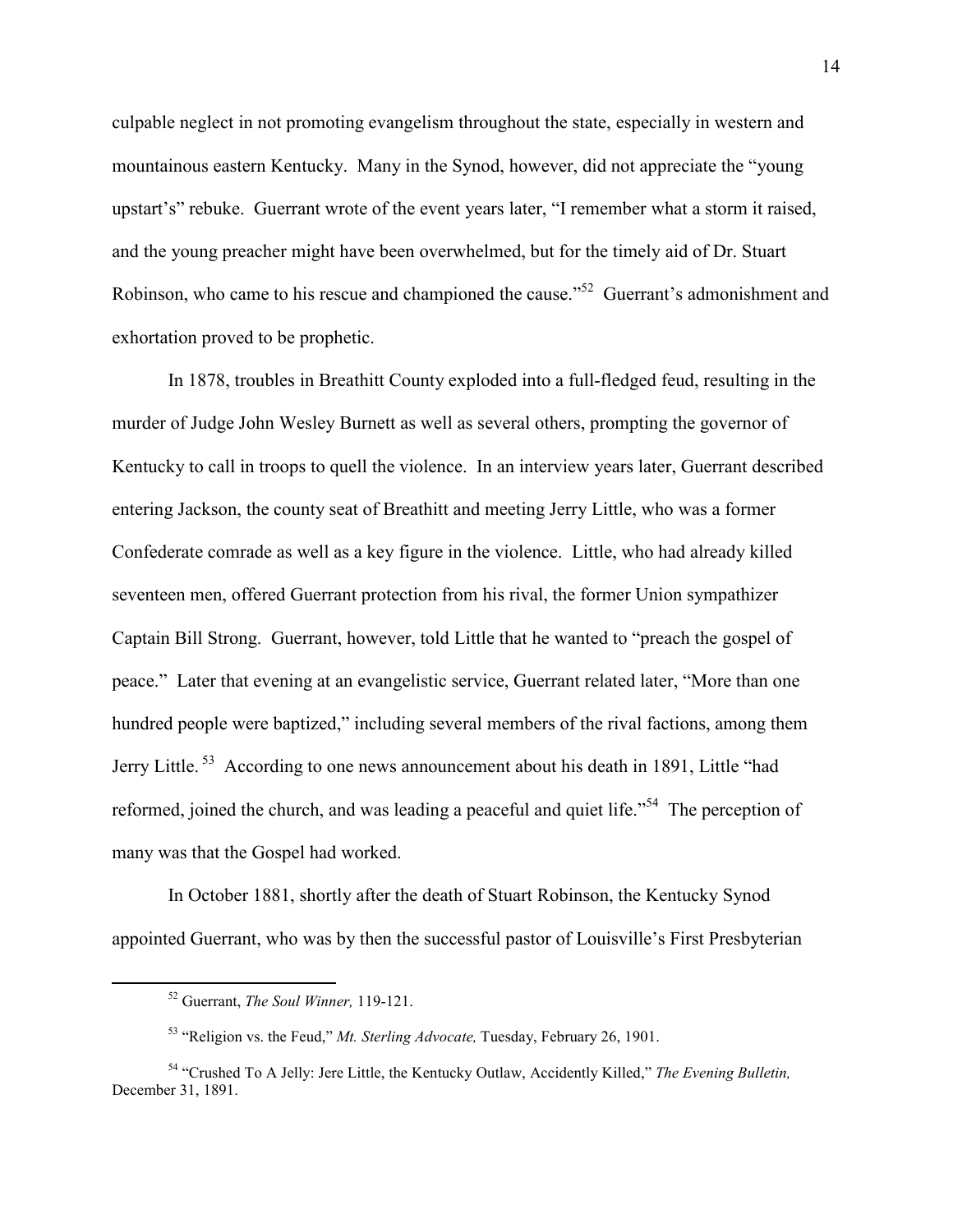Church, to be the Synod's evangelist for eastern Kentucky. Guerrant left his pastorate and for the next four years traveled throughout eastern Kentucky, often on horseback, as an emissary of the PCUS, with the stated goal to extend the reach and influence of the PCUS.<sup>55</sup> Nevertheless, Guerrant's first aim was to proclaim the Gospel, allowing converts to choose their own church affiliation and method of baptism.<sup>56</sup> In one humorous anecdote, Guerrant described the baptism of "Aunt Ferraby Noble," who had to be immersed twice, "because she said the water in Leatherwood creek was not deep enough."<sup>57</sup> Guerrant, as a Presbyterian, did not believe in full immersion but in sprinkling. The immersion of "Aunt Ferraby Noble" is illustrative of Guerrant's sensitivity to the wishes of those he evangelized.

Besides Guerrant and Bigstaff, many individuals and groups worked in the mountains, belying the contention of many historians that Home Missionaries were primarily social gospellers unduly influenced by writers of local color or by industrial interests. The nondenominational Kentuckian George O. Barnes, known at the time as "the mountain evangelist," traveled from town to town in eastern Kentucky from 1878 to 1882. Barnes, a former protégé of the evangelist Dwight L. Moody, entered the mountains for the purposes of evangelism and faith healing.<sup>58</sup> Guerrant also complained of the influx of Mormon missionaries into the region, writing: "I have met them in the most distant and inaccessible parts of the mountains. . . . They

<sup>55</sup> Guerrant, *The Soul Winner,* 119.

<sup>56</sup> McAllister, 119; Guerrant, *Soul Winner,* 176, 197.

<sup>57</sup> Guerrant, *The Soul Winner,* 251.

<sup>&</sup>lt;sup>58</sup> Price. George O. Barnes, a former Presbyterian minister, was defrocked in 1866 because he did not subscribe wholly to the Westminster confession. He was later accused of universalism. Whether Guerrant knew Barnes personally is unknown. In 1882, however, a news account reported that Guerrant went to one of Barnes' evangelistic meetings and approved of his sermon, describing it as "good Presbyterian one." See "Barnes Notes: What People Say and Think of Him," *Bourbon News,* March 17, 1882. Guerrant most likely knew Barnes' biographer W.T. Price. Both Guerrant and Price served under John Hunt Morgan and both attended the same reunions after the war.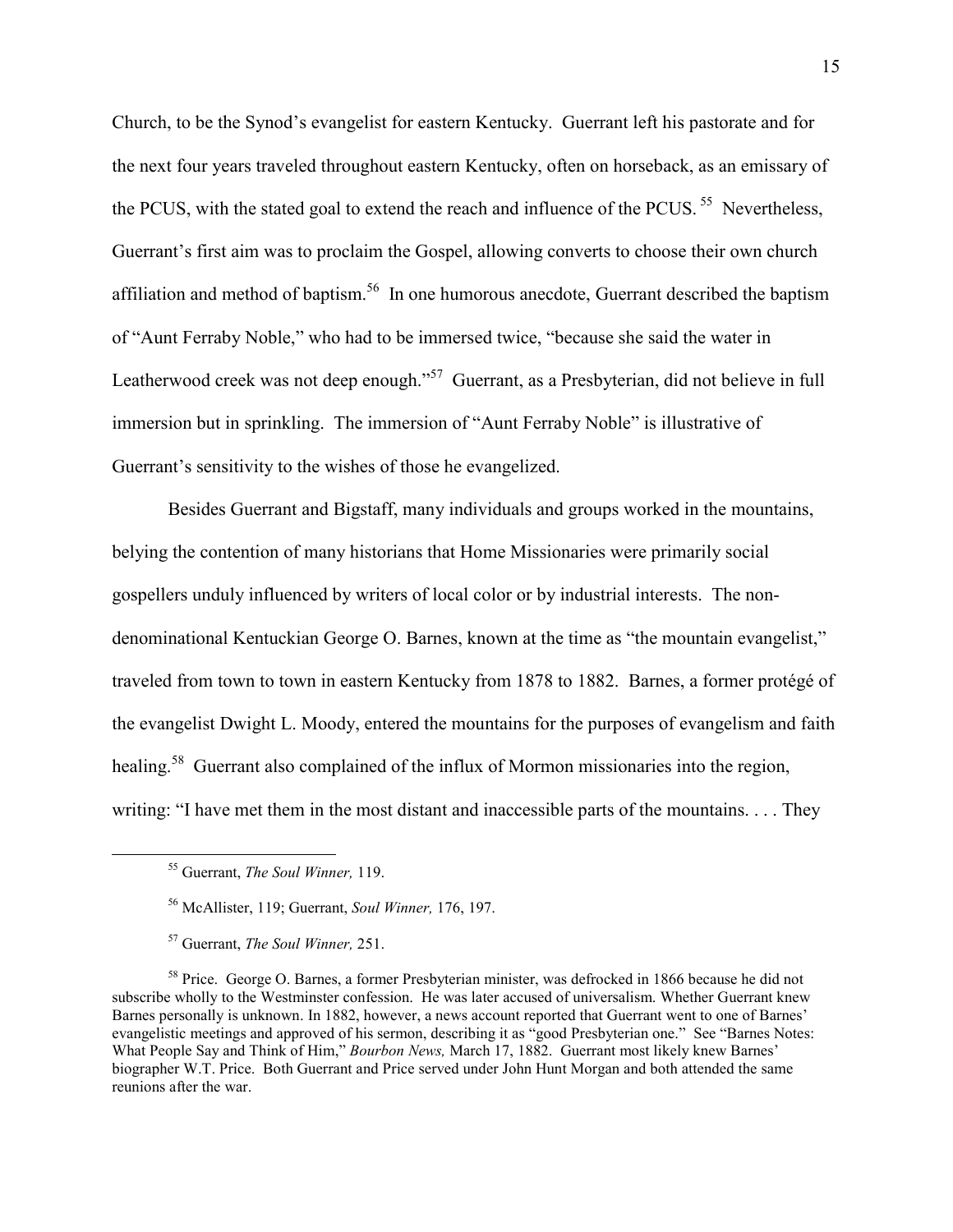have more missionaries in Kentucky than all other denominations together."<sup>59</sup> A 1905 article, published in the *Kentucky Irish American,* described not only the work of Catholic priests who endeavored to find their "lost flocks" and begin Catholic missions within the region, but also complained of competing missionary interests: "All denominations are represented, even the Salvation Army, though Baptists are in the majority. . . . Protestants have spent much money and energy in capturing the mountains and strengthening their stronghold. But that was before the Catholic priest made his appearance and spread the light of the one true faith.<sup>"60</sup> Besides Catholics, Mormons, and a variety of Protestant denominations, missionaries were also represented by differing streams of religious thought within denominational structures.

The religious climate, and thus the Home Mission movement, in the latter nineteenth century was anything but homogeneous. The era was one of religious ferment in which many movements inspired thousands of people throughout the United States. Even as the Social Gospel and Biblical Higher Criticism were elucidated in the North, there were other strands of religious expression.<sup>61</sup> The ministry of Dwight L. Moody, for instance, was a nation-wide sensation. Moody was anything but a social gospeller. Unlike social gospellers who advocated social regeneration, Moody preached individual regeneration.<sup>62</sup> In addition to his Presbyterian and Kentucky influence, Guerrant was very influenced by Moody, quoting him and the British Baptist Charles Spurgeon, extensively in his book *The Soul Winner,* which was published in

l

<sup>59</sup> Edward O. Guerrant, *Galax Gatherers: The Gospel Among the Highlanders,* (Richmond, Va.: Onward Press, 1910), 119.

<sup>60</sup> "Mountain: Catholics Will Celebrate First Anniversary of Church's Dedication," *Kentucky Irish American,* Saturday December 2, 1905, 1.

<sup>61</sup> George M. Marsden, *Understanding Fundamentalism and Evangelicalism* (Grand Rapids, Mich.: W.B. Eerdmans, 1991), 32; Huddle, xxvvii-xxx.

 $62$  Marsden, 32.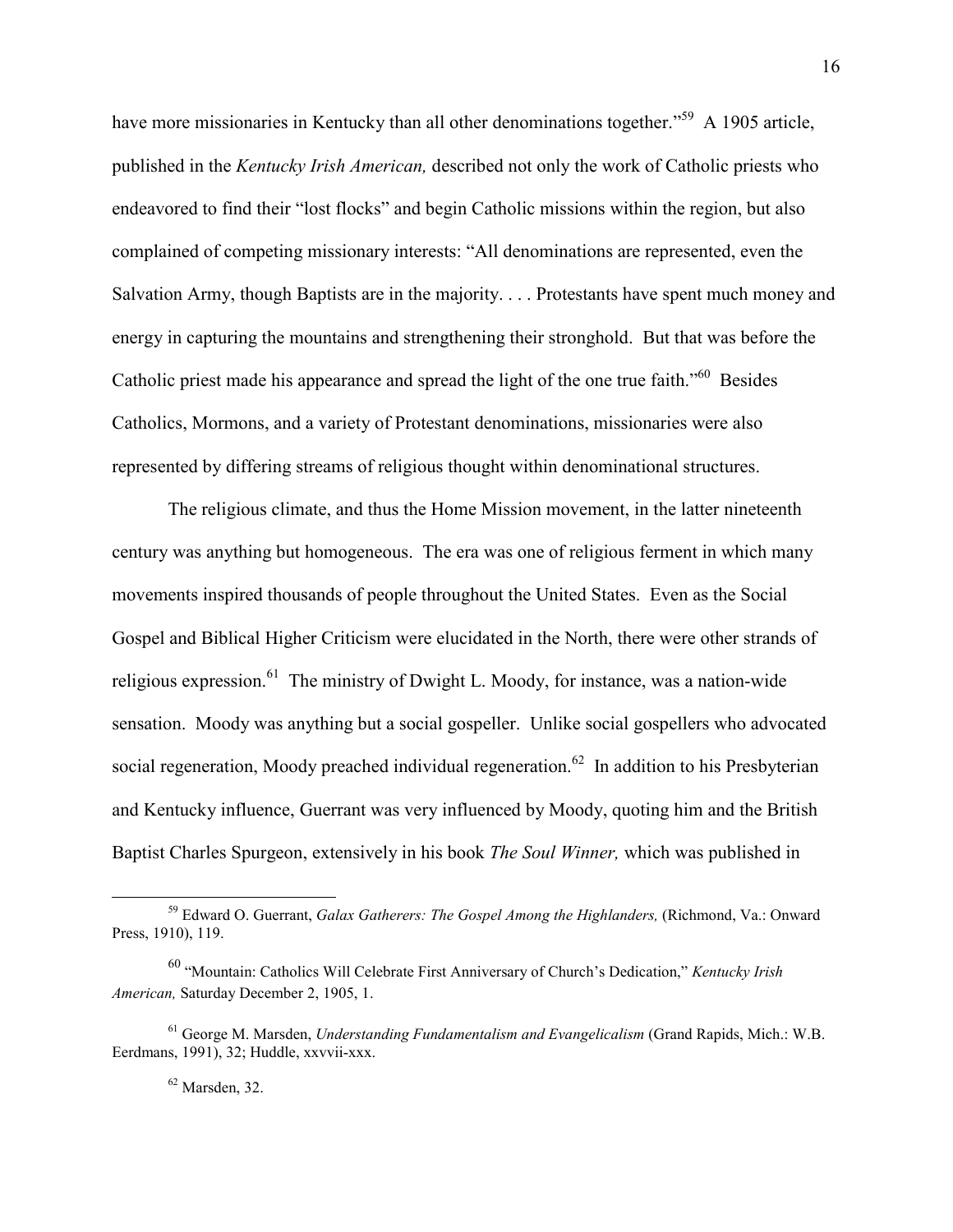1896.<sup>63</sup> Though it cannot be ascertained if Guerrant ever saw Moody in person, it is known that Moody held a "Great Campaign" throughout the Southeast and into the Midwest in 1875, as well as a six-week campaign in Louisville, Kentucky in 1888.<sup>64</sup>

Moody's influence on Guerrant should not be underestimated. Guerrant was undoubtedly motivated by the Holiness movement as expressed by Moody's experience at Keswick, England. This movement, also known as the Higher Life movement, unlike Arminian strains of the Holiness movement which emphasized man's freewill, was more appealing to people of the reformed faith. Moody, who Vinson Synan calls the most influential promoter of the Higher Life movement, promoted the "second blessing" or infilling of the Holy Spirit as a means of service, rather than as a means of perfection.<sup>65</sup> Guerrant, in *The Soul Winner*, devoted a chapter to the baptism of the Holy Spirit. Guerrant argued that baptism in the Holy Spirit was not confined to the apostolic age, nor was it the same as conversion. He asserted, "This baptism of the Holy Ghost, for service, is subsequent to and independent of [God's] work in regeneration."<sup>66</sup> Furthermore, Guerrant avowed that successful evangelism could only be accomplished with the infilling of the Holy Spirit*.* At a revival in Richmond, Virginia, the *Richmond Dispatch* reported that Guerrant preached a sermon on the Holy Spirit, and encouraged the people to "importune

<u>.</u>

<sup>63</sup> Guerrant, *The Soul Winner.* 

<sup>64</sup> Dwight Lyman Moody, *The Gospel Awakening." Comprising the Sermons and Addresses, Prayer-Meeting Talks and Bible Readings of the Great Revival Meetings Conducted by Moody and Sankey ... with the Proceedings of Christian Conventions of Ministers and Laymen ... Also the Lives of D.L. Moody, I.D. Sankey [et al.]* (Chicago: F.H. Revell, 1883), 34. Major Whittle, who accompanied Moody in his early Southern campaign, was mentioned specifically by Guerrant in *The Soul Winner,* page 70. Whittle served as provost marshal on the staff of Union General O.O. Howard. General Howard was well-known for heading the Freedman's bureau during reconstruction, and for establishing the integrated institution, Howard University in Washington D.C. Howard also accompanied Guerrant on a tour of eastern Kentucky during the fall of 1902.

<sup>&</sup>lt;sup>65</sup> Vinson Synan, *In the Latter Days: The Outpouring of the Holy Spirit in the Twentieth Century* (Fairfax, Va.: Xynon Press, 2001), 45.

<sup>66</sup> Guerrant, *The Soul Winner,* 24-25.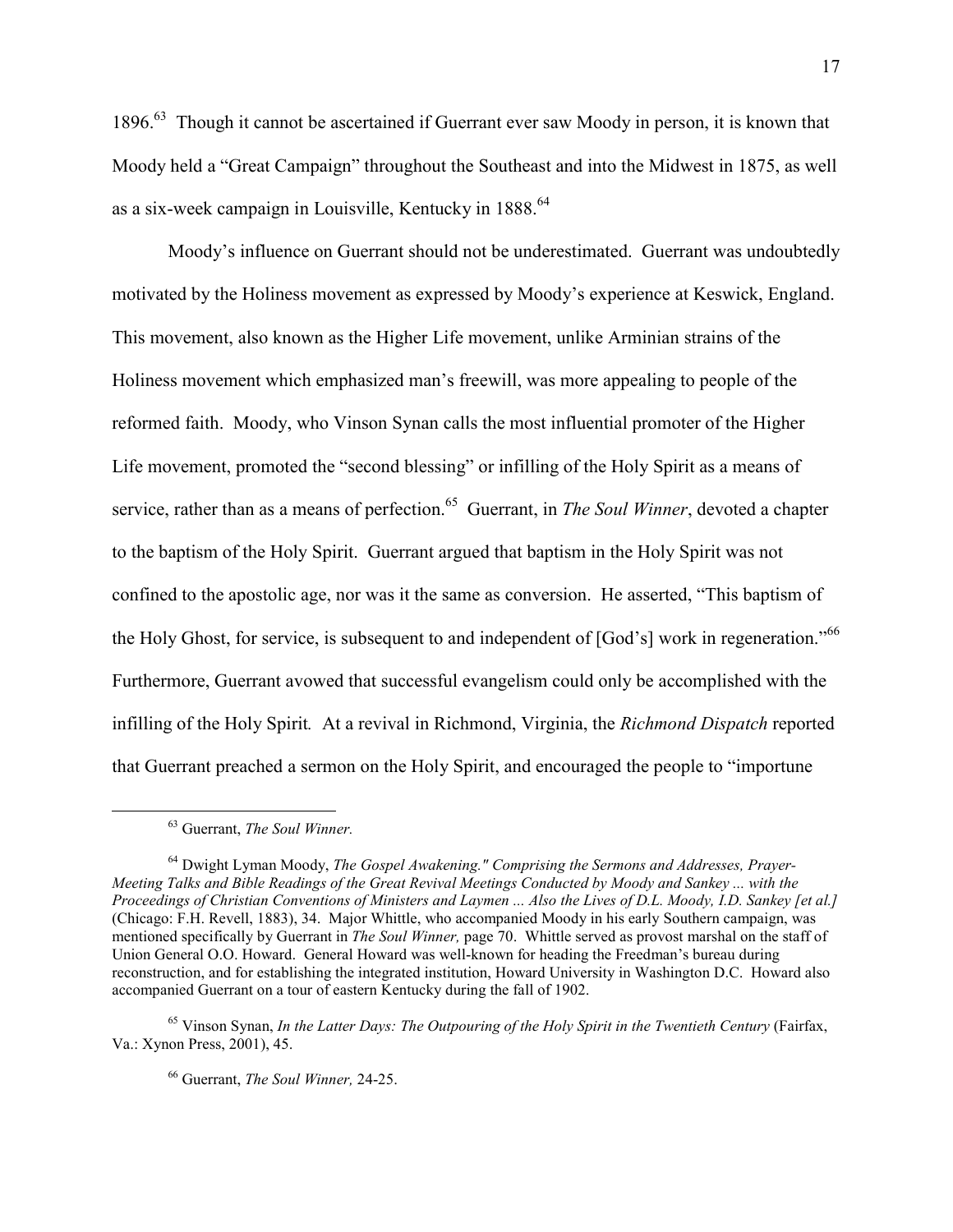God in the same manner as did the disciples at Pentecost," so that the church could be blessed.<sup>67</sup> Guerrant, like Moody, believed that the Holy Spirit was key to service and empowerment. Guerrant's preaching style was also likened to Moody's. According to the *Mt. Sterling Advocate*, Guerrant's preaching style while in Greenville, South Carolina, had "the same fire, the same tenderness and earnestness, the same aptness of illustration, the same unconsciously artistic method of leading to and using beautiful climax.<sup>568</sup> It is revealing that Guerrant subtitled his missionary organization, The Society of Soul Winners, with the name "America Inland Mission" after the China Inland Mission, founded by Moody's friend Hudson Taylor*.* 69

Perhaps Moody's influence also helped Guerrant appreciate mountain worship. Guerrant gloried in many Appalachian worship services. In one of many of Guerrant's experiences, he exulted about the emotionalism of Appalachians during one meeting:

It was Pentecost on Quicksand. The shouting drowned the weeping, and rolled across the river and up the mountains to heaven. . . . I shall never forget the scene. Some of the faces of those poor women were transformed into beauty by a touch of divinity. They talked with God, and their faces shone like Moses! I have often witnessed great demonstrations of God's power, but this experience stands conspicuous above them all, like Pentecost of old. I thank God I was there.<sup>70</sup>

In such instances, Guerrant, unlike many northeasterners, did not criticize or condemn the

emotionalism of mountain worship, but appeared to actively encourage it.

This is not to say, however, that Guerrant appreciated all forms of mountain religion. In

1877, for instance, Guerrant called many mountain preachers "blind leaders of the blind . . .

 $\overline{a}$ 

<sup>67</sup> *The Richmond Dispatch,* March 29, 1900, 8.

<sup>68</sup> "Rev. Guerrant," *Mt. Sterling Advocate,* Tuesday, March 27, 1900, 1. This was reprinted from an unnamed Greenville, South Carolina newspaper.

<sup>69</sup> Guerrant, "The Reasons Why." *Christian Observer* 97, no. 27 (July 7, 1907):12.

<sup>70</sup> Edward O. Guerrant, "On the Upper Quicksand," *Christian Observer* 87, no. 36 (September 6, 1899): 10; See also Guerrant's description of worship on Bear Creek in *Soul Winner,* 188 and 216.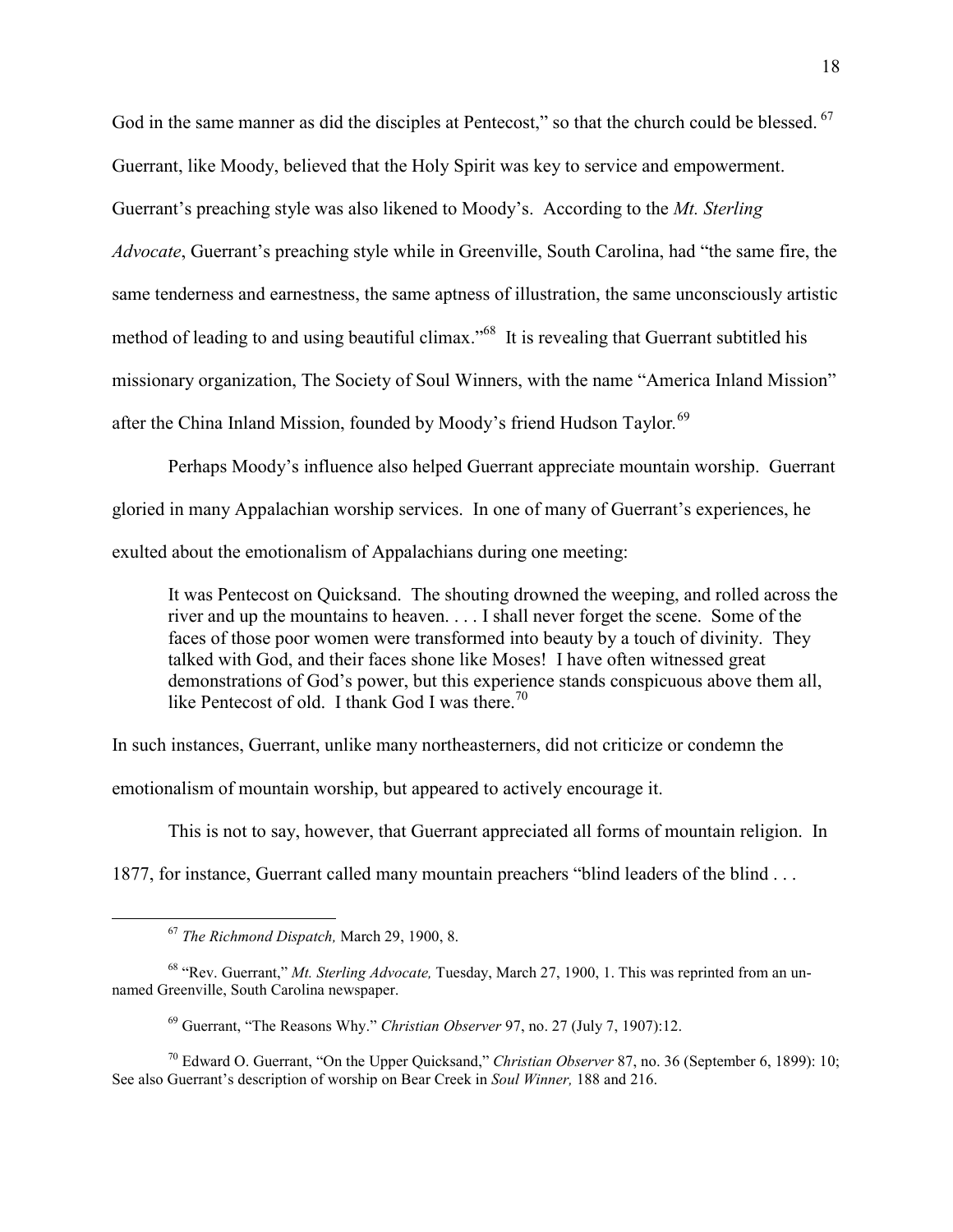dispensing doctrines so diluted, that it is questionable whether enough of the gospel truth is conveyed to save the soul."<sup>71</sup> Guerrant did not necessarily have a problem with the lack of education of many mountain clergy, because he supported and praised several mountain preachers who had little or no education.<sup>72</sup> Guerrant's problem instead concerned ultra-Calvinism, the misquoting of scripture, and a laxity of morals among some mountain clergymen. Elizabeth Hooker described a common misquotation of scripture, which may have caused Guerrant trouble: "They would quote from memory a segment of scripture, such as 'Continue in sin that grace may abound' leaving out the rest of the scripture verse which reads: 'Shall we continue to sin that grace may abound? God forbid."<sup>73</sup> Guerrant also described one preacher who came to a meeting with his head swathed in a bandana. When asked why his head was covered, the preacher replied that he had stolen some hogs and had a hole shot through his ear when he was caught.<sup>74</sup> Possibly too, Guerrant did not understand the difference between preachers of the mountains and those of the bluegrass. John Campbell observed that in many mountain congregations preachers were "called" not to serve as priests but as prophets. As prophets it was the duty of mountain preachers to protect their "flocks" vigorously.<sup>75</sup> Nevertheless, Guerrant endeavored to "get along" with many indigenous mountain preachers, asking several to attend and to participate in evangelistic meetings.<sup>76</sup> In one instance that

 $\overline{a}$ 

<sup>71</sup> Guerrant, *Soul Winner,* 123.

<sup>72</sup> Edward O. Guerrant, "Proctor Bill," *Christian Observer* 94, no. 3 (January 17, 1906): 9; Guerrant, *Galax Gatherers,* 27.

<sup>73</sup> Hooker, 170. Hooker takes this verse from Rom. 6:1 (KJV).

<sup>74</sup> Edward O. Guerrant, "In the Mountains," *Christian Observer* 86, no. 33 (August 17, 1898):10.

<sup>75</sup> John Campbell, *The Southern Highlander and His Homeland* (New York: Russell Sage Foundation, 1921), 181.

<sup>76</sup> Edward O. Guerrant, "From the Mountains of Kentucky," *Christian Observer* 85, no. 31 (August 4, 1897): 31.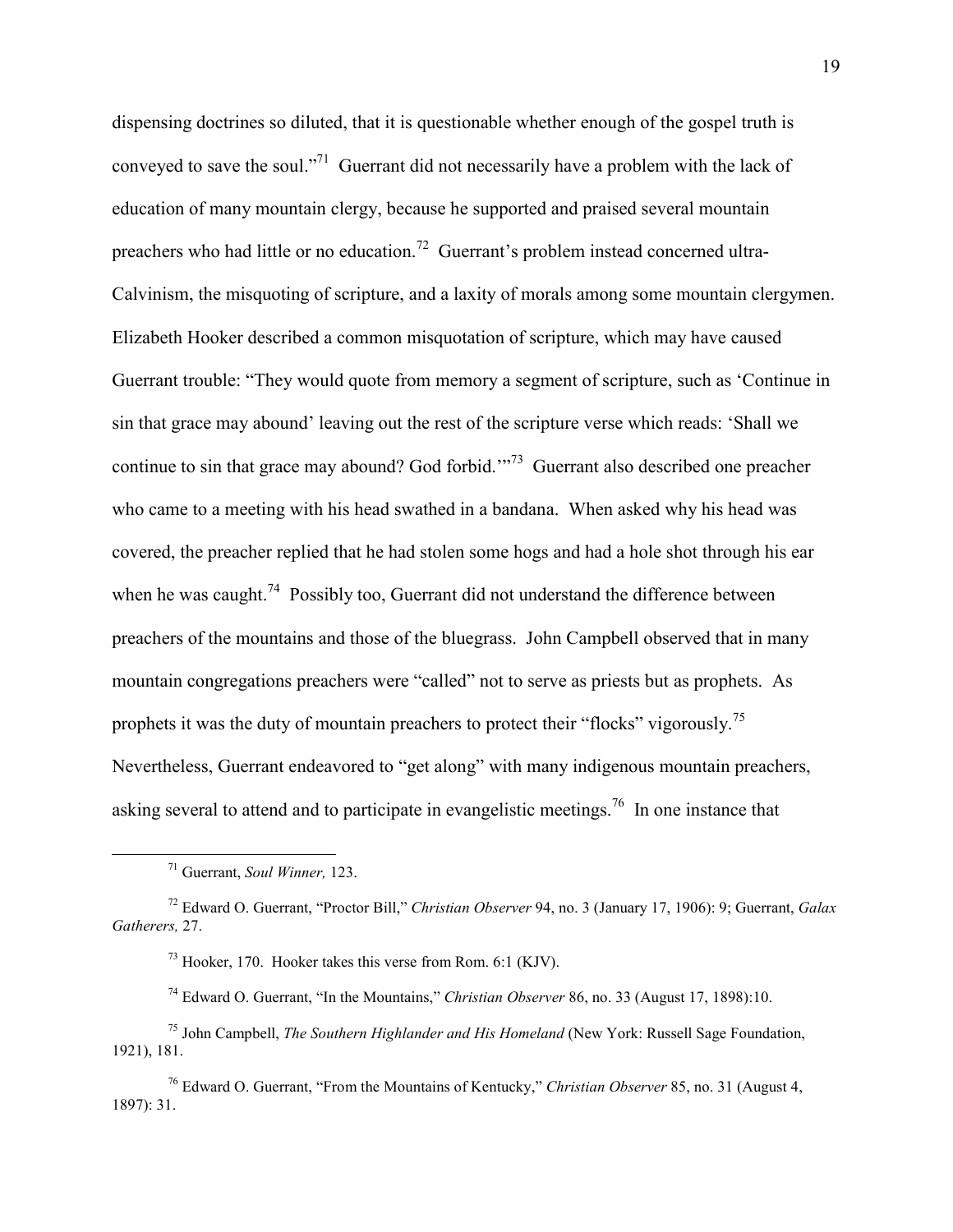Guerrant related, "Old 'Uncle Jimmie' Williams sat on the front plank, and seconded" Guerrant's remarks and "sometimes added a few of his own." Guerrant, however, further stated, "Uncle Jimmie' was an old orthodox hardshell Baptist, we got along without breaking up the meeting."<sup>77</sup>

By 1885 Guerrant's poor health and the needs of his large family forced him to resign as synodical evangelist. Guerrant reported to the Synod: "Under my ministry, 2,707 persons [were] added to the Presbyterian Church, twenty-three churches organized, fifteen offered for the Gospel ministry, fourteen churches dedicated and \$16,781 raised for the building of churches and support of evangelists and candidates for ministry."<sup>78</sup> Although Guerrant was supposed to settle down and pastor two churches, one in Troy and the other in Wilmore, Kentucky, he continued to engage in evangelism. In 1890, Guerrant was again called by the Synod to give half of his time as "evangelist at large," especially to those in who lived in the mountains.<sup>79</sup> Guerrant was exceptionally successful. He was so successful that the Synod of Kentucky, unable to keep up with the costs of maintaining his new works during the depression of the 1890s, asked him to slow down and retrench. Unwilling to let up, however, Guerrant resigned his position as synodical missionary, and on December 5, 1897 at the age of sixty, created the para-church and non-denominational organization called the Society of Soul Winners. 80

The founding of the Society of Soul Winners, or America Inland Mission, in contrast to the Social Gospel movement, in many ways encapsulated the growing evangelicalism of the age.

<u>.</u>

<sup>77</sup> Guerrant, *The Soul Winner,* 236.

<sup>78</sup> McAllister, 101.

<sup>79</sup> McAllister, 102.

<sup>80</sup> "The Mission Work Among the Highlanders of Kentucky," *Gleanings from Bee Culture* 42, January 1, 1914.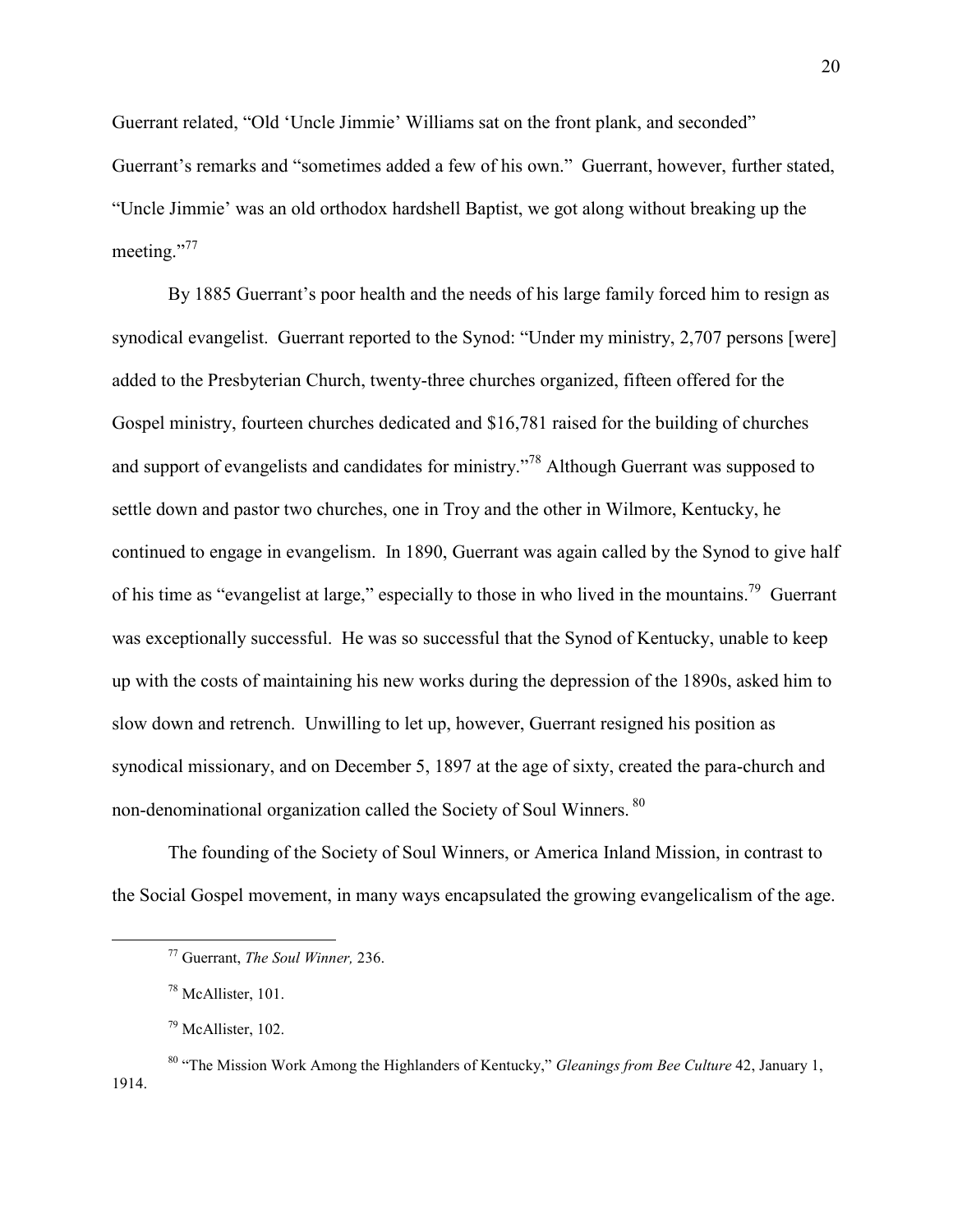Its purpose, unlike those organizations that promoted the Social Gospel, was not to usher in a new age, but was rather to save as many people as possible in a world that Moody termed, "a wrecked vessel."<sup>81</sup> Evangelicals worked vigorously to establish schools and missions and to establish and promote interdenominational cooperation for the purpose of saving souls. $82$ Crossing denominational and sectional lines, the Society of Soul Winners was founded to be an auxiliary organization to all evangelical agencies that worked in the "regions beyond" churches, schools, and railroads, and to be "wholly dependent for success upon faith and prayer."<sup>83</sup> Beginning only with Guerrant and \$360 in 1897, within ten years the Society had 362 workers, established fifty-five schools, one orphanage, and a medical clinic.<sup>84</sup> As early as 1902, donations were coming from all sections of the United States, as well as from Cuba, South America and China.<sup>85</sup> Rather than focusing exclusively on eastern Kentucky, Soul Winners expanded to isolated regions in the mountainous areas of Virginia, North Carolina and Tennessee.<sup>86</sup>

Differing from most social gospellers, evangelicals such as those in the Society of Soul Winners promoted individual salvation rather than emphasizing social change.<sup>87</sup> One telling aspect of the evangelical nature of Guerrant's work was his exhortation to new evangelists to respect mountain culture and to try not to change it. "Don't undertake to teach morals or manners," Guerrant wrote, "that is not the Gospel. Let them have their way of dressing, cooking,

-

<sup>87</sup> Marsden, 29.

<sup>81</sup> Marsden, 22-23.

<sup>82</sup> Marsden, 5.

<sup>83</sup> Guerrant, "The Reasons Why"; McAllister, 138-139.

<sup>&</sup>lt;sup>84</sup> McAllister, 142.

<sup>85</sup> Edward O. Guerrant, et. al. "The Macedonian Cry: The America Inland Mission," *Christian Observer* 90, no. 18 (April 30, 1902): 15.

<sup>86</sup> Guerrant, "The Macedonian Cry."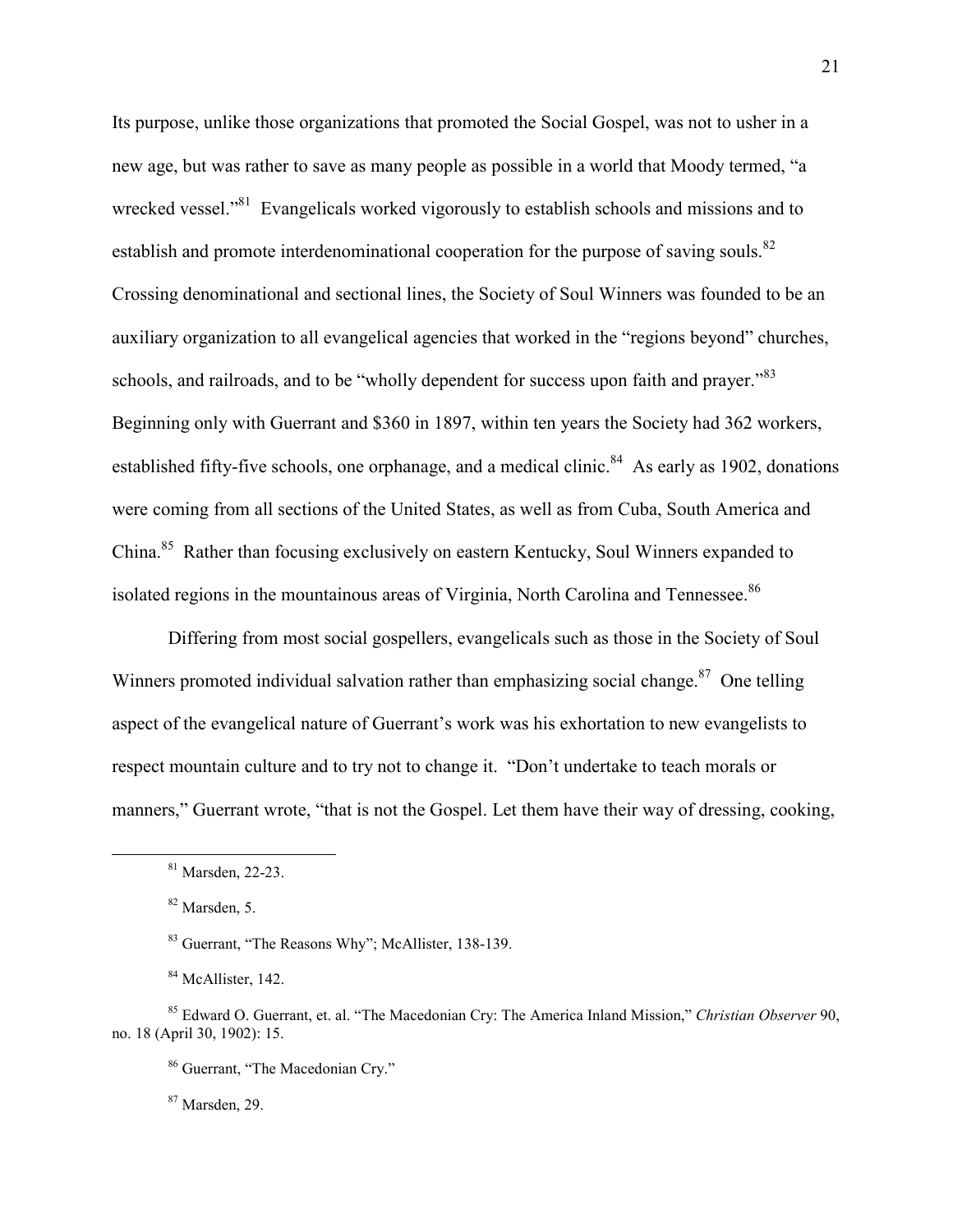talking and eating. You try to save their souls, and let others look after the non-essentials."<sup>88</sup> The reality, however, was that mountain life and culture was often different from what nonindigenous missionaries were accustomed. Dogs and crying babies, mentioned both by Guerrant and Barnes, often disrupted meetings and were only a few of the cultural differences that missionaries found in the mountains. Guerrant challenged young ministers to learn self-control and find patience for such disruptions.<sup>89</sup>

Though Guerrant began as a Kentucky missionary employed by the PCUS, his organization in 1897 embraced a broad variety of evangelical denominations. For example, the northern Presbyterian Harvey S. Murdoch, the Methodist Henry E. Partridge, and George and Ada Drushal from the Church of the Brethren, are to name only a few.<sup>90</sup> Besides different denominational interests, workers also reflected a broad variety of backgrounds. Like many Home Mission enterprises, Guerrant employed many single young women. However, he also employed couples and families such as the Sanders, the Parmalees and the Judds, as well as young single men, widows and older women.<sup>91</sup> Workers came from all over the United States, including mission schools in New York and Chicago.<sup>92</sup> Some workers came from Canada, and several others had previously worked in foreign missions.<sup>93</sup> Many of the workers, such as J.

 $\overline{a}$ 

<sup>88</sup> Guerrant, *The Soul Winner*, 100.

<sup>89</sup> Guerrant, *The Soul Winner,* 94.

<sup>&</sup>lt;sup>90</sup> Edward O. Guerrant, et. al. "The America Inland Mission: Annual Report for the Society of Soul Winners," *Christian Observer* 94, no. 18 (March 2, 1906):15; Albert T. Ronk, *History of the Brethren Missionary Movements* (Ashland, Ohio: Brethren Publishing Company, 1971), 39-43.

<sup>91</sup> Edward O. Guerrant, et. al. "The Society Soul Winner Annual Reports," *Christian Observer,* (1899- 1910); J. Hershey Longnecker, *Memories of the Congo: Tales of Adventure and Work in the Heart of Africa; with a Final Chapter on the Congo Past and Present* (Johnson, Tenn.: Royal Publishers, 1964), 3-5.

<sup>&</sup>lt;sup>92</sup> Guerrant, "The Macedonian Cry."

<sup>&</sup>lt;sup>93</sup> Guerrant, "The Macedonian Cry."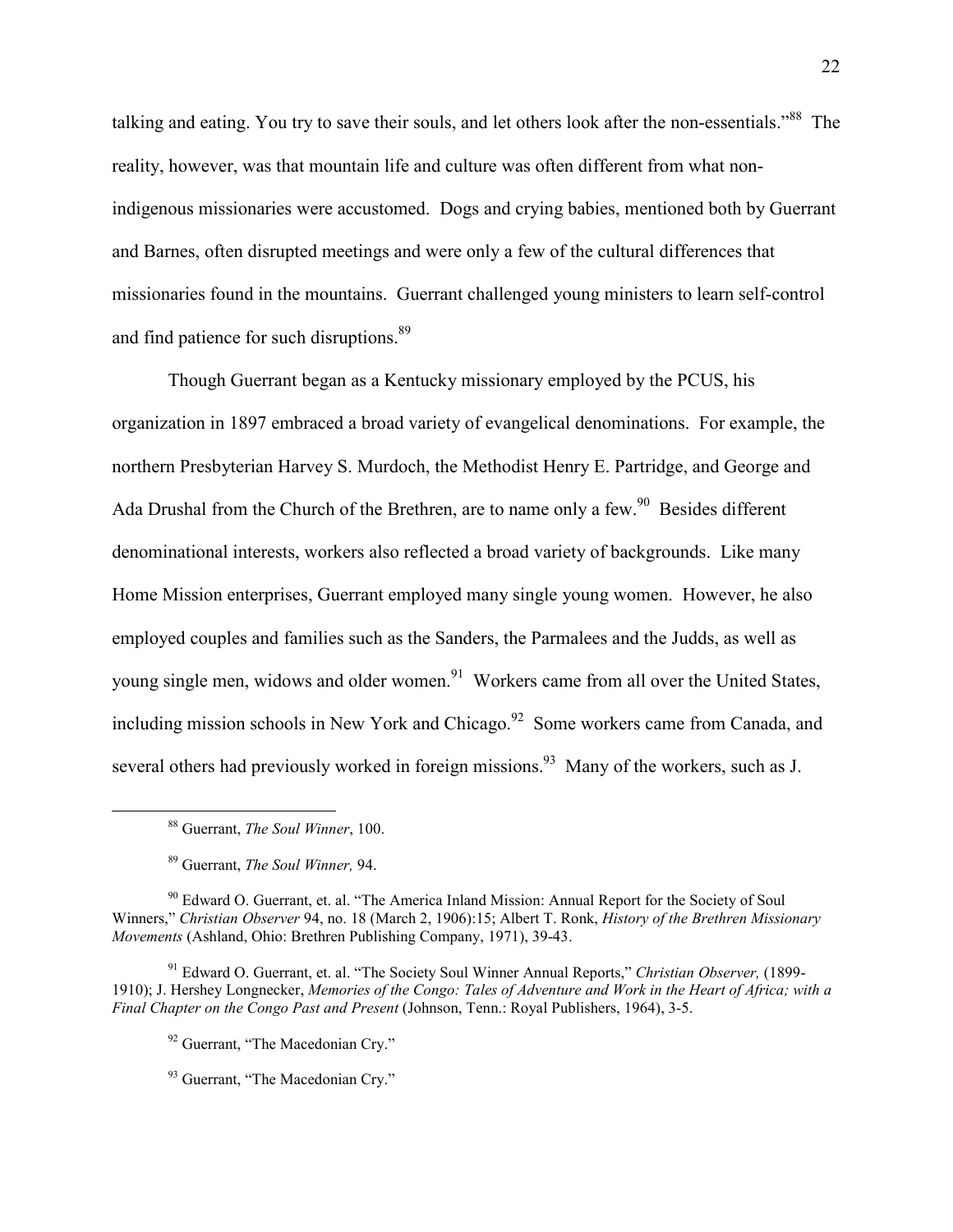Hershey Longnecker, eventually became missionaries overseas.<sup>94</sup> Other workers, such as James Alexander Bryan, also known as "Brother Bryan of Birmingham" began their ministries with Soul Winners and became well known ministers in other areas.<sup>95</sup> The name of one worker, "Gertrude Goldstein," suggests the difficulty of trying to label the typical Soul Winner missionary.<sup>96</sup>

Denominational lines during the era were not always clearly drawn, and Soul Winner's missions were no exception. Church buildings were often built for the use of all denominations.<sup>97</sup> Neither was it uncommon for a variety of denominations to hold joint meetings. Often pastors of one denomination would ask the pastor of another denomination to preach at their service. For instance, a Presbyterian missionary stationed at Happy Top, a Soul Winners' enterprise, asked the Rev. Thomas P. Roberts, a Wesleyan Holiness Pastor from Wilmore, Kentucky – Guerrant's home town – to hold a revival at his mission.<sup>98</sup> When Guerrant turned the organization over to the PCUS, J. Hershey Longnecker, after working "far back in the mountains of Breathitt County," Kentucky, had to decide between becoming a Presbyterian or Methodist preacher. After studying for months, he decided to become a Presbyterian and entered Louisville Presbyterian Theological Seminary.<sup>99</sup>

 $\overline{a}$ 

- <sup>96</sup> Guerrant, "The Macedonian Cry."
- <sup>97</sup> Guerrant, *Soul Winners,* 176, 197.

<sup>98</sup> Thomas P. Roberts, *Highlights in My Life and Ministry in Old Time Revivals,* (1952), Digital Publication by Holiness Data Ministry, 1997. wesley.nnu.edu/wesleyctr/books/0401-0500/HDM0475.PDF.

<sup>99</sup> Longnecker, 3.

<sup>&</sup>lt;sup>94</sup> Longnecker, 3-5.

<sup>95</sup> Hunter B. Blakely, *Religion in Shoes: Brother Bryan of Birmingham* (Richmond, Va.: Presbyterian Committee of Publication, 1934). Brother Bryan reportedly became well known in Birmingham Alabama for his ministry to the poor and for his advocacy of Black civil rights. See, Wayne Flynt, "The Divided Religious Mind of Birmingham," *From Civil War to Civil Rights – Alabama 1860-1960,* ed. Sarah Woolfolk Wiggens (Tuscaloosa: University of Alabama Press, 1987), 227, 264-265.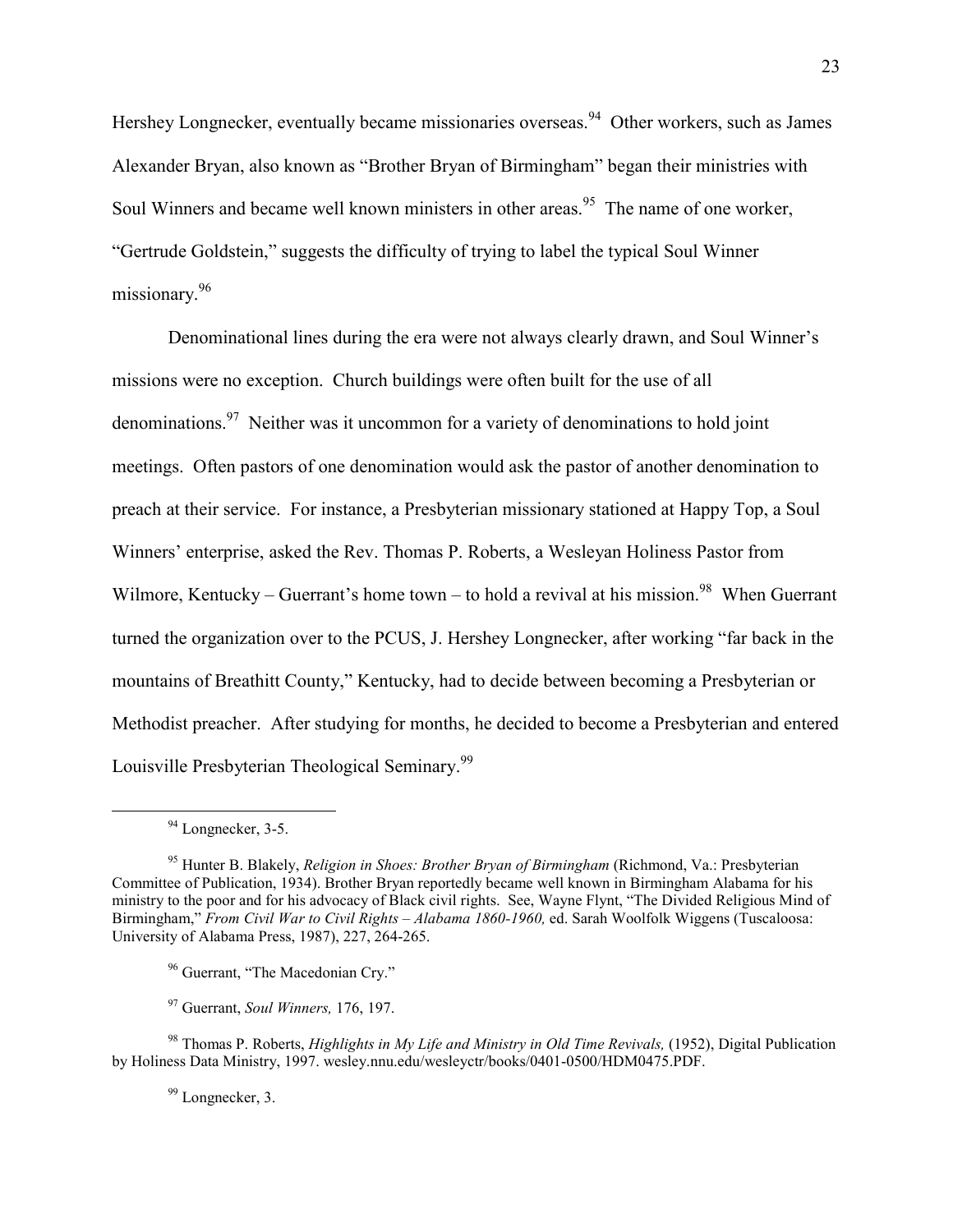Guerrant and the Society of Soul Winners received much support from southern Presbyterians. Nevertheless, there were some rumbles of discontent. After touring several Soul Winner missions in 1903, Rev. Edward Payson Davis extolled the work of Soul Winners in a letter to the *Christian Observer,* a PCUS weekly periodical*.* Firing off a letter of rebuttal, C.T. Thomson, the chairman of Home Missions for the West Lexington Presbytery in Kentucky, took issue with Davis' assessment that all of the churches in Breathitt County were organized by the Society of Soul Winners. Thomson was irritated that churches ostensibly organized by the PCUS were attributed to Guerrant or the Society of Soul Winners. Technically correct, Thomson listed all the PCUS enterprises in Breathitt for the *Christian Observer*, ignoring that Guerrant, while synodical evangelist, had a hand in establishing them all, and that Soul Winners in many cases continued to support these Presbyterian endeavors.<sup>100</sup> Another article in the *Christian Observer,* while not targeting Guerrant or Soul Winners per se, cautioned members of the PCUS against contributing to para-church or auxiliary organizations when it was the duty of Presbyterians to contribute to their own denomination's Home Mission fund.<sup>101</sup> Thus, many missionaries such as the independent thinking Guerrant, did not always toe the denominational line when evangelizing mountain people.

Mountaineers, who have often been portrayed by historians as casualties of missionary enterprises, were hardly passive victims of evangelical imperialism. Undoubtedly, with the influx of many kinds of missionaries and enterprises, mistakes and cultural assumptions were bound to be made. Nevertheless, many Appalachians welcomed missionary endeavors. Accounts described Guerrant's meetings overflowing with mountaineers - men, women, young

 $\overline{a}$ 

<sup>&</sup>lt;sup>100</sup> C.T. Thomson, "A Correction," *Christian Observer* 91, no. 39 (September 30, 1903):11.

<sup>101</sup> S.M. Neel, "Promiscuous Contributions," *Christian Observer* 98, no. 10 (March 9, 1910):11.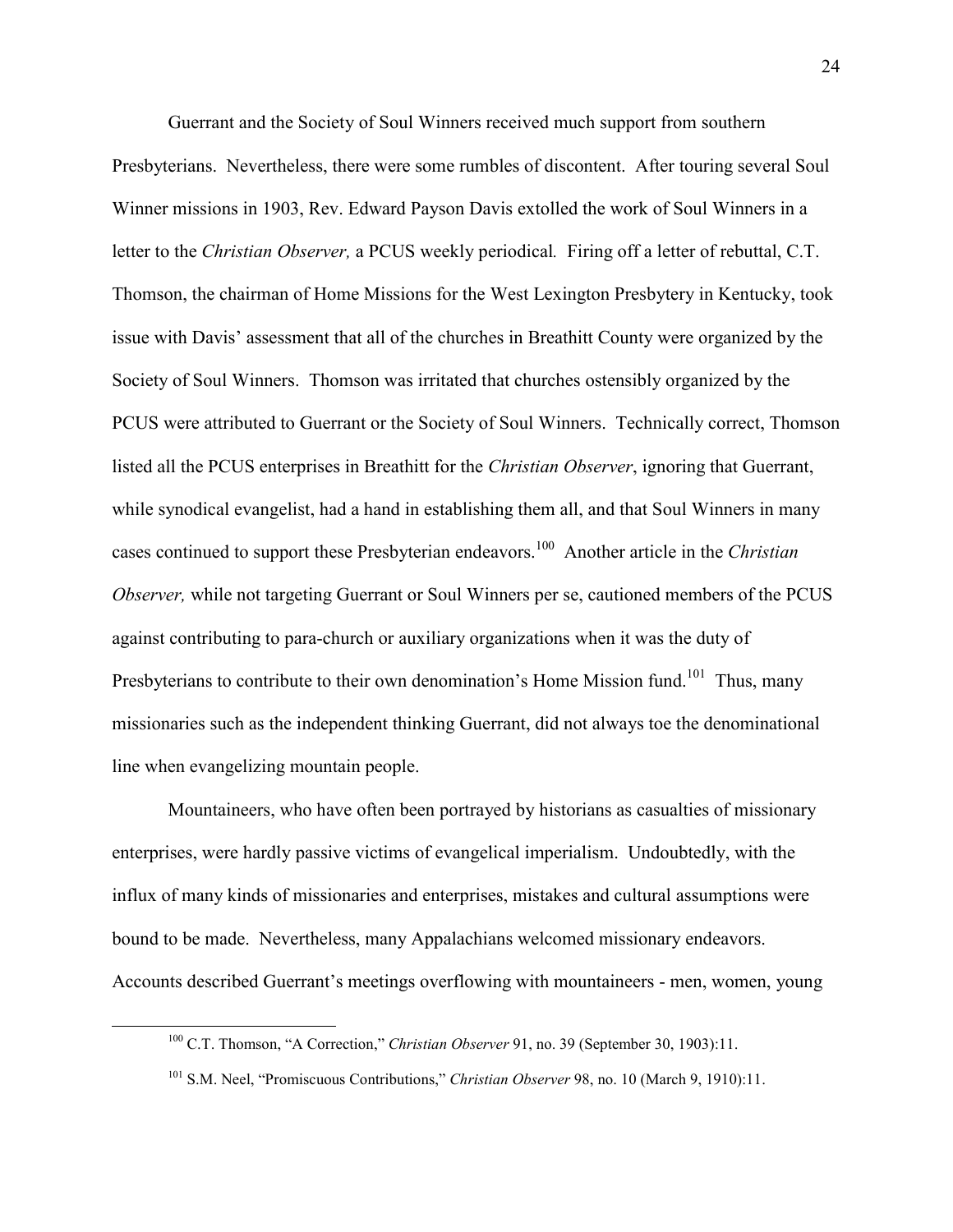and old, who would sometimes travel miles barefoot to hear the evangelist. After one meeting in 1898, near Crocketsville in Breathitt County, Guerrant wrote, "The people began to assemble at eight o'clock and at nine the tent was full, and a hundred stood outside. I suppose there were 600 to 700 people present – some said  $1,000.^{102}$  Guerrant wrote many times of people who would stand in the rain for hours to listen to his messages. The very nature of Guerrant's work, which was in isolated areas of Appalachia, however, makes it difficult if not impossible to find unbiased accounts which corroborate his narrative. Nevertheless, Guerrant had only accolades to describe Appalachians – whom he characterized as a better and more attentive audience than that of city folk.<sup>103</sup> Furthermore, many Appalachians also took active roles in building missions, schools and churches. Guerrant related that the people of Crocketsville worked and built their own church. When Guerrant visited a year after his protracted meetings, he was amazed to find a neat frame building. "We could hardly believe it," Guerrant attested, "but it was there, with the Sun, Moon and Stars painted over the door; a large nice frame church building, the first in this country, and the only one built *entirely* by the *inhabitants."*<sup>104</sup> Despite their poverty, many mountaineers contributed to schools and churches. Incredulous, Guerrant described one old man with a large family, including a blind son, who promised to give any land he owned and \$150 to have a good school and church.<sup>105</sup> Furthermore, if mountaineers could not give large amounts of cash they often contributed land, lumber and labor.<sup>106</sup>

<sup>&</sup>lt;sup>102</sup> Guerrant, "In the Mountains."

<sup>103</sup> Guerrant, *Galax Gatherers.* 

<sup>104</sup> Guerrant, *Galax Gatherers,* 99. Emphasis in original.

<sup>105</sup> Edward O. Guerrant, "Jett's Creek," *Christian Observer* 94, no. 50 (December 12, 1906):15.

<sup>106</sup> Guerrant, *Galax Gatherers.*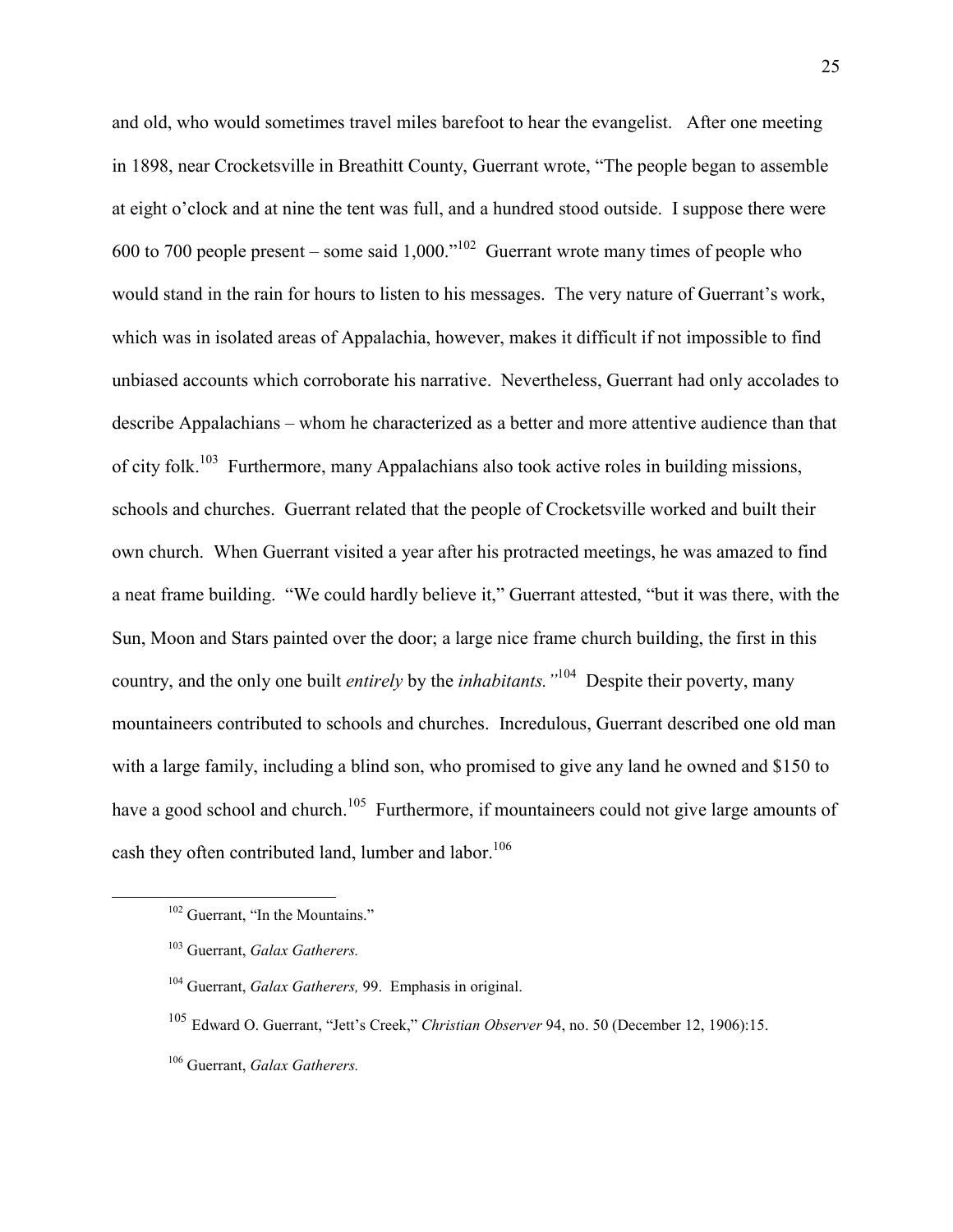American Inland Mission was not exclusively represented by "outsiders," but also employed residents of Appalachia. The mountain preacher "Proctor Bill" Little, for example, a former convict with little schooling, was hired by the Soul Winners. Guerrant honored Little's preaching more than that of many university-trained ministers: "I wish all men were as earnest as these humble heralds of the hills, and as eloquent."<sup>107</sup> Guerrant also said of Little's mountain home, "His home is a model Christian home. I never knew of a better ordered one."<sup>108</sup> Dan McIntosh, who was converted in one of Guerrant's meetings, became an evangelist and traveled throughout the mountains to spread his new-found faith.<sup>109</sup> Guerrant also employed Lewis Hensley, who had on his own developed Sunday schools which were attended by up to one hundred students.<sup>110</sup> Likewise, Guerrant employed mountain women, and of one he wrote: "The [Sabbath] school was led by a native woman, who 'did what she could' which is more than most of us do. She sang with all her heart, and the others from *eight* to *eighty,* with all their might. It was better music than much which costs ten thousand a year. It reached up to God in heaven."<sup>111</sup> Perhaps the most famous of Guerrant's mountain missionaries was Leonora Whittaker. Catherine Marshall popularized the story of her mother Leonora Whitaker's Home Mission work in the novel *Christy.* Whitaker, who was raised in rural western North Carolina, and went to a mission school, volunteered to be a school teacher at Ebenezer Mission near Del Rio, Tennessee

<sup>107</sup> Edward O. Guerrant, "A Visit to Shoulder Blade," *Christian Observer* 93, no. 27 (July 5, 1905):10.

<sup>108</sup> Guerrant, *The Soul Winner,* 185.

<sup>109</sup> Guerrant, *The Galax Gatherers,* 30.

<sup>110</sup> Edward O. Guerrant, "Puncheon Camp," *Christian Observer* 87, no. 52 (December 27, 1899); Guerrant, *Soul Winner,* 201.

<sup>111</sup> Edward O. Guerrant, "For Information," *Christian Observer* 93, no. 35 (August 31, 1904):15. Emphasis in original.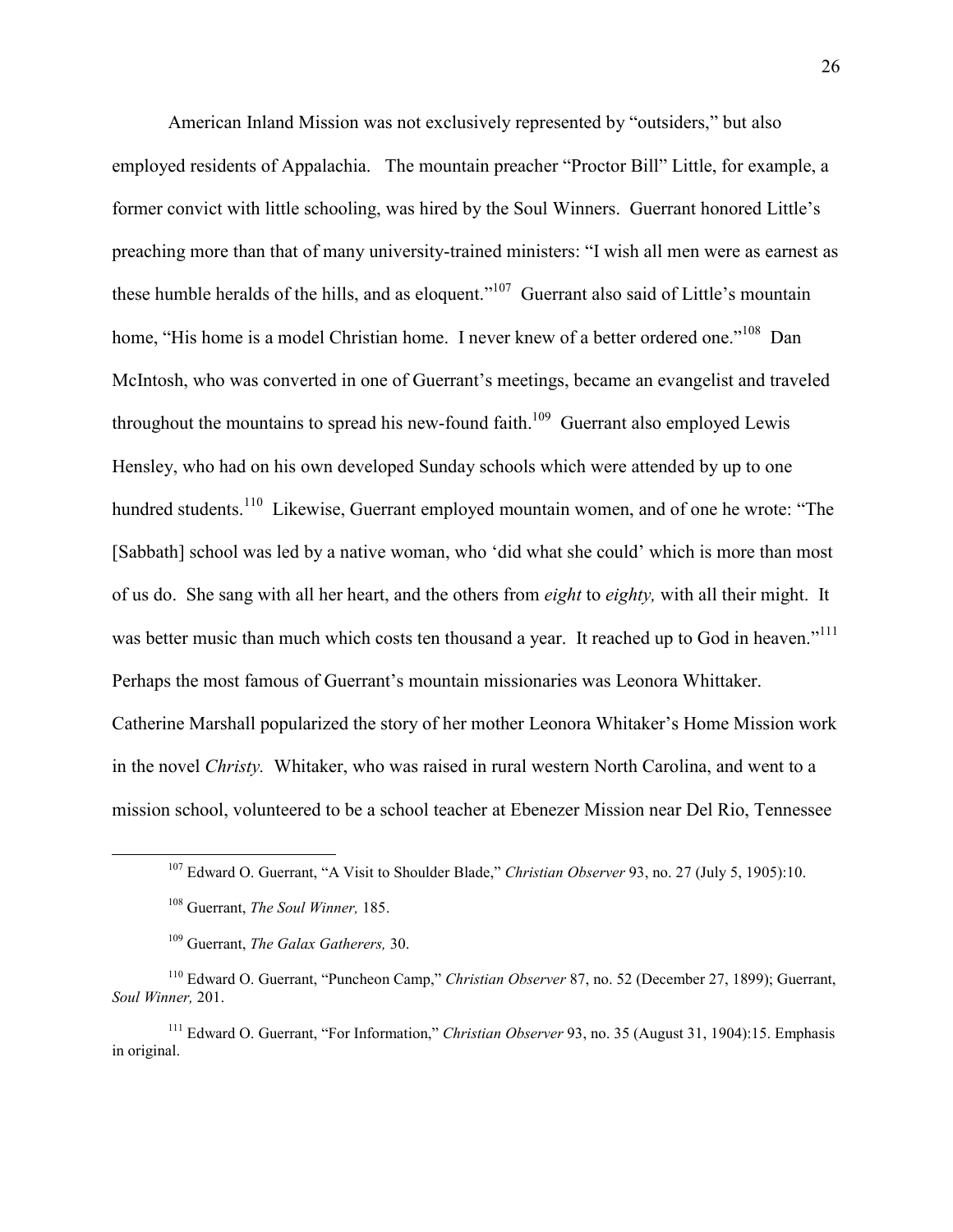in 1909.<sup>112</sup> Such accounts reveal that many mountain people not only encouraged, but actively supported Guerrant's missionary endeavors.

Nevertheless, mountain work was challenging. Though many mountaineers welcomed missionaries, others were hostile. George O. Barnes described in his diary the hostility he and his daughter Marie encountered when they visited Jackson, Kentucky, in 1879. Both he and Marie had to walk through a gauntlet of armed "scowling and scoffing" men when they were on their way to an evangelistic service. Barnes wrote that during the meeting some of the men would sit on the floor and play cards, while others would "go out and fire off their pistols."<sup>113</sup> In 1897 Guerrant described the difficulty confronting many missionaries. "The ministers who go there," he revealed, "must be willing to know how to endure hardness." Guerrant explained, "They will be abused and denounced. The enemies of the work have accused me of everything under the sun." Many workers, in fact, gave up, after finding the work too difficult.<sup>114</sup>

Enduring "hardness" or difficulty for Guerrant, however, was not only found in his missionary work, but was also encountered in his personal life. Short of stature and slender, Guerrant had never been a robust man. Poor health continually plagued him. He suffered from intense headaches, bowel problems, and rheumatism.<sup>115</sup> Nor was he a stranger to emotional pain. Besides the loss of his parents and all of his siblings except one, Guerrant also suffered the loss of his daughter Lucy to tuberculosis in 1907.<sup>116</sup> Nevertheless, despite the hardships, Guerrant

 $\overline{a}$ 

<sup>115</sup> McAllister.

<sup>112</sup> Marshall, Catherine, *Meeting God at Every Turn: A Personal Family Story* (New York: Chosen Books, 1981; Bantam Books, 1982), 17; Catherine Marshall, *Christy* (New York: McGraw-Hill Book Company, 1967).

<sup>113</sup> Price, 192.

<sup>&</sup>lt;sup>114</sup> McAllister, 136.

<sup>116</sup> "Guerrant," *Mt. Sterling Advocate,* March 29, 1907.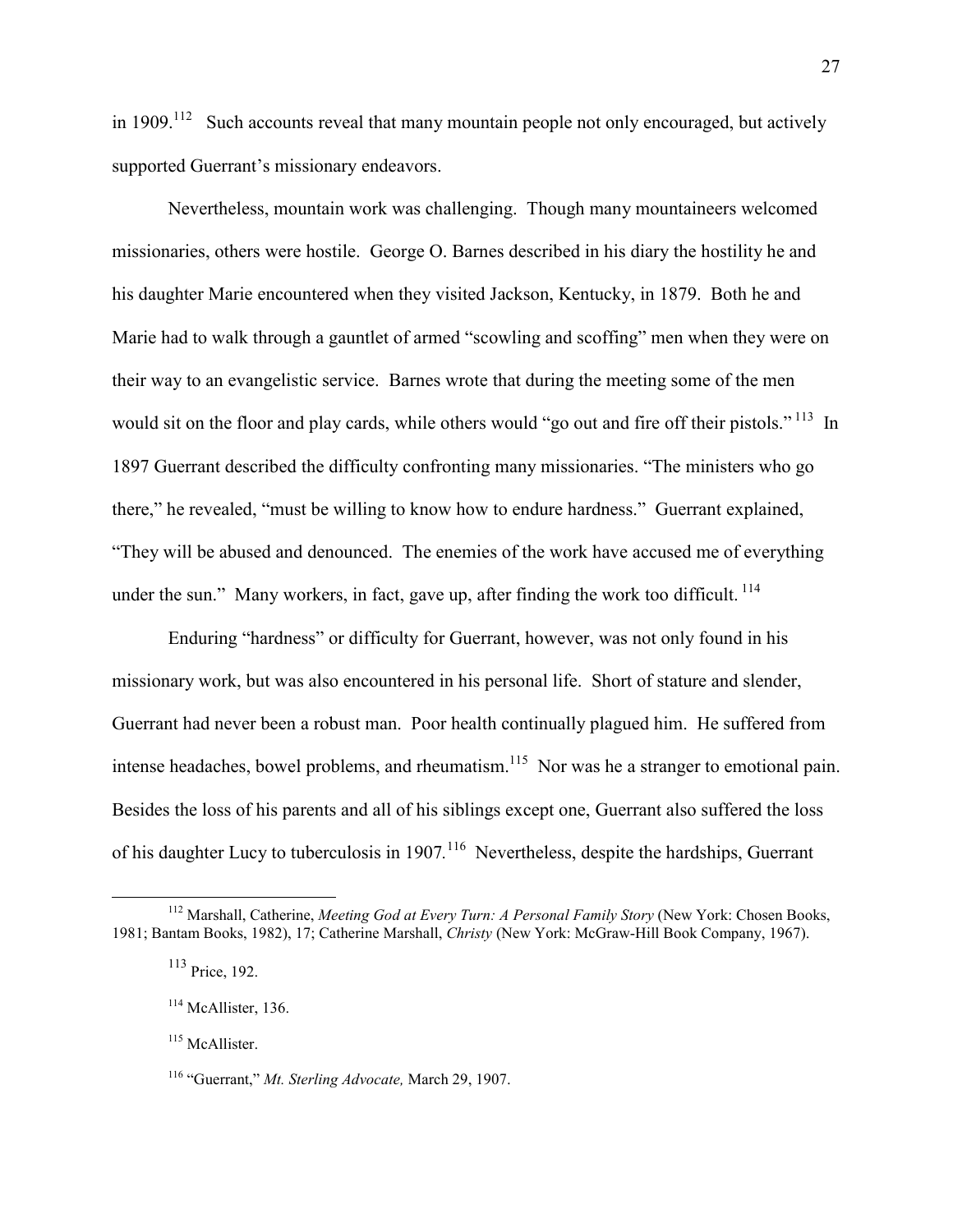continued working in a whirlwind of service, pastoring churches, holding revivals throughout the South, editing his periodical *The Soul Winner* and pursuing fundraising.<sup>117</sup> Guerrant became so well-known throughout Kentucky and the South at the time that one writer commented that "to not know Guerrant is to argue yourself unknown."<sup>118</sup>

By 1911 Guerrant was tired. He transferred responsibility for the Society of Soul Winners to the PCUS General Assembly – with the provision that he would continue fundraising and evangelizing as he was able. Many of the missions and schools supported by Soul Winners, however, did not transfer to the PCUS, illustrating further that Soul Winners was not a single denominational enterprise. Witherspoon College in Buckhorn, Kentucky, for instance had transferred a few years earlier to the PCUSA.<sup>119</sup> Riverside Institute of Lost Creek, Kentucky, founded by the Drushals and aided by Soul Winners, transferred to the Church of the Brethren in 1907.<sup>120</sup> The fate of other mission stations and schools is less clear. At the time that the PCUS reluctantly took over Soul Winners, there were forty-two schools and 129 teachers. The PCUS, however, only assumed responsibility for seventeen schools and their missions, as well as an orphanage in Highland, Kentucky. Presumably, other denominations assumed responsibility for the remaining schools and missions. The PCUS' General Assembly Report of 1911 referenced a recommendation allowing that to happen.<sup>121</sup> Despite handing control of the Society of Soul

<sup>&</sup>lt;sup>117</sup> McAllister.

<sup>118</sup> "Dr. Guerrant in Florida," *The Hazel Green,* Thursday, February 3, 1898.

<sup>119</sup> Cleland B. McAfee, "A Man, a Field and a Work," *The Assembly Herald* 12, no.1 (Philadelphia: Assembly Herald, 1906), 602. The PCUSA assumed control of Witherspoon College in 1905.

 $120$  Ronk, 39-43.

<sup>121</sup> R.E. Magill, et. al., *Minutes of the General Assembly of the Presbyterian Church in the United States*  (Richmond, Va.: Presbyterian Committee of Publication, 1911) 36, 44, 58, 90. Recommendations for the Assembly's Executive Committee included this proviso on page 36: "That we turn over to other denominations any part of this work, or any special fields which belong to these denominations and are served by their ministers or workers." In 1914, the PCUS also expressed its reluctance in taking over Soul Winners, because of the burden it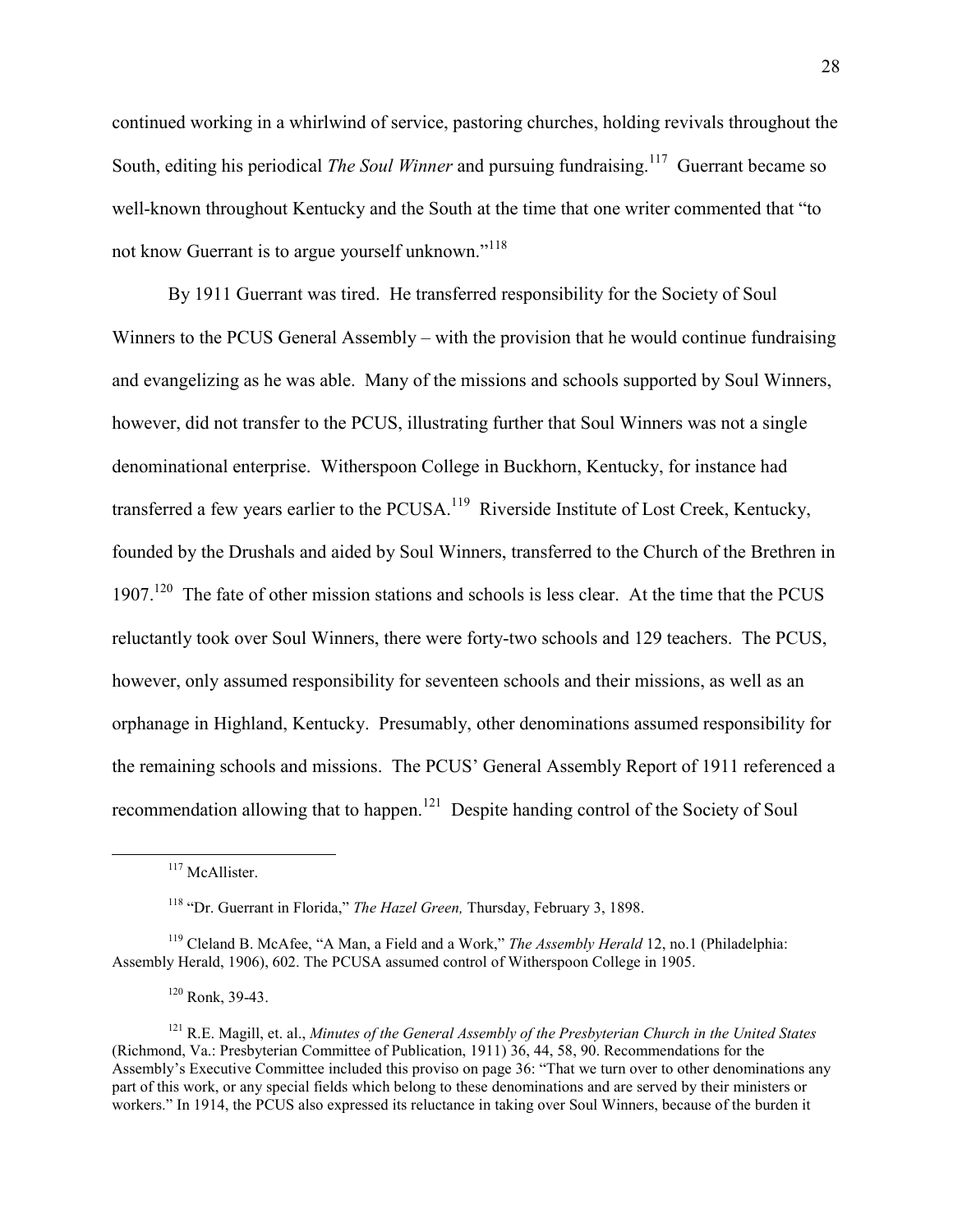Winners over to the General Assembly, Guerrant continued actively to promote work for the Society of Soul Winners until 1916. Working until the end, Guerrant died in his sleep April 1916 at the age of seventy-nine. The American Medical Association attributed his death to diabetes.<sup>122</sup> Despite Guerrant's death, however, the Society of Soul Winners continued to operate until the late 1920s, working to provide education and resolve issues that many mountain people faced.

Guerrant and other missionaries had hoped that the Gospel through individual regeneration would ameliorate the social problems and violence in many areas throughout Appalachia. Social problems, however, did not disappear overnight. In 1909, Rev. Frank Talmage, after visiting a Soul Winner's mission for a sporting event related, "Because a wrestling match went wrong, pistols were drawn and women were wringing their hands and weeping, and the grave was almost ready to open."<sup>123</sup> Mission work was hard, and the turnover for missionaries was high. Besides the low pay, loneliness, and isolation, mission workers, before mission houses were built, lived in whatever was available whether it was in a shed open to the weather, or with a hospitable mountain family.<sup>124</sup> Guerrant described the qualifications of a mountain worker for aspiring missionaries: "They have got to love everybody, got to know everything, got to stand all sorts of abuse, keep cool, and never lose their temper, no matter whatever occurs. Eat like Elijah at the hands of the ravens, whatever comes to them. But with

placed upon the Executive Committee. See *Minutes of the Fifty-Fourth General Assembly of the Presbyterian Church in the United States* (Richmond, Va.: Presbyterian Committee of Publication, 1914), 8.

<sup>122</sup> *Journal of the American Medical Association* 66 (Grand Rapids, Mich.: American Medical Association, 1916), 1564.

<sup>123</sup> Frank Talmage, "The Gospel Among the Mountaineers," *Christian Observer* 98, no. 46 (November 16, 1910): 4-6.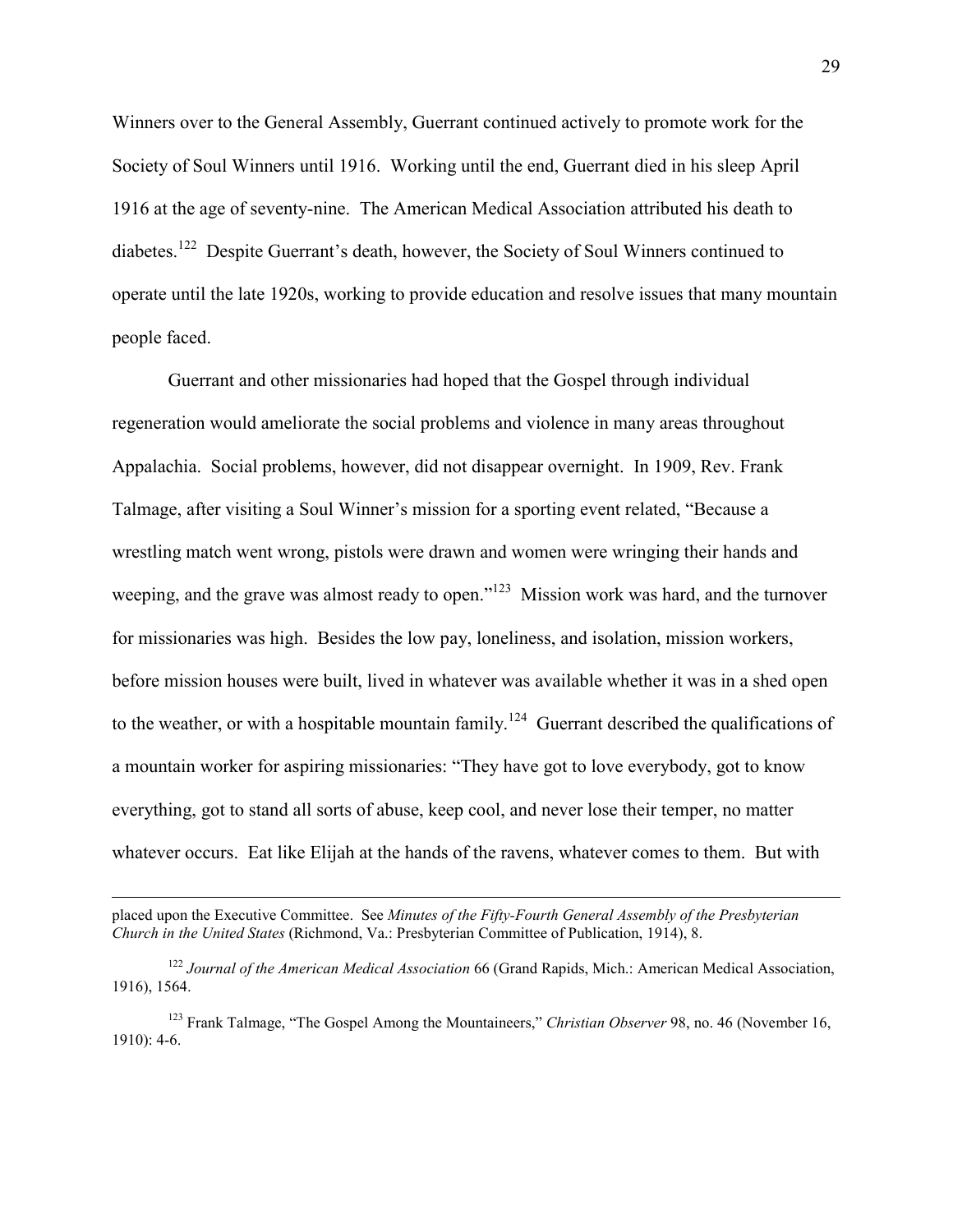all its hardships it is a glorious work."<sup>125</sup> Sometimes the social conditions made it very hard for native missionaries as well. For instance, A.C. Adams, a native school teacher, and his family were threatened during the Jett-White feud in 1903 to give perjured evidence. Adams did so, but later tearfully confessed his guilt to the jury.<sup>126</sup>

Many mountaineers felt that the Gospel did have some impact on violence. Born in Wolfe County, Kentucky in 1890, "Bulldog Charlie" Wireman, a Wesleyan Holiness preacher, praised "Uncle Ben" Bigstaff and Guerrant, asserting that it was they and the missionaries who followed them that "stilled the crack of the rifle" in eastern Kentucky. Wireman wrote that Guerrant was*,*

A little man with the force of a giant.[sic] Dramatic, inspired, brilliant, he might have gone to the greatest churches in the land. Instead, he went into the footsteps of "Uncle Ben." Where they went was the wildest of mountain country. They went to 'shoot-in' matches' where they outdid the mountaineers. They talked the mountain language. They built a faith in themselves which was followed by a faith in what they taught.<sup>127</sup>

Wireman, as other evangelical-minded mountain Christians, did not see Guerrant or his ministry as one that was oppositional to mountain Christianity, but rather as one that was complementary to it. Nor did they always see missionary work as a colonizing force of industry, or one that was bent on erasing indigenous culture.

<u>.</u>

<sup>127</sup> Charles Little Wireman, *Kentucky Mountain Outlaw Transformed* [c.1950]*,* Holiness Data Ministry, 1997. wesley.nnu.edu/wesleyctr/books/0101-0200/HDM0180.PDF.

 $124$  As late as 1922, numerous accounts list the poor living conditions of some Soul Winners missionaries. See Homer McMillan, *Unfinished Tasks of the Presbyterian Church* (Richmond, Va.: Presbyterian Committee of Publication, 1922), 105-108; Edward O. Guerrant, "Glencairn," *Christian Observer* 97, no.1 (January 7, 1903):10.

 $125$  McAllister, 136.

<sup>126</sup>Numerous newspapers give an account of the Jett White trial, *The Mt. Sterling Advocate,* Wednesday, March 2, 1904. A.C. Adams is identified several times by Guerrant as a worker in his mission, see *The Galax Gatherers,* and Annual America Inland Mission Reports in *Christian Observer* 1900-1910*.* Curtis Jett, of the Jett-White Feud, was converted in prison through the auspices of the Christian Endeavor Society, which was closely affiliated with the Society of Soul Winners. Jett later became a Wesleyan Holiness minister. See, Curtis Jett, *From Prison to Pulpit: Life of Curtis Jett* (Louisville: Pentecostal Publishing Company, [c.1919]) Kentucky Digital Archives, kdl.kyvl.org.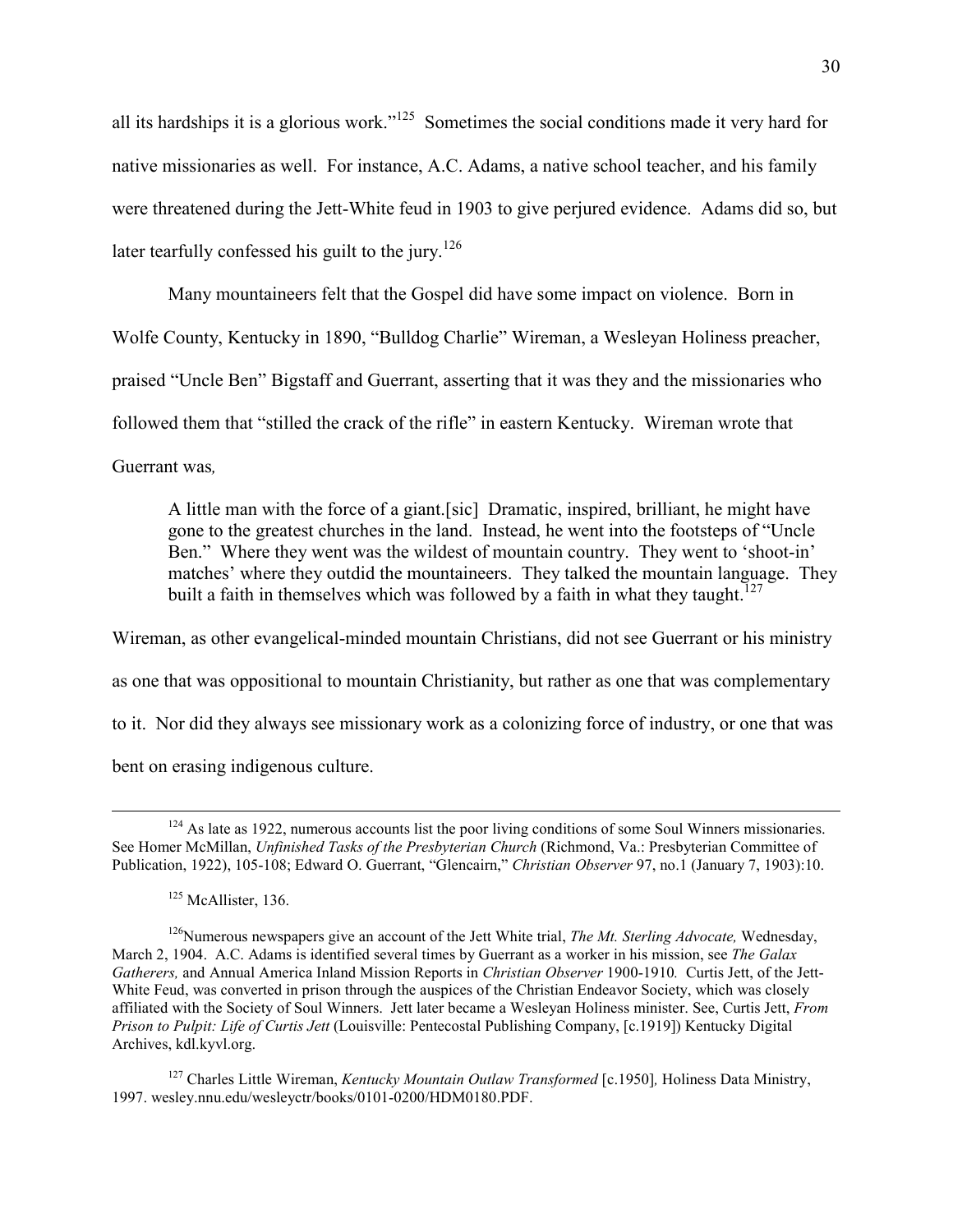Some missionaries had at first hoped that industrialization would help ease Appalachia out of poverty. Increasing industrialization, however, began to worry Guerrant and those workers who recognized that mountain people were at risk of not only losing their land and homes, but also their way of life.<sup>128</sup> Social problems that had been common to inner cities were increasingly more common to many areas within the mountains. In 1911, a medical missionary was reported in the *Medical Herald* as writing and seeking advice for the many mountain women who were "literally honeycombed with venereal and tubercular infection."<sup>129</sup> The Gospel and schools appeared to Guerrant and others to be the best mediator between mountaineers and capitalist interests.

Guerrant was quite influential in the Home Mission movement to Appalachia. Several of the schools that Guerrant helped to found, including Stuart Robinson, Highland Institute, Witherspoon College, and Riverside Institute, lasted well into the twentieth century, providing education for both boys and girls in areas that may have had little in the way of educational opportunities.<sup>130</sup> Witherspoon is now known as Buckhorn Family and Children's Service and is dedicated to helping families and children rebuild damaged lives.<sup>131</sup> Stuart Robinson continued to serve youth in Blackey, Kentucky until 1956, when it closed and was bought by Calvary Campus.<sup>132</sup> One of Stuart Robinson's most famous graduates is the well-known poet-laureate

<sup>&</sup>lt;sup>128</sup> C.S. Burnett, "Mountain Regions of Kentucky Have Much Interest – People Intensely Religious at One Time Have Gradually Withdrawn From the Church," *Palm Beach Post,* Wednesday, September 27, 1916.

<sup>129</sup> Henri G. Bogart, "The Menace of Clandestine Prostitution," *Medical Herald* (Kansas City, Mo.: Kansas City Medical Index Lancet, 1911), 492.

<sup>130</sup> Ernest Trice Thompson, *Presbyterian Missions in the Southern United States,* (Richmond, Va.: Presbyterian Committee of Publication, 1934), 230.

<sup>&</sup>lt;sup>131</sup> Buckhorn Children and Family Services, "History," www.buckhorn.org.

<sup>132</sup> Calvary Campus, "History," www.calvarycampus.org.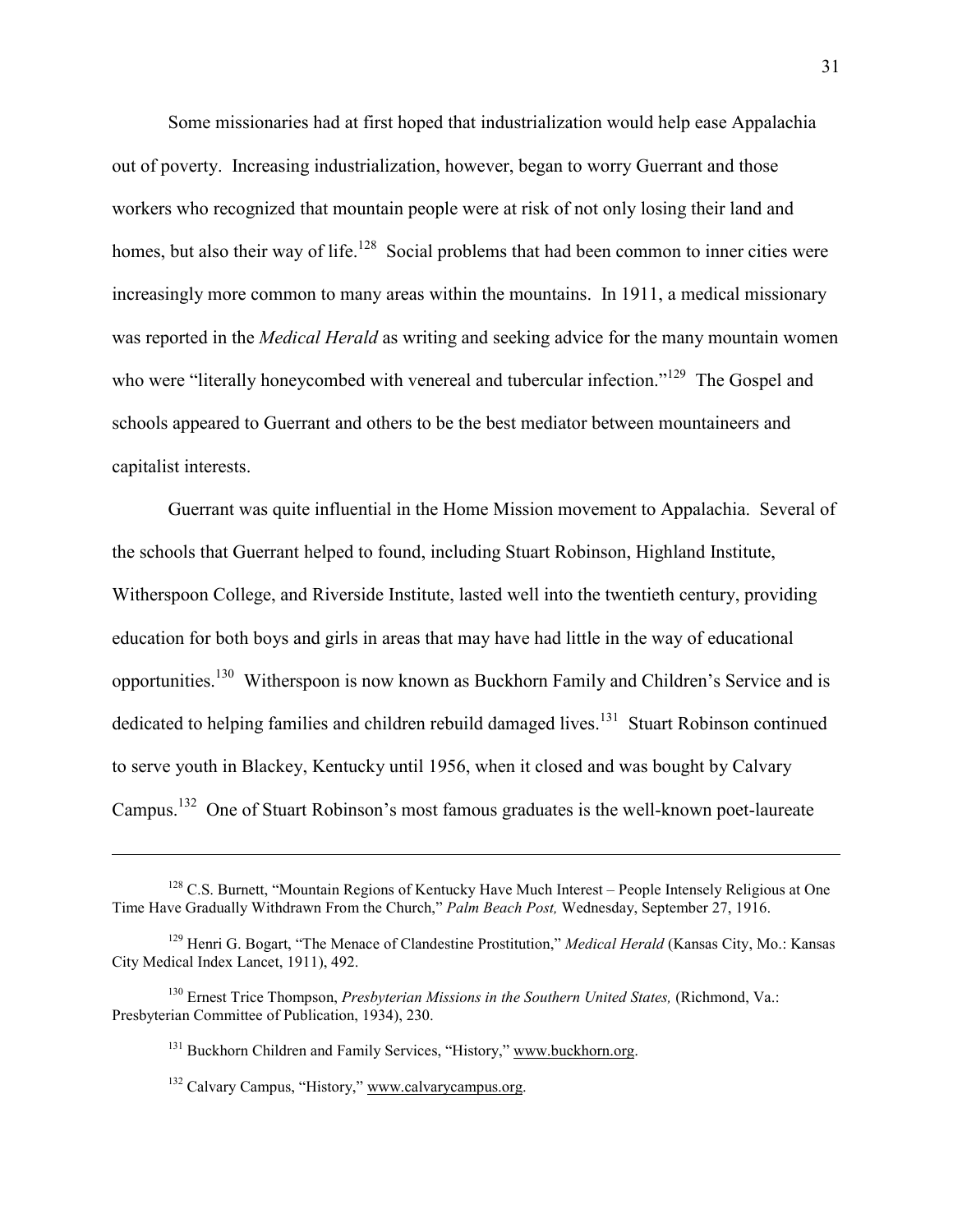Gurney Norman.<sup>133</sup> Many students went on to teach at other mountain schools. In 1928, Henry W. McLaughlin asserted that most teachers in Letcher County Kentucky had been educated at Stuart Robinson.<sup>134</sup> After Guerrant's death, his son, E.P. Guerrant followed in his father's footsteps, founding a hospital for mountaineers in Winchester, Kentucky.<sup>135</sup> Several of the churches Guerrant helped organize continue to this day, including Buckhorn Presbyterian Church, and Guerrant Memorial Church in Jackson, Kentucky. Possibly one of the reasons for Guerrant's success was his identification with mountaineers. Guerrant wrote, "I went among them as one of them; eating their food, sleeping in their cabins, speaking their language, learning their wants and working for their salvation."<sup>136</sup> Guerrant loved and respected the mountain people, defending them against those who would call them degenerate, and  $\frac{137}{2}$  Perhaps Guerrant's success lay in the medical clinics he brought to the mountains, or even the emotional style he brought to his preaching.<sup>138</sup> No doubt, however, Guerrant would ascribe his success to the "earnest prayer" that he and others engaged in before every meeting.<sup>139</sup>

Guerrant and Soul Winner Missionaries, as well as many of the mountaineers they served, unlike many modern historians, did not see their work as problematic. As individuals they were often dedicated men and women, who felt "called" and who saw a need in the

<u>.</u>

<sup>133</sup> George Brosi, "Gurney Norman," *Appalachian Heritage: A Literary Quarterly of the Appalachian South,* http://community.berea.edu/appalachianheritage/issues/summer2005/gurneynorman.html.

<sup>134</sup> Henry W. McLaughlin, *Christ and the Country People* (Richmond, Va.: Presbyterian Committee of Publication, 1928), 62.

<sup>&</sup>lt;sup>135</sup> McLaughlin, 73.

<sup>136</sup> Guerrant, *The Soul Winner,* 99.

<sup>&</sup>lt;sup>137</sup> Many of the articles written by Guerrant contain this qualifier "They are not degenerate as some suppose." See *Christian Observer* 1894-1910.

<sup>138</sup> "Falcon's Letter: A Graphic Description of Breathitt County from a Religious Standpoint," *The Hazel Green,* Wednesday, August 5, 1885.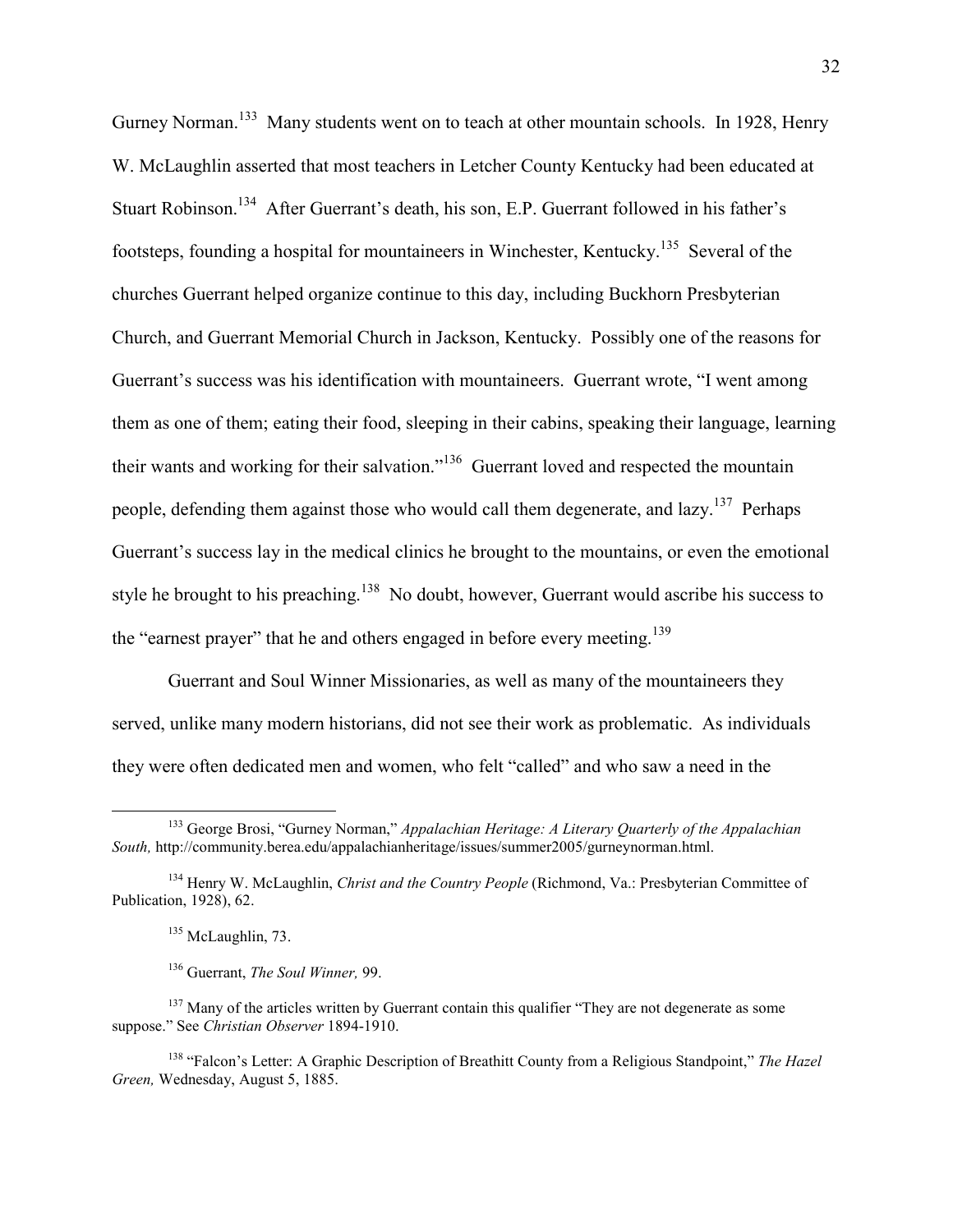mountains of Appalachia they felt they could meet. Many, if not most, felt a "call" from God, and left the comfort of home and familiar surroundings to spend their lives in the service of others. The characterization of missionaries as northeasterners, social gospellers, or as women who had no other opportunities available to them, rings shallow. The composition and motivations of the missionary force were as diverse as the mountaineers they served. Furthermore, Appalachians, as a part of American culture, and through out-migration, have contributed to what America and its culture is today. By studying the variety of Home Mission movements in Appalachia, we can gain a better understanding not only of religious forces and missionaries during the era, but also a better understanding of whom it was that the missionaries served, and consequently a better understanding of ourselves.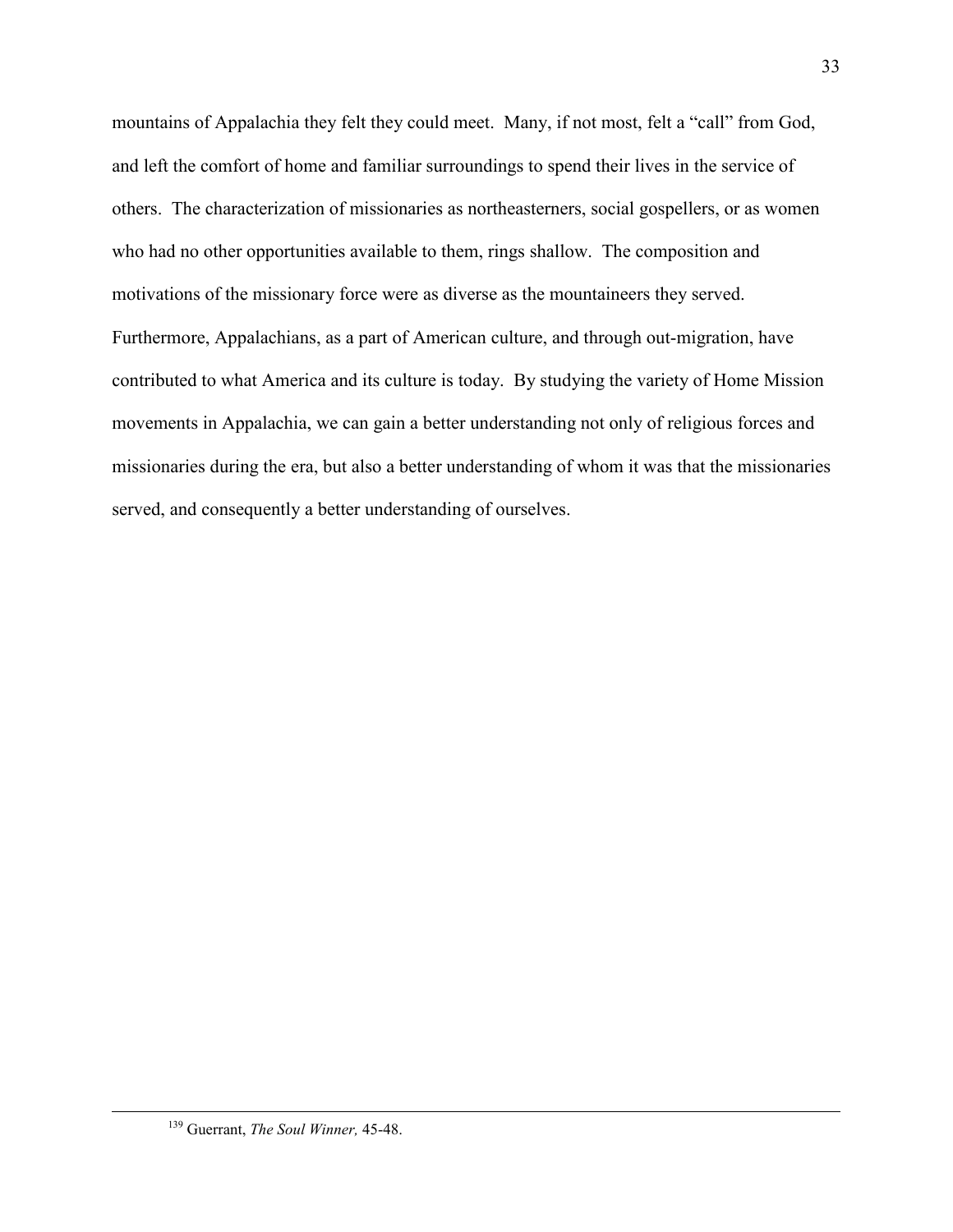## **Primary Source Bibliography**

## **Books**

Campbell, John C. *The Southern Highlander and His Homeland.* New York: Russell Sage Foundation, 1921.

Campbell's study detailed mountain life in the early twentieth century. Particularly enlightening are his detailed descriptions of mountain religion, as well as his criticisms of Home Missions.

Blakely, Hunter B. *Religion in Shoes: Brother Bryan of Birmingham.* Richmond, Va.: Presbyterian Committee of Publication, 1934.

 This hagiographic biography describes the life and ministry of James Alexander Bryan, a beloved and honored minister in Birmingham, Alabama, during the first half of the twentieth century. Bryan is remembered as an advocate for the poor and for Civil Rights for Blacks. One chapter describes the influence of Edward O. Guerrant on Bryan during Bryan's early ministry as a Soul Winners missionary in eastern Kentucky.

Guerrant, Edward O. Eds. William C. Davis, and Meredith Swentor. *Bluegrass Confederate: The Headquarters Diary of Edward O. Guerrant*. Baton Rouge: Louisiana State University Press, 1999.

This compilation of Edward O. Guerrant's Civil War diaries was published primarily to provide insight about the Confederate Civil War experience in the mountains of Appalachia. Nevertheless, it also provides valuable insight into how Guerrant viewed the mountain people before he felt the call to the mission field. Notable are his descriptions of the poverty and the isolation of mountaineers *before* the publications of colorists.

*The Galax Gatherers: The Gospel Among the Highlanders*. Richmond, Va.: Onward Press, 1910.

Edward O. Guerrant wrote this book for the purpose of fundraising. The book serves as a compilation of Guerrant's and Soul Winners missionary experiences in Appalachia, spanning from the 1880s into the twentieth century, as well as Guerrant's views of the highlanders as co-workers in the field. Though Guerrant uses stereotypes of Appalachia that were current at that time, he also provides a very positive glimpse of Appalachians and Appalachia. This book, unlike the 2005 reprint, includes photographs, illustrations, and a hand-drawn map of Soul Winners missions.

*The Soul Winner.* Lexington, Ky.: John B. Morton & Co., 1896.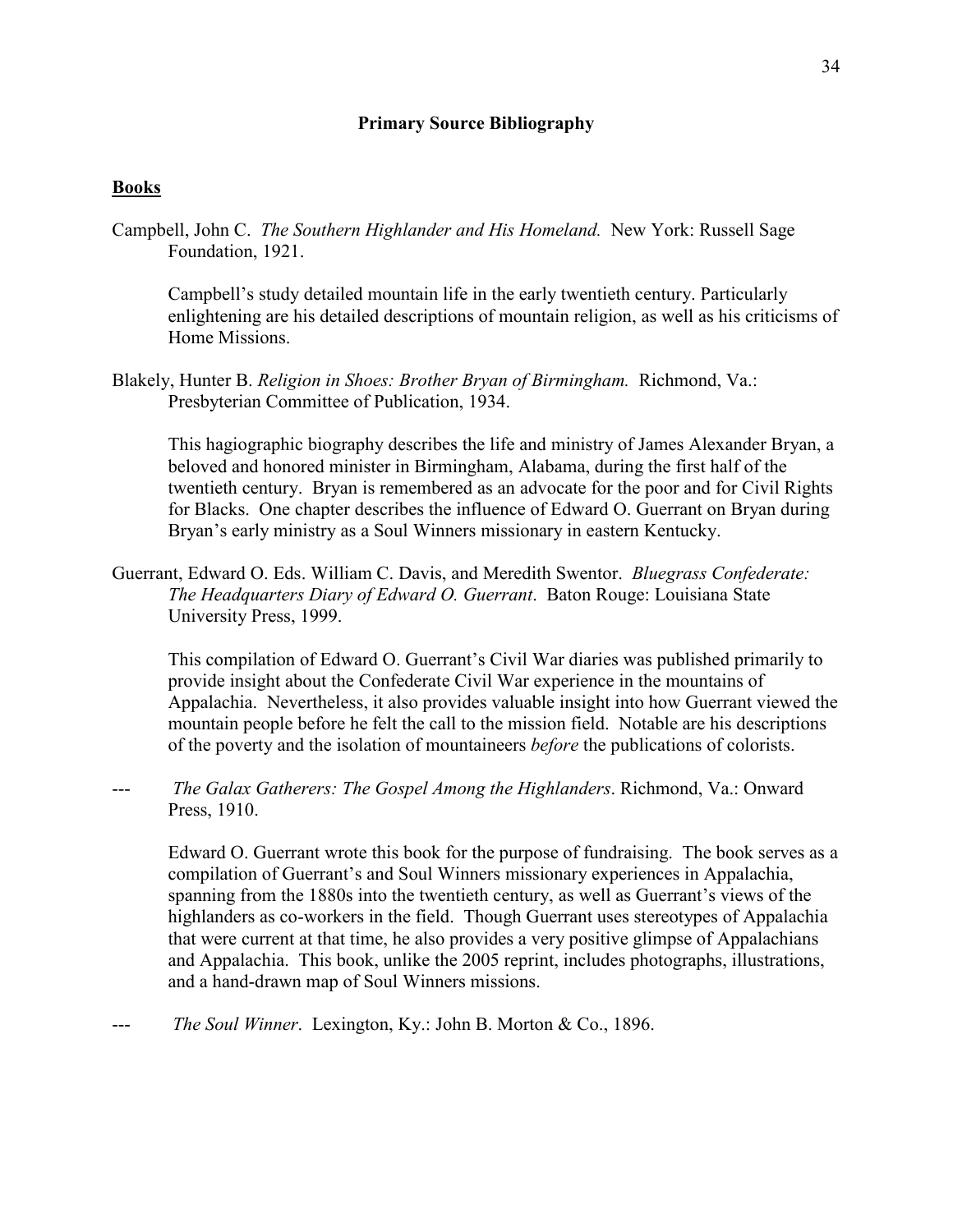This important work describes, in Guerrant's own words, his early evangelistic work as well as his theology. Unlike many other works written by Guerrant, this book was not written for the purpose of fundraising but to train future ministers for evangelistic work.

Hooker, Elizabeth R. *Religion in the Highlands: Native Churches and Missionary Enterprises in the Southern Appalachian Area; With a Section on Missionary and Philanthropic Schools by Fannie Dunn.* New York: Home Missions Council, 1933.

Hooker's project was commissioned by the Federal Council of Churches, with the goal of finding more effective means of using Home Missions. Hooker provides not only a glimpse of Home Mission efforts and Appalachian religion during the early part of the Great Depression, but also includes a short history, as Hooker understood it, of Home Missionary enterprises.

Longnecker, J. Hershey. *Memories of the Congo: Tales of Adventure and Work in the Heart of Africa; with a Final Chapter on the Congo Past and Present."* Johnson, Tenn.: Royal Publishers, 1964.

Longnecker was a Soul Winner's Missionary in eastern Kentucky before becoming a missionary to the Congo. The first chapter in this book mentions Guerrant, and describes the reasons Longnecker became a Soul Winner missionary.

Magill, R. E. et. al. *Minutes of the General Assembly of the Presbyterian Church in the United States.* Richmond, Va.: Presbyterian Committee of Publication, 1911.

Minutes of the southern Presbyterian Church's annual meeting on May 18, 1911, which discusses theological issues that confront the church as well as the Home Mission field. Included is Guerrant's transfer of the Soul Winner's Society to the Presbyterian Church.

Marshall, Catherine. *Christy.* New York: McGraw-Hill Book Company, 1967.

 This fictional book is based on the life of Leonora Whittaker who was born and raised in Dillingham, North Carolina. The character "Dr. Ferrand," in the novel, is based on the life of Edward O. Guerrant.

--- *Meeting God at Every Turn: A Personal Family Story.* New York: Chosen Books, 1981; Bantam Books,1982.

 In the first chapter of this book, Marshall gives a short biography of her mother Leonora Whittaker. Whittaker and her husband John Wood both served at Ebenezer Mission outside of Del Rio, Tennessee. Marshall identifies Guerrant as "Dr. Ferrand" in the book *Christy.* 

McAllister, J. Gray, and Grace Owings Guerrant. *Edward O. Guerrant: Apostle to the Southern Highlanders*. Richmond, Va.: Richmond Press, 1950.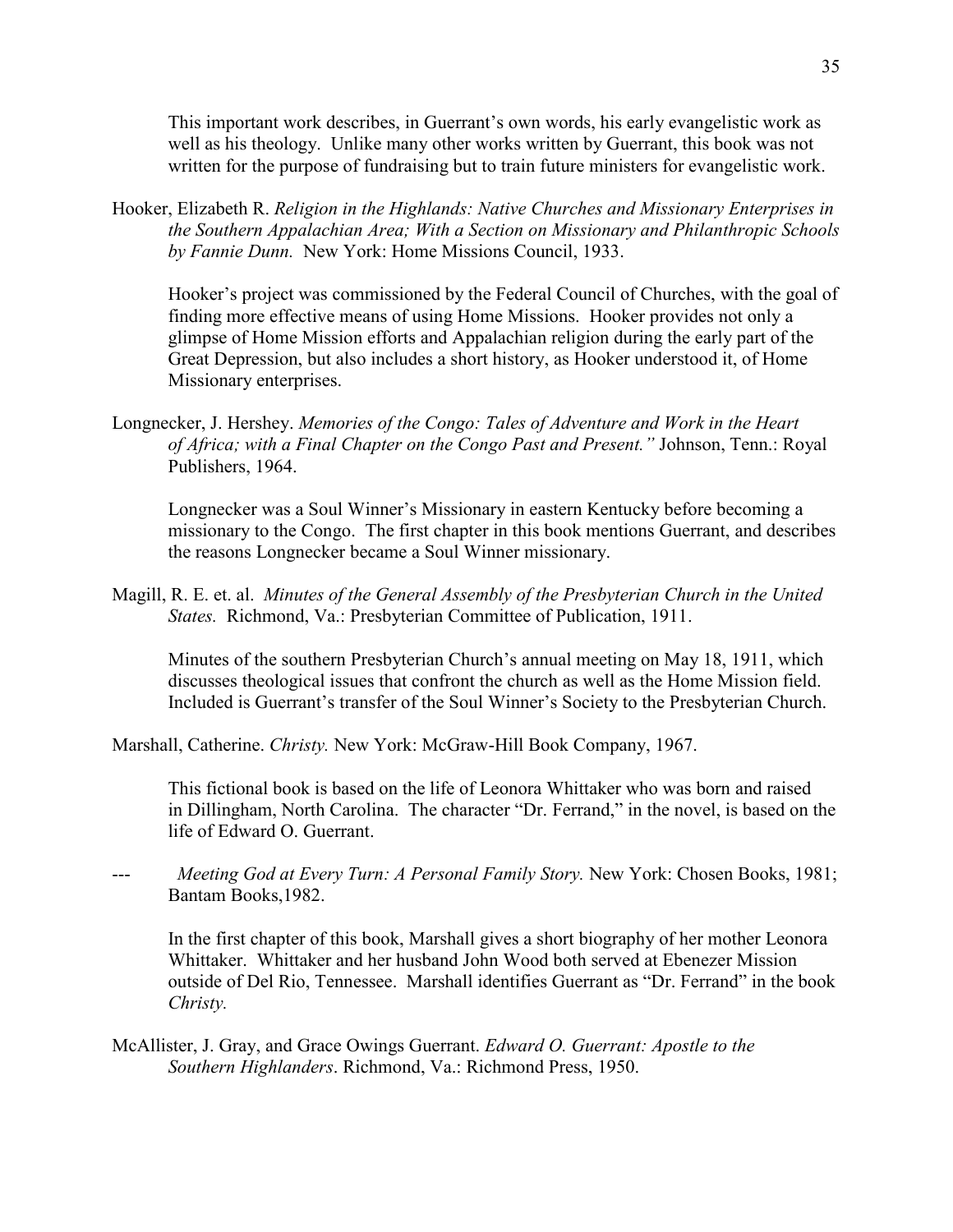This sympathetic and uncritical look at the life of Edward O. Guerrant was written by his daughter Grace Owings Guerrant and the Reverend. J. Gray McAllister. The only comprehensive biography written about Edward O. Guerrant, it serves as both a primary and secondary source. The book describes his life growing up, factors in his decision to become a missionary to the highlanders, his life as a doctor, pastor, and as a missionary.

McLaughlin, Henry W. *Christ and the Country People.* Richmond, Va.: Presbyterian Committee of Publication, 1928.

Not a book about Appalachia missions per se. Nevertheless, McLaughlin detailed some of the developments of Presbyterian missions after Guerrant's death. He also mentioned Guerrant's son E.P. Guerrant and his work at the Guerrant clinic in Winchester, Kentucky.

McMillan, Homer. *Unfinished Tasks of the Presbyterian Church.* Richmond, Va.: Presbyterian Committee of Publication, 1922.

 McMillan writes a good description of Soul Winner's Missions in the early 1920s. He also includes a description of Guerrant's ministry, including the establishment of medical clinics and schools.

*Minutes of the Fifty-Fourth General Assembly of the Presbyterian Church in the United States.* Richmond, Va.: Presbyterian Committee of Publication, 1914.

 This report includes the status of Home Missions, including those absorbed from Soul Winners enterprises. The report complains that taking on Soul Winners' missions put a huge burden on the Executive Committee and was not of their seeking.

Moody, Dwight L. *The Gospel Awakening." Comprising the Sermons and Addresses, Prayer Meeting Talks and Bible Readings of the Great Revival Meetings Conducted by Moody and Sankey ... with the Proceedings of Christian Conventions of Ministers and Laymen ... Also the Lives of D.L. Moody, I.D. Sankey [et al]*. Chicago: F.H. Revell, 1883.

 This book describes the work and theology of Dwight Moody. For the purposes of this paper it also includes a brief description of Moody campaigns in the South. Interestingly, the book also describes Moody's relationship with Major D. W. Whittle, who served under General Otis O. Howard under the war. Howard later toured with Guerrant to observe Soul Winners missions in eastern Kentucky. Guerrant references Whittle in his book *The Soul Winner.* 

Morris, Samuel L. *At Our Own Door: a Study of Home Missions with Special Reference to the South and West.* New York: Fleming H. Revell Company, 1904.

This book describes the Home Mission Work of the Southern Presbyterians at the turnof-the-century. Appalachia is mentioned as one component of Home Mission work.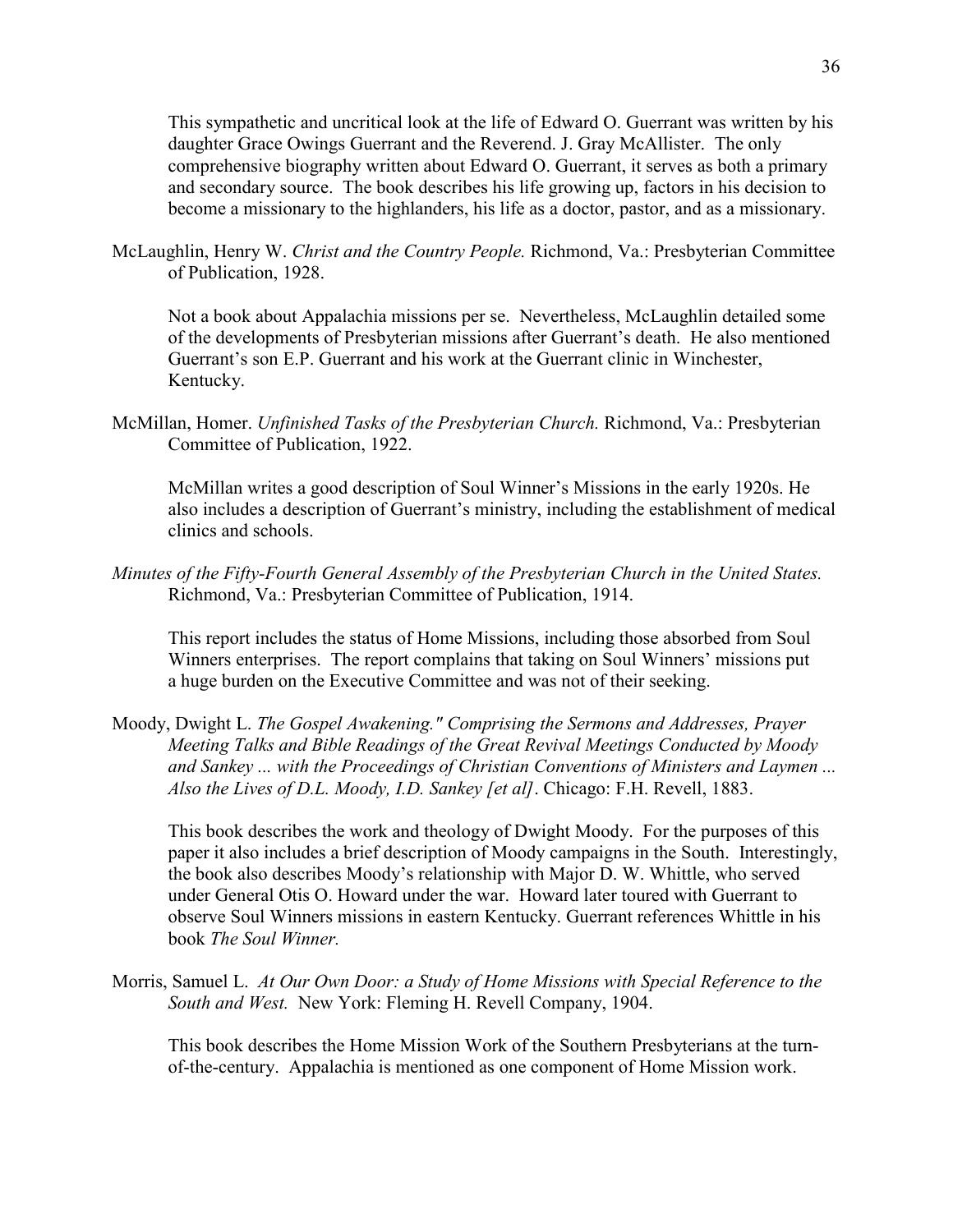Guerrant is quoted, but the author does not go into detail about the Society of Soul Winners, or Guerrant's work.

Price, William Thompson. *Without Scrip or Purse: or the Biography of George O. Barnes.* Louisville: W.T. Price, 1882.

George O. Barnes, a contemporary of Guerrant, was one of the early evangelists and faith healers who entered eastern Kentucky. Several diary entries are included within the book describing the issues of evangelization. The author, William Thompson Price, like Guerrant, was also a member of Morgan's Brigade during the Civil War.

Spaulding, Arthur W. *The Men of the Mountains: The Story of the Southern Mountaineer and His Kin of the Piedmont; with an Account of Some of the Agencies of Progress among Them.* Nashville, Tenn.: Southern Publishing Association, 1915.

Spaulding, a leader in the Seventh Day Adventist Church, and founder of the Fletcher Institute in Fletcher, North Carolina, described in detail many of the Home Mission movements, including the Society of Soul Winners within the Southern Appalachians, as well as origins of the mountaineers, history and geography of the area. Interestingly, Guerrant wrote Spaulding and praised this book as one of the best books written about residents of Appalachia.

Thompson, Ernest Trice. *Presbyterian Missions in the Southern United States*. Richmond, Va.: Presbyterian committee of publication, 1934.

In this older book, Thompson, a southerner, describes the Southern Home Mission movement as primarily a response to the deleterious effects of the Civil War and reconstruction. This book is useful as a primary source in understanding how southerners viewed the Home Mission Movement, and as a secondary source describing missionary efforts in Appalachia before and after the Civil War.

## **Journal Articles**

.

*American Medical Association* 66, no. 2 (April 13, 1916): 1564.

Because Guerrant was a doctor, this medical journal includes a short obituary about his death in 1916.

Semple, Ellen Churchhill. "The Anglo-Saxons of the Kentucky Mountains: A Study of Anthropogeography." *The Geographical Journal* 17 no. 6 (June 1901): 588-623.

This journal article serves as an example of racial ideas of the time that were promoted by the scientific community. Ellen Churchhill Semple in this example studies the race of Appalachians and their relationship with and their adaption to their environment.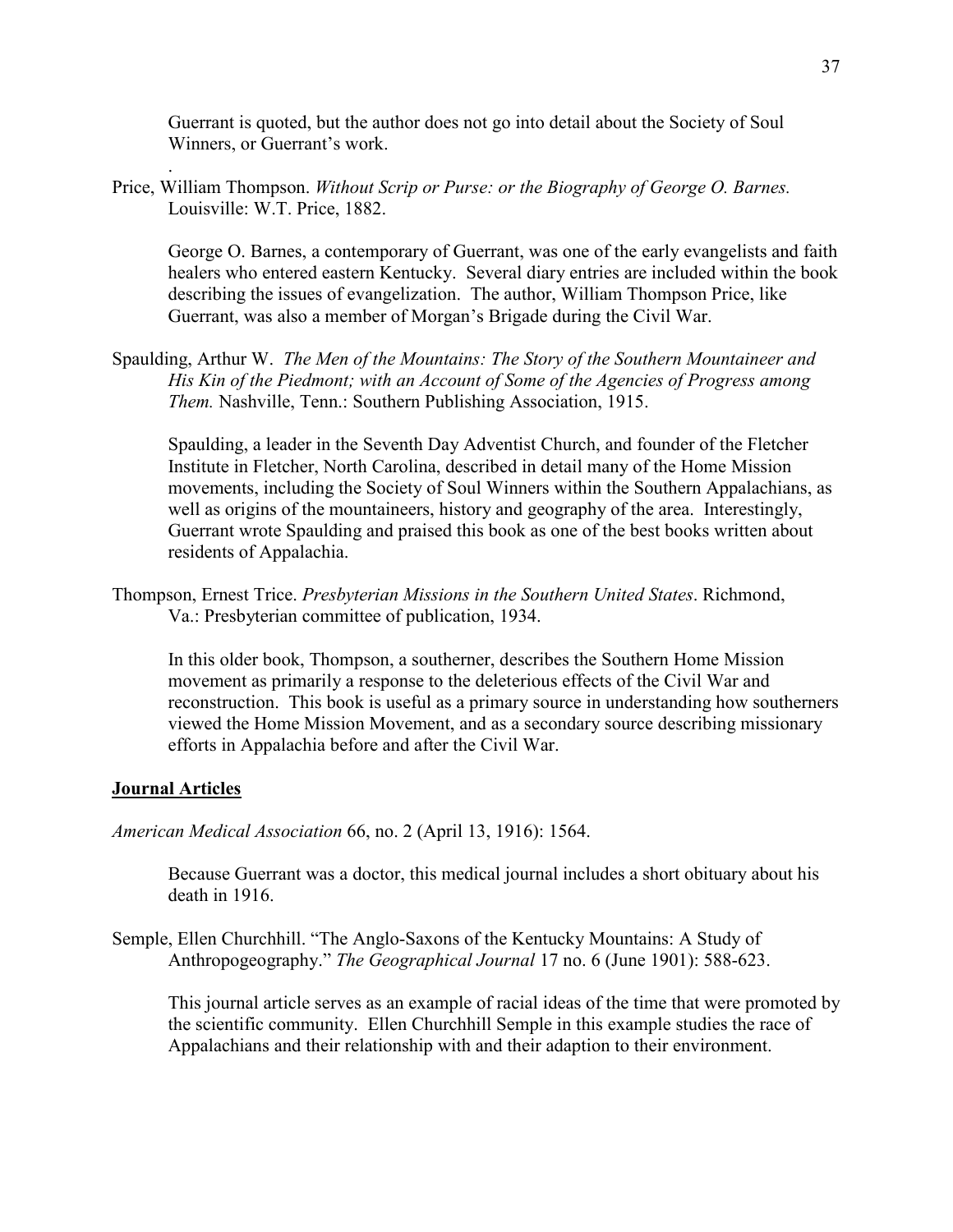Bogart, Henri G. "The Menace of Clandestine Prostitution," *The Medical Herald* 30 (1911), 490-496.

Bogart, who was a eugenicist, in this article, mentions a minister-turned-doctor serving in Appalachia, who writes about the prevalence of venereal and tubercular disease in the mountains. Appalachia is cited as an example of the spread of venereal disease throughout the nation, even into the "sylvan mountain recesses."

McAfee, Cleland B. "A Man, a Field and a Work," *The Assembly Herald,* 12, no.1 (1906):602- 603.

In this PCUSA periodical, McAfee describes the call and ministry of Harvey S. Murdoch. Murdoch, a Northern Presbyterian, originally from Alabama, and minister in Brooklyn, was impressed by Guerrant's description of mountain work. Murdoch left Brooklyn and devoted the rest of his life to serving in eastern Kentucky. Murdoch helped found Witherspoon College.

# **News Articles and Periodicals**

Burnett, C.S. "Mountain Regions of Kentucky Have Much Interest – People Intensely Religious at One Time Have Gradually Withdrawn From the Church." *Palm Beach Post,* Wednesday, September 27, 1916.

In this article, written after Guerrant's death, C.S. Burnett, a missionary from the Society of Soul Winners, decries coal mines and other industry coming into the mountains.

Christian Observer, Louisville, Ky.: Converse & Co, 1894-1910.

A Southern Presbyterian weekly periodical published in Louisville, Kentucky, describes the cultural fears, theological squabbles, as well as hopes and dreams of southern Presbyterians. This periodical, provides context for the Society of Soul Winners, reflects Guerrant's acclaim within the church, and describes a few tremors of discontent with the Society of Soul Winners. It also includes numerous articles written about and for the Society of Soul Winners.

*The Hazel Green Herald*. Hazel Green, Ky.: Spencer Cooper, 1885-1917. Chronicling America, http://chroniclingamerica.loc.gov, and Kentucky Digital Library, http://kdl.kyvl.org/.

The *Hazel Green Herald* was Wolfe County's first newspaper. Several articles describe Home Missionary and evangelical work in eastern Kentucky. Guerrant and Soul Winners are featured in many of them.

"Highways and Byways," *The American Missionary,* 140, no. 3 (The American Missionary Association, March 1891). *The Making of America,* http://www.cornell.edu.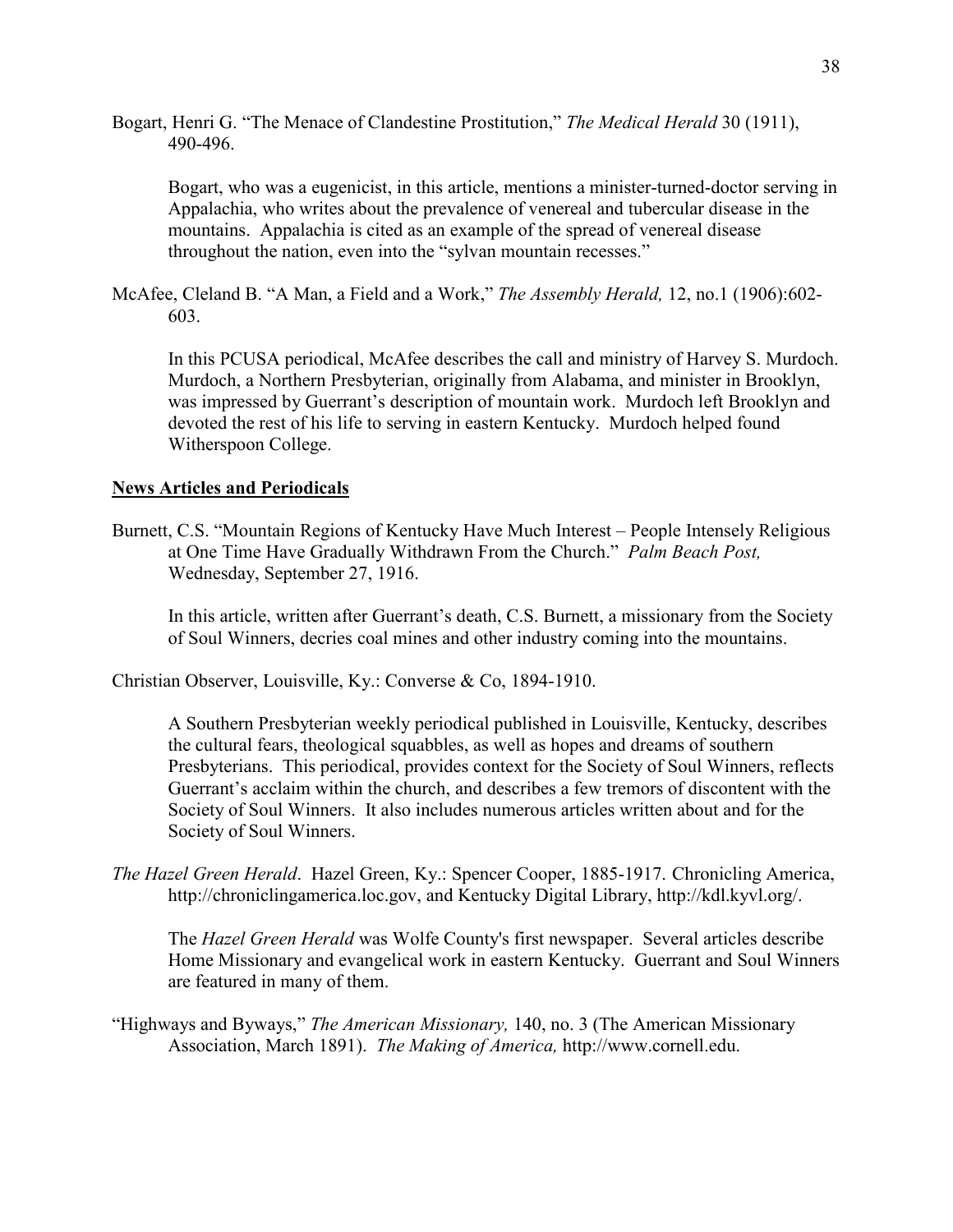"Highways and Byways" is only one example of Home Missionary literature that was generated about Appalachia in the Northeast during the latter part of the nineteenth century.

"Crushed to A Jelly: Jere Little, the Kentucky Outlaw, Accidently Killed." *The Evening Bulletin,* Maysville, Ky.: Rosser & McCarthy, December 31, 1891. Chronicling America, http://www.chroniclingamerica.loc.gov/.

 This small article describes the death of the feudist Jerry Little. Little was converted by Guerrant and evidently led a peaceful life until his death several years later.

"Mountain Catholics Will Celebrate First Anniversary of Church's Dedication. A Missionary Tells of the Fervor of His Scattered Flock. Bishop Maes Has Twice Administered Confirmation at Beattyville." *Kentucky Irish American*. Louisville: William M. Higgins, December 2, 1905. Kentucky Digital Library, http://kdl.kyvl.org.

This front page article describes the work of the Catholic Church in the mountains. It laments that Protestant church denominations of every type, including the Salvation Army, are working in the mountains.

"The Mission Work Among the Highlanders of Kentucky." *Gleanings from Bee Culture* 42, January 1, 1914.

This children's periodical includes an interesting fund-raising letter from Dr. Guerrant, describing the beginnings of the Society of Soul Winners, including his resignation as the Kentucky Synod's evangelist in 1897.

*Mt. Sterling Advocate,* Mt. Sterling, Ky.: Harris and Mason, 1890-1915. Kentucky Digital Library, http://kdl.kyvl.org.

A central Kentucky Newspaper, featuring many interesting articles of the era including Home Mission and evangelical work, as well as social issues of the time. Guerrant is featured in several stories. This newspaper is currently in print today.

Mahon, L.B. "What He Gave." *New York Observer* 88*,* Thursday, February 3, 1910.

One of the few news articles about "Uncle Ben" Bigstaff. The article briefly describes Bigstaff's history as a scout for General John Hunt Morgan, his entry into the mountains of Kentucky, as well as how he conducted his missionary work.

*The New York Times.* New York: H.J. Raymond & Company, 1890-1915.

The New York Times reported on events of national significance, and Kentucky was often reported on during this time period as a violent place to visit or to live.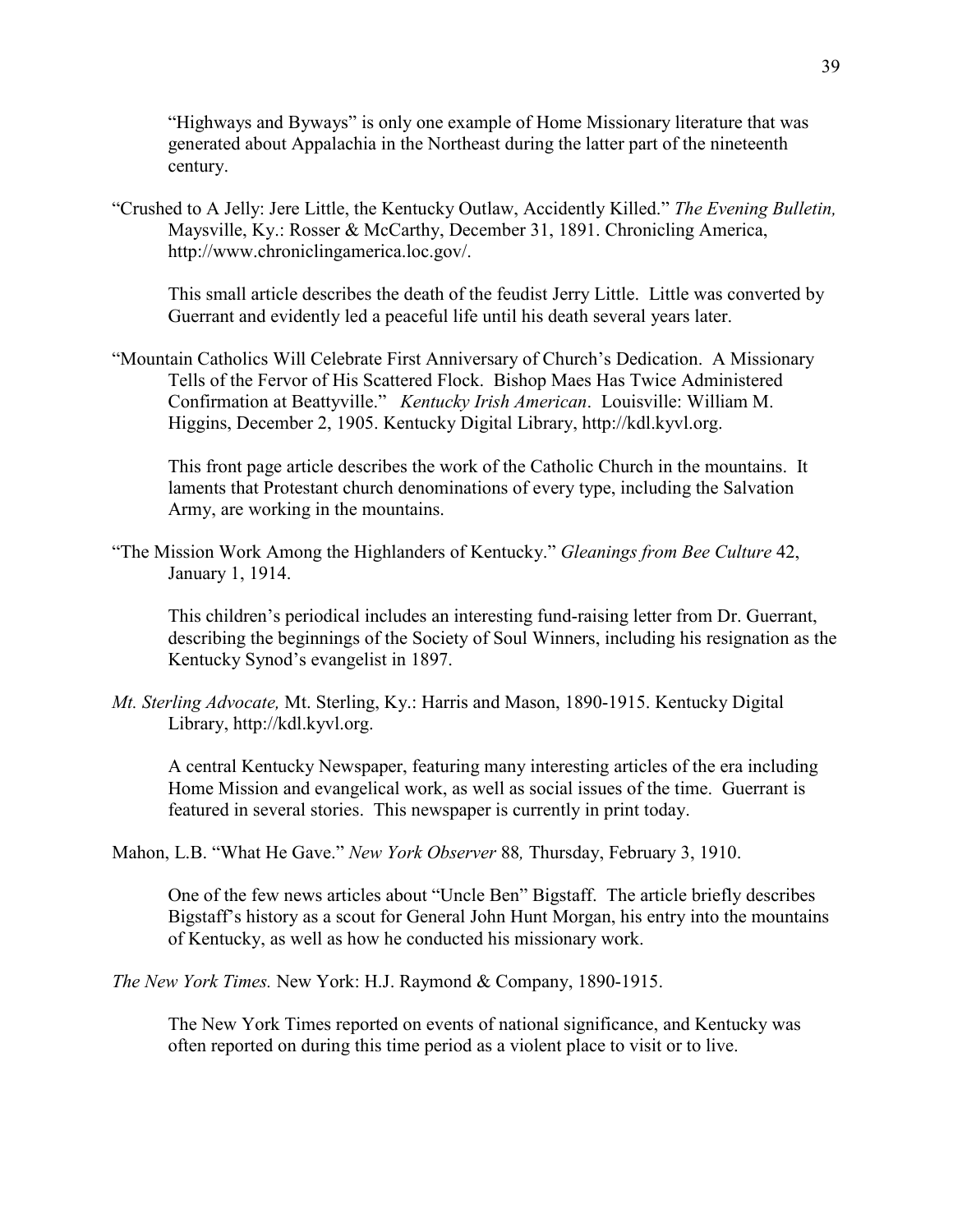"A Remarkable Work." *Mount Vernon Signal.* Mt. Vernon, Ky.: James Maret, November 23, 1906. Kentucky Digital Library, http://kdl.kyvl.org.

In a feature article, the author writes glowingly of the *Soul Winner's Society.* The article also discusses the schools, medical clinics and churches established by the society.

*The Richmond Dispatch.* Richmond, Va.: Dispatch Co., March 29, 1900. Library of Congress, http://chronicalingamerica.loc.gov.

One in a series of articles that describes Guerrant's evangelism in the City of Richmond, Virginia. In this particular article Guerrant's sermon on the "Power of the Holy Spirit" is reported.

*The Semi-weekly Bourbon News.* Paris, Ky.: Bruce Champ, 1882-1883. Library of Congress http://chronicalingamerica.loc.gov.

This central Kentucky newspaper has several reports of the ministry of George O. Barnes, the "Mountain Evangelist." There is also an article about *Without Scrip or Purse,* and its author William Thompson Price. Price is described as having belonged to Zeke Clay's unit of Morgan's brigade, or "Morgan's Raiders."

*Semi-weekly Interior Journal.* Stanford, Ky.: W.P. Walton, January 8, 1895. Kentucky Digital Library, http://kdl.kyvl.org

One of many articles that reports Guerrant's use of vacation as an opportunity to evangelize.

*Tazewell Republican,* Thursday, August 17, 1911. Kentucky Digital Library, http://kdl.kyvl.org

 One of several articles reporting on a series of lectures given by Guerrant in Tazewell, Virginia. The author of the particular article describes Guerrant as being of Huguenot descent and speaking with a slight French accent.

# **Electronic Books and Websites**

Jett, Curtis. *From Prison to Pulpit: Life of Curtis Jett.* Louisville, KY: Pentecostal Publishing Company, [c. 1919]. Kentucky Digital Library. http://name.kdl.kyvl.org/b92-42 26783421

 Curtis Jett was arrested for murder and sent to prison during the Jett-White Feud in Kentucky. Though Jett does not mention Guerrant or the Society of Soul Winners, he does describe the influence of the Christian Endeavor Society, and his subsequent conversion while in prison. Jett, who was originally sentenced to life in prison, is later released for good behavior. After his release he attended Asbury Theological Seminary in Wilmore, Kentucky and became a Wesleyan Holiness minister. In this book he decries the violence in eastern Kentucky.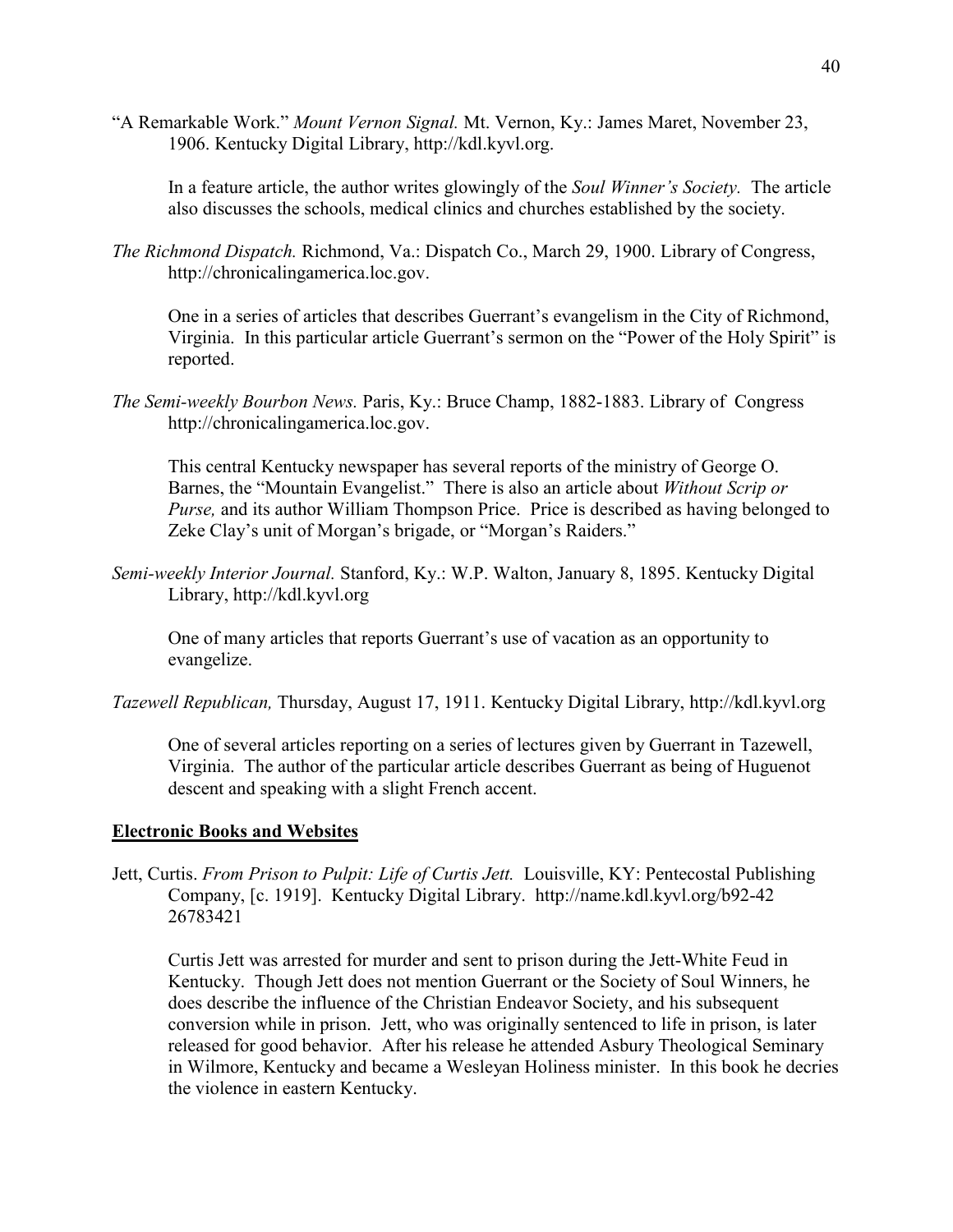Roberts, Thomas P. *Highlights in My Life and Ministry in Old Time Revivals,* Wilmore, Ky., 1952, republished as a Digital Publication by Holiness Data Ministry in 1997. wesley.nnu.edu/wesleyctr/books/0401-0500/HDM0475.PDF (accessed August 15, 2010).

This is a copy of a book originally published in 1952. Roberts, also known as "Nighthawk Tom" was a successful Wesleyan holiness minister who worked in central and eastern Kentucky. He mentions being asked to hold a revival at the Presbyterian mission at Happy Top, Kentucky.

Wireman, Charles Little. *Kentucky Mountain Outlaw Transformed.* Apollo, Pa.: West Publishing Company, [c.1950]; republished as a Digital Edition by Holiness Data Ministry,1997. wesley.nnu.edu/wesleyctr/books/01010200/HDM0180.PDF (accessed August 15, 2010).

This book, originally published in the 1950s, is the autobiography of Charles Little Wireman. Charles Wireman, also known as "Bulldog Charlie" was a Wesleyan holiness preacher, who was born in Wolfe County, Kentucky in 1890. Wireman describes the ministry of "Uncle Ben" Bigstaff, Guerrant and other Home Missionaries as helpful for quelling violence in eastern Kentucky. Note that Wireman spells the names of Bigstaff and Guerrant as Biggerstaff and Guerrand.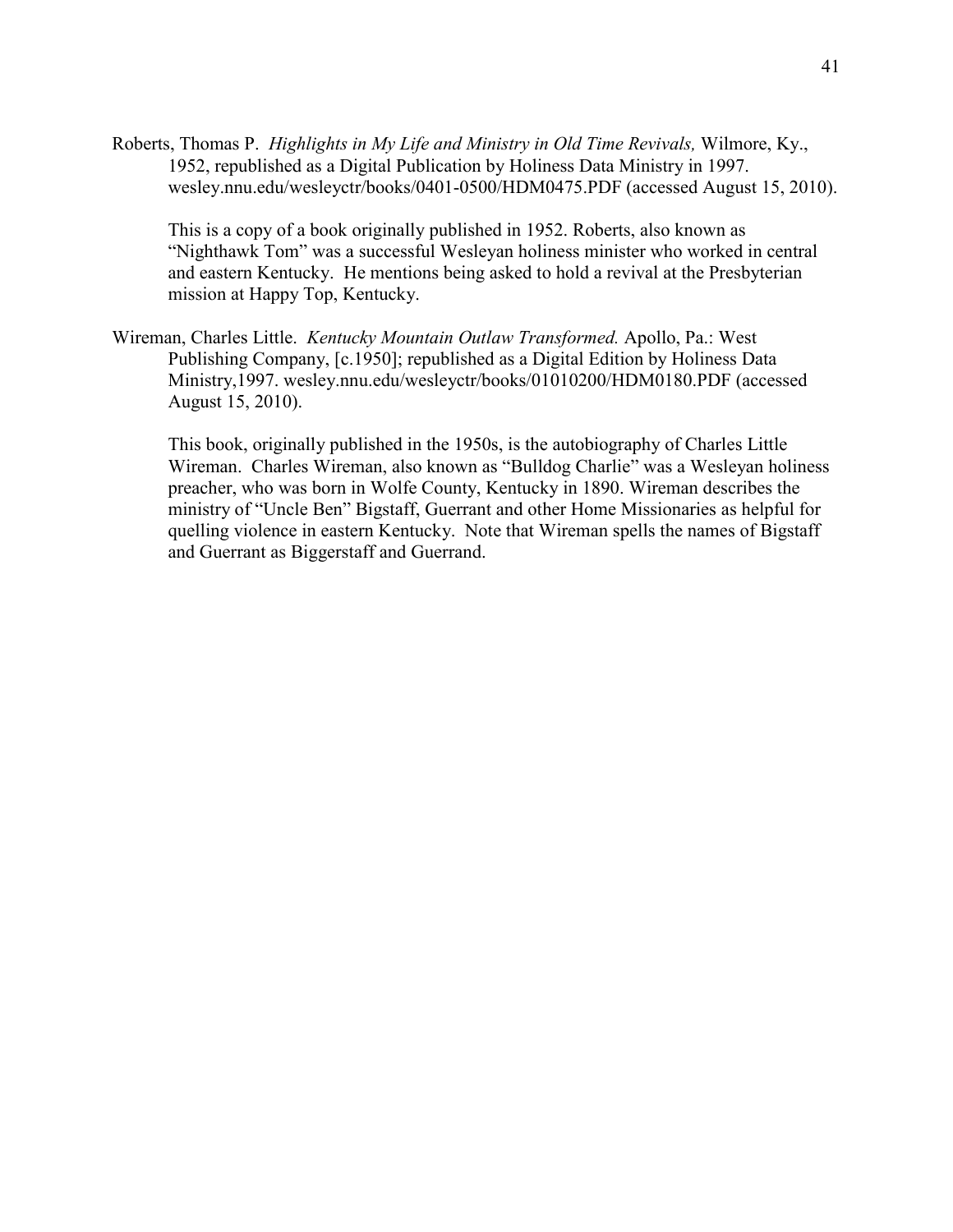### **Secondary Sources Bibliography**

#### **Books**

Boles, John. *The Great Revival: Beginnings of the Bible Belt.* Lexington: University Press of Kentucky, 1996.

This is a comprehensive description of the Cane Ridge Revival in the early nineteenth century. Boles links the revival to southern evangelicalism.

Hooker, Elizabeth R. *Religion in the Highlands: Native Churches and Missionary Enterprises in the Southern Appalachian Area; With a Section on Missionary and Philanthropic Schools by Fannie Dunn.* New York: Home Missions Council, 1933.

Hooker was commissioned by the Federal Council of Churches to find more effective means of using Home Missions. Her study in invaluable because it provides a "snap shot" of missionary activity as well as native Appalachia religion toward the end of the Home Mission era. As a secondary source, Hooker's analysis of the Home Mission movement during the Progressive Era is open for critique.

Klotter, James C. *Kentucky Portrait in Paradox, 1900-1950.* Frankfort: Kentucky Historical Society, 1996.

Klotter examines many issues of Kentucky beginning at the turn-of-the-century until 1950. Particularly revealing are the social issues and violence that permeated all of Kentucky – not just the mountainous east – during the early part of the century.

Link, William A. *The Paradox of Southern Progressivism 1880-1930*. Chapel Hill: University of North Carolina Press, 1992.

Guerrant, in this book, is identified as the person who popularized the notion of saving souls by Bluegrass missionaries. Other influential Christian leaders, such as Robert F. Campbell, from Asheville, are listed. Link argues that paternalism undergirded the missionary movement and was represented mostly by crusading women, who having nothing better to do, attempt to alter the behavior and civilization of mountaineers.

Marsden, George M. *Understanding Fundamentalism and Evangelicalism.* Grand Rapids, Mich.: W.B. Eerdmans, 1991.

 This book presents a historical overview of fundamentalism and evangelicalism in American culture. Marsden briefly describes Dwight L. Moody's belief in premillennialism.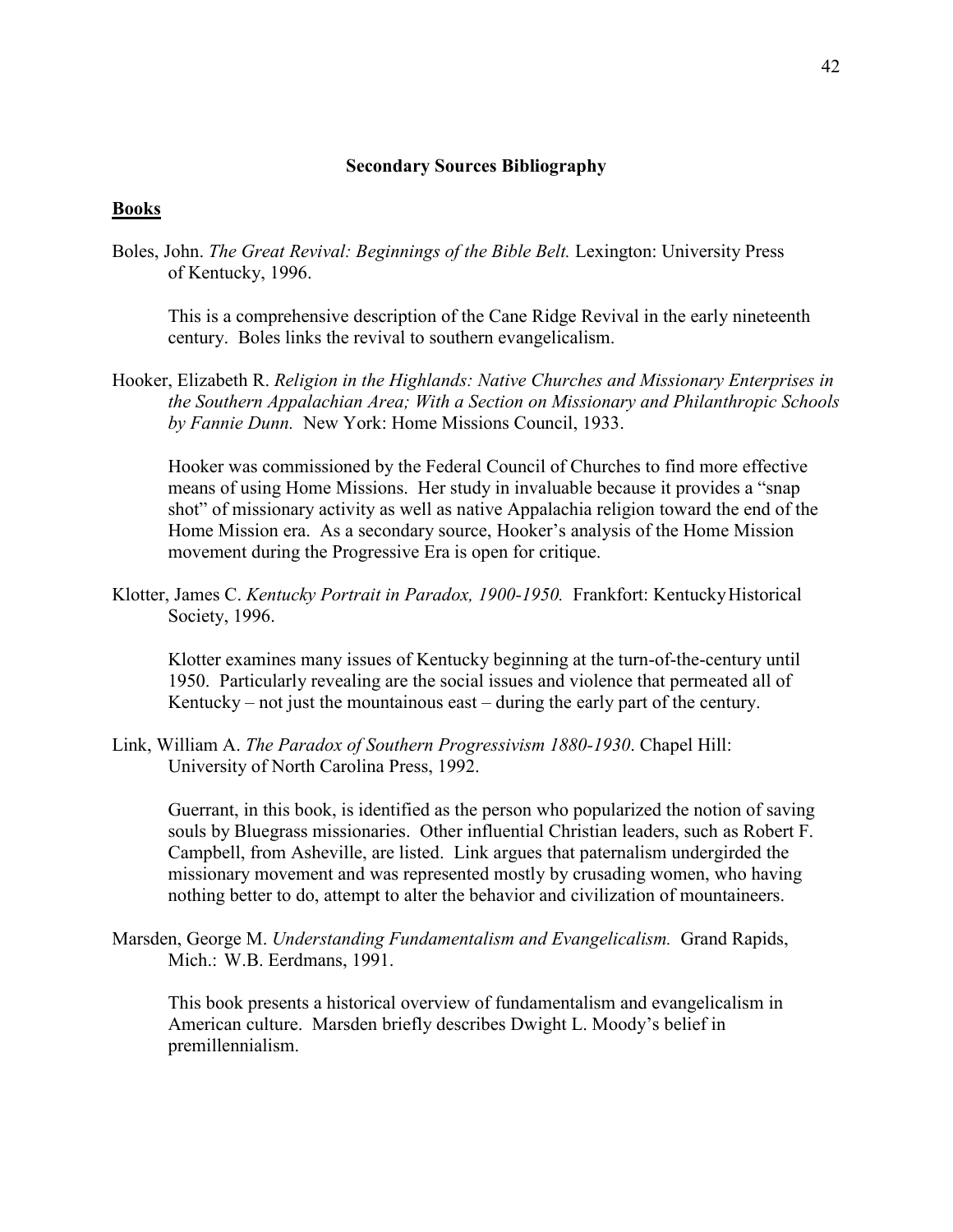McAllister, J. Gray and Grace Owings Guerrant. *Edward O. Guerrant: Apostle to the Southern Highlander.* Richmond, Va.: Richmond Press, 1950.

This sympathetic and uncritical look at the life of Edward O. Guerrant was written by his daughter Grace Owings Guerrant and the Reverend. J. Gray McAllister. This comprehensive biography written about Edward O. Guerrant serves as both a primary and secondary source. The book describes Guerrant's life growing up, factors in his decision to become a missionary to the highlanders, his life as a doctor, pastor, and as a missionary.

McCauley, Deborah Vansau. *Appalachian Mountain Religion: A History*. Urbana: University of Illinois Press, 1995.

Ostensibly a book about mountain religion as opposed to denominational religion, McCauley sharply criticizes the Home Mission Movement, singling out Edward O. Guerrant, for assuming an imperialistic stance toward the mountain religious tradition. The book is useful for its description of mountain religion.

Pearce, John Ed. *Days of Darkness: The Feuds of Eastern Kentucky.* Lexington: University Press of Kentucky, 1994.

Pearce describes the social upheaval in eastern Kentucky during the latter part of the nineteenth century.

Ronk, Albert T. *History of the Brethren Missionary Movements.* Ashland, Ohio: Brethren Publishing Company, 1971.

Ronk includes a description of George and Ada Drushal, who were former Soul Winner Missionaries. Characteristic of much denominational literature, Ronk does not link the Drushals, or Riverside Academy to the Society of Soul Winners, but rather, identifies Riverside as solely instituted by Church of the Brethren.

Shapiro, Henry D. *Appalachia on Our Mind: The Southern Mountains and Mountaineers in the American Consciousness, 1870-1920*. Chapel Hill: University of North Carolina Press, 1978.

Shapiro criticizes the Southern Home Mission movement and describes it as a response to Northern missionary encroachment. Shapiro also describes how Home Missionaries exploited the colorists' stereotypes of Appalachia. Shapiro does not focus on Guerrant and the Society of Soul Winners, but does mention them briefly.

Synan, Vinson. *In the Latter Days: The Outpouring of the Holy Spirit in the Twentieth Century.* Fairfax, Va.: Xynon Press, 2001.

In this book Synan writes about the holiness and charismatic movements during the twentieth century. He also provides a detailed description of Moody's involvement with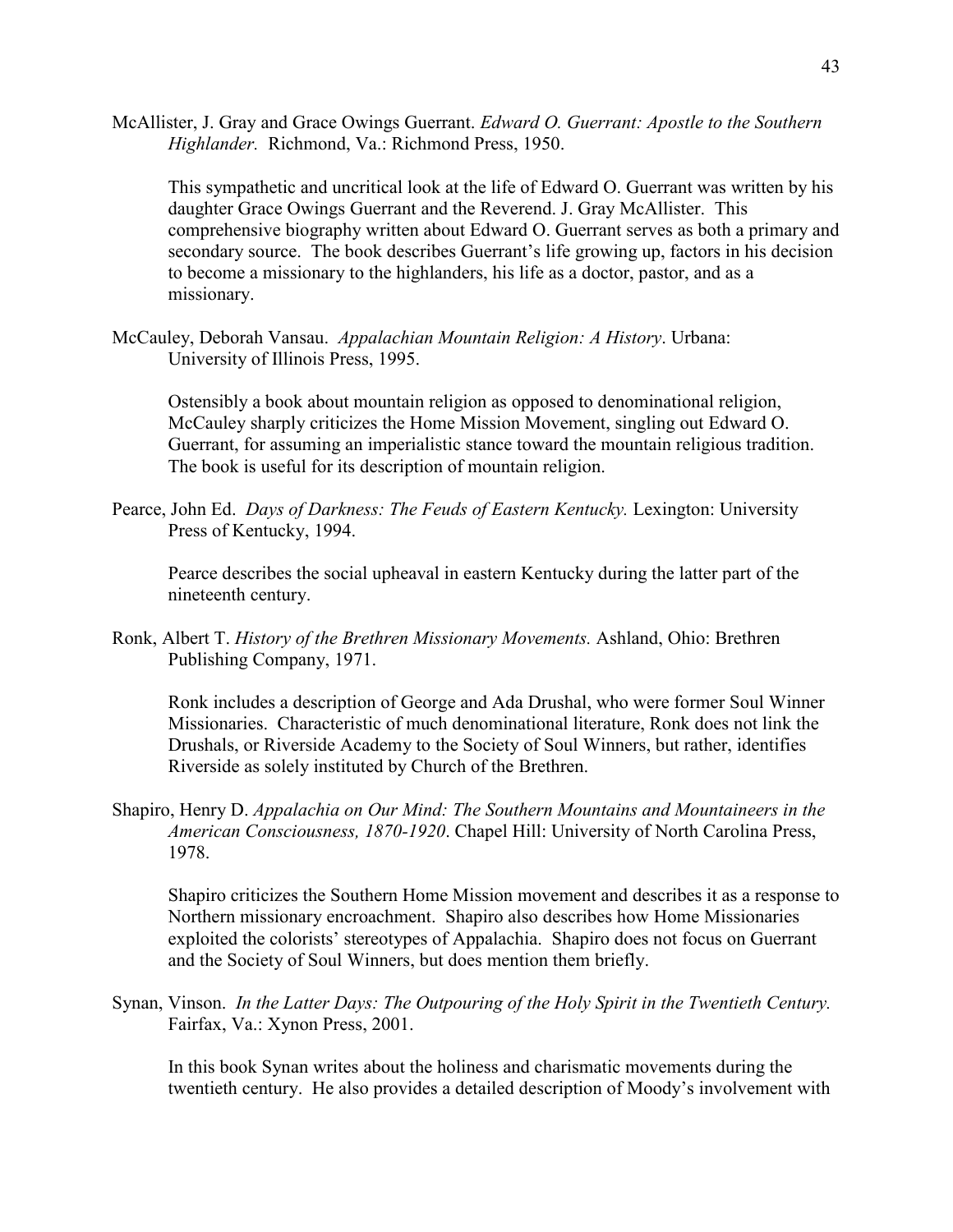the Higher Life Movement, as well as an excellent description of the empowerment of the Holy Spirit for service.

Thompson, Ernest Trice. *Presbyterian Missions in the Southern United States*. Richmond, Va.: Presbyterian committee of publication, 1934.

In this older book, Thompson, a southerner, describes the Southern Home Mission movement as a response to the deleterious effects of the Civil War and of reconstruction. This book is useful as a primary source in understanding how southerners viewed the Home Mission Movement, and as a secondary source describing missionary efforts in Appalachia before and after the Civil War.

Weeks, Louis B. *Kentucky Presbyterians.* Atlanta: John Knox Press, 1983.

This book details the history of Presbyterianism in Kentucky, including the various divisions, schisms and challenges of the Presbyterian Church.

Whisnant, David E. *All That Is Native & Fine: The Politics of Culture in an American Region*. Chapel Hill: University of North Carolina Press, 1983.

Whisnant argues that missionary endeavors throughout Appalachia used cultural nuances as the basis of judgments and agendas. Whisnant also argues that the Home Mission movement irretrievably changed indigenous culture. Whisnant specifically mentions Guerrant, arguing that he influenced May Stone and Katherine Pettit, who established the Hindman Settlement School.

# **Essays and Journal Articles**

Crowe, Martha. "'A Mission in the Mountains:' E.O. Guerrant and Southern Appalachia 1839 1916." *American Presbyterians: Journal of Presbyterian History* 68 (Spring 1990):46-54

In this journalistic essay, Martha Crowe portrays Guerrant as a Presbyterian with "grit" and "determination."

Flynt, Wayne. "The Divided Religious Mind of Birmingham." *From Civil War to Civil Rights Alabama 1860-1960,* edited by Sarah Woolfolk Wiggens, 257-278. Tuscaloosa: University of Alabama Press, 1987.

 In this essay Flynt mentions the ministry of James Alexander Bryan in Birmingham, Alabama. Bryan, who began his ministry with the Society of Soul Winners, advocated for the civil rights of Blacks, and for compassion on the poor.

Flynt, J. Wayne. "Feeding the Hungary and Ministering to the Broken Hearted': The Presbyterian Church in the United States and the Social Gospel, 1900-1920." *Religion in*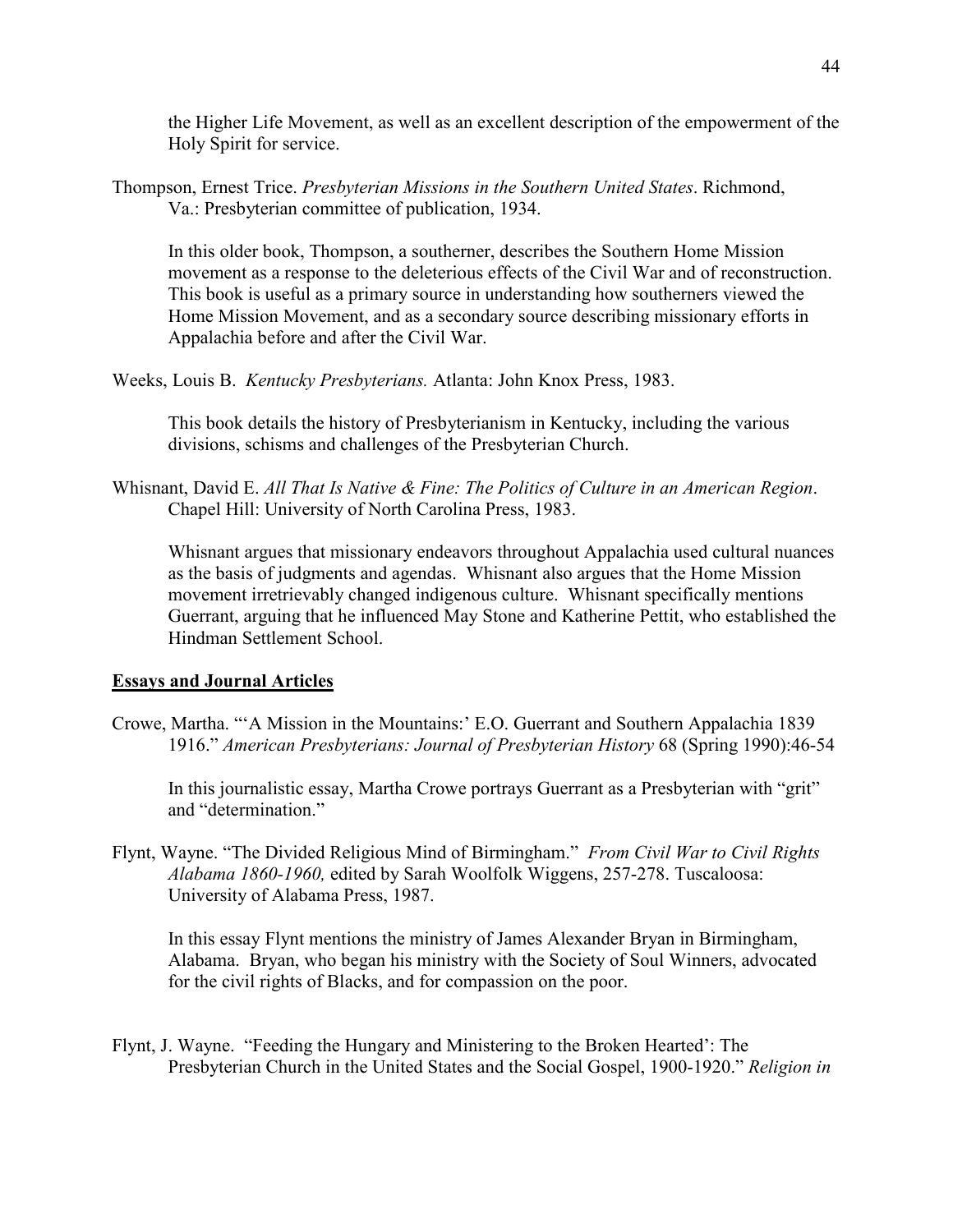*the South,* edited by Charles Reagan Wilson, 83-137. Jackson: University Press of Mississippi, 1985.

Flynt argues that though the Southern Presbyterian Church was the most conservative, and hence the most hostile to the Social Gospel, it did, however, engage in social outreach through the auspices of organizations such as the Soul Winner's Society. Flynt points out that although Edward O. Guerrant's organization was primarily to save souls it never disengaged from "the social workings of mountain life."

Huddle, Mark. "Home Missions Revisited: Edward O. Guerrant and the 'Discovery' of Appalachia." *The Galax Gatherers: The Gospel Among the Highlanders."* Reprint Knoxville: University of Tennessee Press, 2005. xi-xxxvi.

Mark Huddle offers an interesting introductory essay in the reprint of *The Galax Gatherers.* Huddle points out potential flaws with much of the history written about Guerrant and the Home Mission movement.

Noe, Kenneth. "Appalachia Before Mr. Peabody: Some Recent Literature on the Southern Mountain Region." *The Virginia Magazine of History and Biography* 110, no.1 (2002): 5-34. *JSTOR.* http://www.jstor.org/.

 This article describes historical research and literature about Appalachia. It does not describe Guerrant or the Home Mission movement per se, but does provide an excellent overview on what historians have written on many aspects of Appalachian history.

Sherrod, Marc S. "The Southern Mountaineer, A Presbyterian Home Missions and a Synod for Appalachia." *American Presbyterians: Journal of Presbyterian History* 71 (1993): 31-40.

Sherrod details the creation of the Synod of Appalachia. Guerrant is mentioned as a prime instigator of the Presbyterian presence in the Home Mission Movement.

Yeuell, H. Davis, and Marcia Clark Myers. "The Presbyterians in Central Appalachia," *Christianity in Appalachia.* Edited by Bill J. Leonard, 189-207. Knoxville: University of Tennessee Press, 1999.

This essay describes the presence of the Presbyterian Church in Appalachia as well as its influence on the Home Mission Movement. Davis and Myers argue that neither northern nor southern Presbyterians entered the Appalachians with a missionary movement in mind; rather the movement was part of an evangelistic effort that was already inherent in the Presbyterian evangelical tradition. Davis and Myers write that movement was also the result of individuals who were caught up in the missionary zeal of the period. The essay briefly mentions Guerrant as an example of the Southern Presbyterian's entrance into the Appalachian Home Mission field.